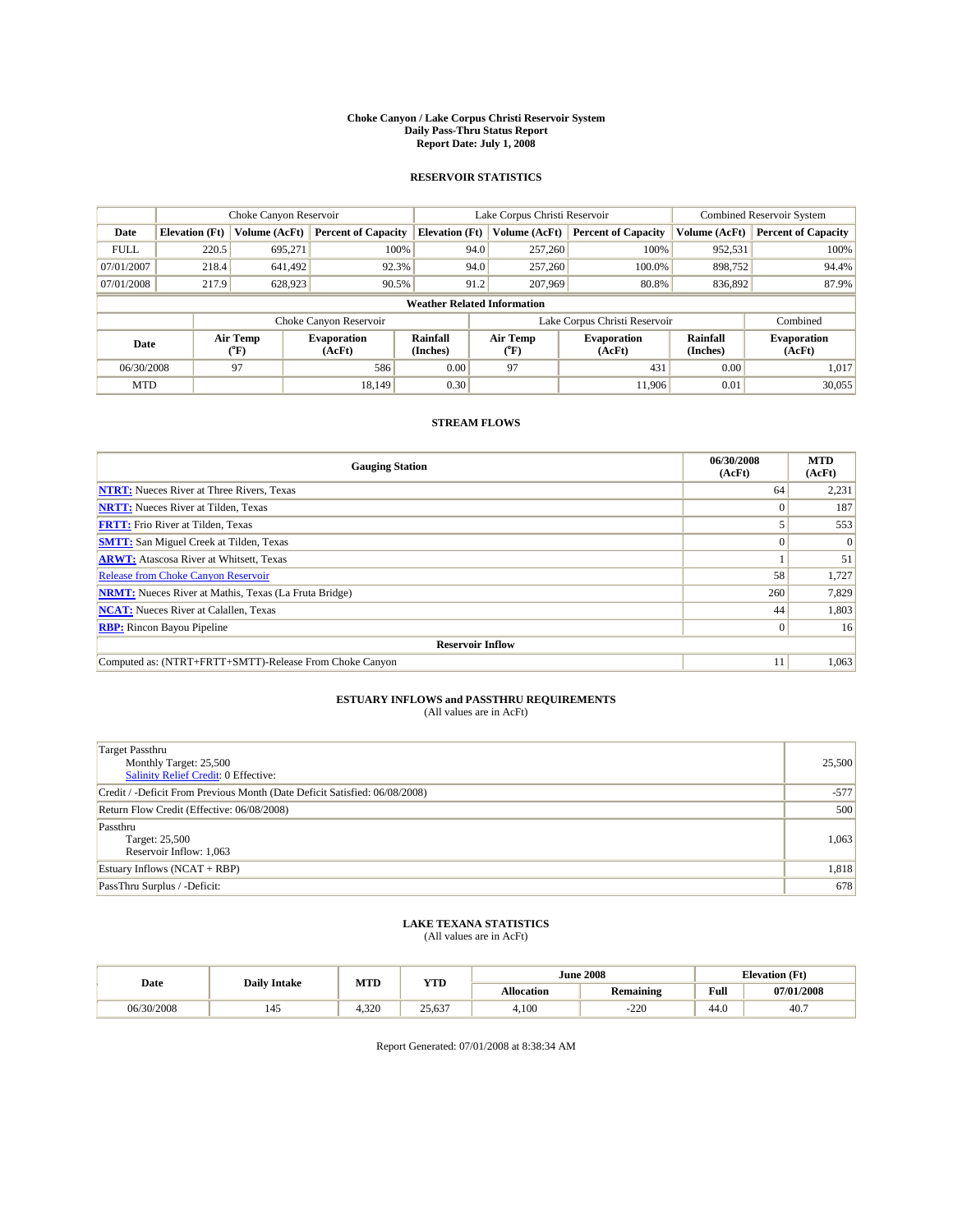#### **Choke Canyon / Lake Corpus Christi Reservoir System Daily Pass-Thru Status Report Report Date: July 2, 2008**

### **RESERVOIR STATISTICS**

|                                    |                       | Choke Canyon Reservoir |                              |                       | Lake Corpus Christi Reservoir    | <b>Combined Reservoir System</b> |                      |                              |
|------------------------------------|-----------------------|------------------------|------------------------------|-----------------------|----------------------------------|----------------------------------|----------------------|------------------------------|
| Date                               | <b>Elevation</b> (Ft) | Volume (AcFt)          | <b>Percent of Capacity</b>   | <b>Elevation</b> (Ft) | Volume (AcFt)                    | <b>Percent of Capacity</b>       | Volume (AcFt)        | <b>Percent of Capacity</b>   |
| <b>FULL</b>                        | 220.5                 | 695.271                | 100%                         | 94.0                  | 257,260                          | 100%                             | 952,531              | 100%                         |
| 07/02/2007                         | 218.6                 | 647.962                | 93.2%                        | 94.0                  | 257,260                          | 100.0%                           | 905,222              | 95.0%                        |
| 07/02/2008                         | 217.9                 | 628,923                | 90.5%                        | 91.2                  | 208,141                          | 80.9%                            | 837,064              | 87.9%                        |
| <b>Weather Related Information</b> |                       |                        |                              |                       |                                  |                                  |                      |                              |
|                                    |                       |                        | Choke Canyon Reservoir       |                       |                                  | Lake Corpus Christi Reservoir    |                      | Combined                     |
| Date                               |                       | Air Temp<br>(°F)       | <b>Evaporation</b><br>(AcFt) | Rainfall<br>(Inches)  | <b>Air Temp</b><br>$(^{\circ}F)$ | <b>Evaporation</b><br>(AcFt)     | Rainfall<br>(Inches) | <b>Evaporation</b><br>(AcFt) |
| 07/01/2008                         |                       | 90                     | 357                          | 0.08                  | 92                               | 160                              | 0.45                 | 517                          |
| <b>MTD</b>                         |                       |                        | 357                          | 0.08                  |                                  | 160                              | 0.45                 | 517                          |

### **STREAM FLOWS**

| <b>Gauging Station</b>                                       | 07/01/2008<br>(AcFt) | <b>MTD</b><br>(AcFt) |  |  |  |
|--------------------------------------------------------------|----------------------|----------------------|--|--|--|
| <b>NTRT:</b> Nueces River at Three Rivers, Texas             | 64                   | 64                   |  |  |  |
| <b>NRTT:</b> Nueces River at Tilden, Texas                   |                      | $\vert 0 \vert$      |  |  |  |
| <b>FRTT:</b> Frio River at Tilden, Texas                     |                      |                      |  |  |  |
| <b>SMTT:</b> San Miguel Creek at Tilden, Texas               |                      | $\Omega$             |  |  |  |
| <b>ARWT:</b> Atascosa River at Whitsett, Texas               |                      |                      |  |  |  |
| <b>Release from Choke Canyon Reservoir</b>                   | 58                   | 58                   |  |  |  |
| <b>NRMT:</b> Nueces River at Mathis, Texas (La Fruta Bridge) | 262                  | 262                  |  |  |  |
| <b>NCAT:</b> Nueces River at Calallen, Texas                 | 17                   | 17                   |  |  |  |
| <b>RBP:</b> Rincon Bayou Pipeline                            | 0                    | $\vert 0 \vert$      |  |  |  |
| <b>Reservoir Inflow</b>                                      |                      |                      |  |  |  |
| Computed as: (NTRT+FRTT+SMTT)-Release From Choke Canyon      | 11                   | 11                   |  |  |  |

## **ESTUARY INFLOWS and PASSTHRU REQUIREMENTS**<br>(All values are in AcFt)

| <b>Target Passthru</b><br>Monthly Target: 6,500<br>Salinity Relief Credit: 0 Effective: | 6,500           |
|-----------------------------------------------------------------------------------------|-----------------|
| Credit / -Deficit From Previous Month (Date Deficit Satisfied: )                        | 678             |
| Return Flow Credit (Effective: 07/01/2008)                                              | 500             |
| Passthru<br>Target: 6,500<br>Reservoir Inflow: 11                                       | 11 <sup>1</sup> |
| Estuary Inflows $(NCAT + RBP)$                                                          | 17 <sup>1</sup> |
| PassThru Surplus / -Deficit:                                                            | 0               |

## **LAKE TEXANA STATISTICS** (All values are in AcFt)

| Date     | <b>Daily Intake</b> | MTD | <b>VTT</b><br>1 L.D | <b>July 2008</b> |           | <b>Elevation</b> (Ft) |            |
|----------|---------------------|-----|---------------------|------------------|-----------|-----------------------|------------|
|          |                     |     |                     | Allocation       | Remaining | Full                  | 07/02/2008 |
| /01/2008 | 145                 | 145 | 25701<br>25,182     | 4,100            | 3,955     | 44.0                  | 40.        |

Report Generated: 07/02/2008 at 8:54:23 AM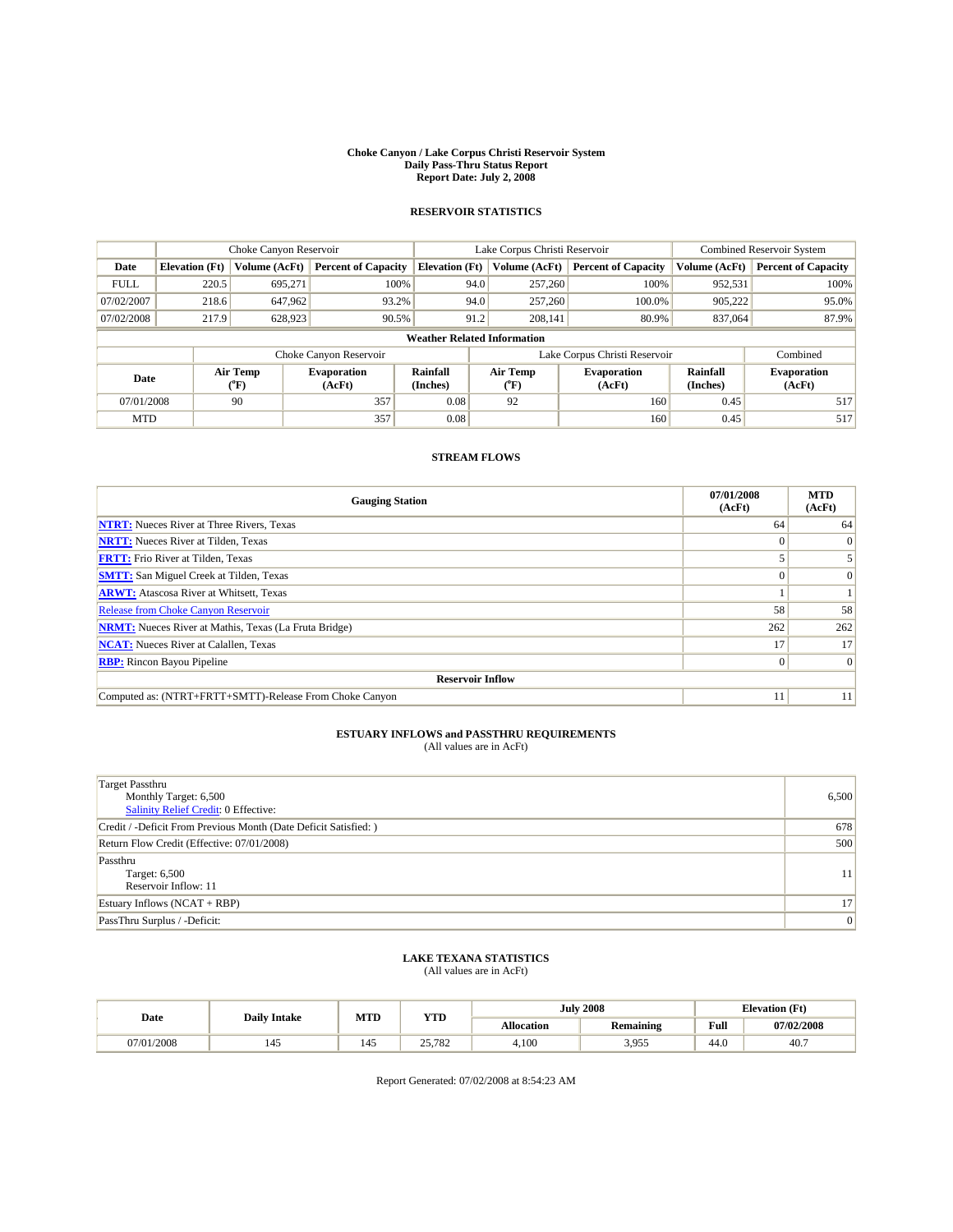#### **Choke Canyon / Lake Corpus Christi Reservoir System Daily Pass-Thru Status Report Report Date: July 3, 2008**

#### **RESERVOIR STATISTICS**

|             | Choke Canyon Reservoir             |                  |                              |                             | Lake Corpus Christi Reservoir | <b>Combined Reservoir System</b> |                      |                              |  |
|-------------|------------------------------------|------------------|------------------------------|-----------------------------|-------------------------------|----------------------------------|----------------------|------------------------------|--|
| Date        | <b>Elevation</b> (Ft)              | Volume (AcFt)    | <b>Percent of Capacity</b>   | <b>Elevation</b> (Ft)       | Volume (AcFt)                 | <b>Percent of Capacity</b>       | Volume (AcFt)        | <b>Percent of Capacity</b>   |  |
| <b>FULL</b> | 220.5                              | 695,271          | 100%                         | 94.0                        | 257,260                       | 100%                             | 952,531              | 100%                         |  |
| 07/03/2007  | 218.9                              | 654,959          | 94.2%                        | 94.2                        | 257,260                       | 100.0%                           | 912,219              | 95.8%                        |  |
| 07/03/2008  | 217.9                              | 628,432          | 90.4%                        | 91.2                        | 207,625                       | 80.7%                            | 836,057              | 87.8%                        |  |
|             | <b>Weather Related Information</b> |                  |                              |                             |                               |                                  |                      |                              |  |
|             |                                    |                  | Choke Canyon Reservoir       |                             |                               | Lake Corpus Christi Reservoir    |                      | Combined                     |  |
| Date        |                                    | Air Temp<br>(°F) | <b>Evaporation</b><br>(AcFt) | <b>Rainfall</b><br>(Inches) | Air Temp<br>(°F)              | <b>Evaporation</b><br>(AcFt)     | Rainfall<br>(Inches) | <b>Evaporation</b><br>(AcFt) |  |
| 07/02/2008  |                                    | 88               | 186                          | 0.00                        | 85                            | 371                              | 1.25                 | 557                          |  |
| <b>MTD</b>  |                                    |                  | 543                          | 0.08                        |                               | 531                              | 1.70                 | 1.074                        |  |

### **STREAM FLOWS**

| <b>Gauging Station</b>                                       | 07/02/2008<br>(AcFt) | <b>MTD</b><br>(AcFt) |  |  |  |  |
|--------------------------------------------------------------|----------------------|----------------------|--|--|--|--|
| <b>NTRT:</b> Nueces River at Three Rivers, Texas             | 67                   | 131                  |  |  |  |  |
| <b>NRTT:</b> Nueces River at Tilden, Texas                   |                      |                      |  |  |  |  |
| <b>FRTT:</b> Frio River at Tilden, Texas                     |                      | 9                    |  |  |  |  |
| <b>SMTT:</b> San Miguel Creek at Tilden, Texas               |                      | $\Omega$             |  |  |  |  |
| <b>ARWT:</b> Atascosa River at Whitsett, Texas               |                      |                      |  |  |  |  |
| <b>Release from Choke Canyon Reservoir</b>                   | 58                   | 115                  |  |  |  |  |
| <b>NRMT:</b> Nueces River at Mathis, Texas (La Fruta Bridge) | 266                  | 528                  |  |  |  |  |
| <b>NCAT:</b> Nueces River at Calallen, Texas                 | 95                   | 112                  |  |  |  |  |
| <b>RBP:</b> Rincon Bayou Pipeline                            | $\overline{0}$       | $\Omega$             |  |  |  |  |
| <b>Reservoir Inflow</b>                                      |                      |                      |  |  |  |  |
| Computed as: (NTRT+FRTT+SMTT)-Release From Choke Canyon      | 14                   | 25                   |  |  |  |  |

# **ESTUARY INFLOWS and PASSTHRU REQUIREMENTS**<br>(All values are in AcFt)

| <b>Target Passthru</b><br>Monthly Target: 6,500<br><b>Salinity Relief Credit: 0 Effective:</b> | 6,500 |
|------------------------------------------------------------------------------------------------|-------|
| Credit / -Deficit From Previous Month (Date Deficit Satisfied: )                               | 678   |
| Return Flow Credit (Effective: 07/01/2008)                                                     | 500   |
| Passthru<br>Target: 6,500<br>Reservoir Inflow: 25                                              | 25    |
| Estuary Inflows (NCAT + RBP)                                                                   | 112   |
| PassThru Surplus / -Deficit:                                                                   | 0     |

# **LAKE TEXANA STATISTICS** (All values are in AcFt)

|            | <b>Daily Intake</b> | MTD | <b>YTD</b> |                   | <b>July 2008</b> | <b>Elevation</b> (Ft)                       |            |
|------------|---------------------|-----|------------|-------------------|------------------|---------------------------------------------|------------|
| Date       |                     |     |            | <b>Allocation</b> | <b>Remaining</b> | Full<br>the contract of the contract of the | 07/03/2008 |
| 07/02/2008 | 146                 | 291 | 25,928     | 4.100             | 3,809            | 44.0                                        | 40.6       |

Report Generated: 07/03/2008 at 8:26:56 AM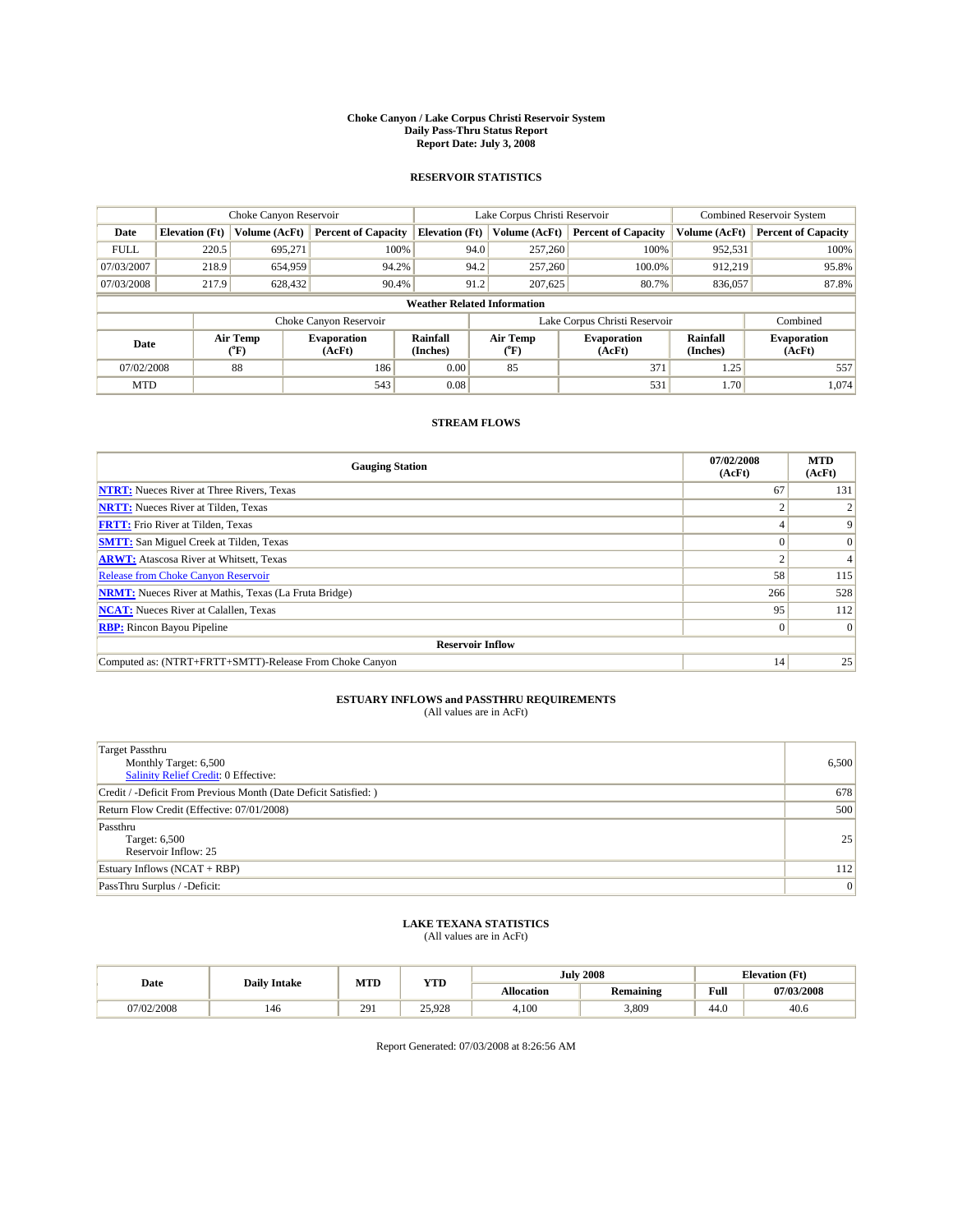#### **Choke Canyon / Lake Corpus Christi Reservoir System Daily Pass-Thru Status Report Report Date: July 4, 2008**

#### **RESERVOIR STATISTICS**

|             | Choke Canyon Reservoir             |                  |                              |                             | Lake Corpus Christi Reservoir | <b>Combined Reservoir System</b> |                      |                              |  |
|-------------|------------------------------------|------------------|------------------------------|-----------------------------|-------------------------------|----------------------------------|----------------------|------------------------------|--|
| Date        | <b>Elevation</b> (Ft)              | Volume (AcFt)    | <b>Percent of Capacity</b>   | <b>Elevation</b> (Ft)       | Volume (AcFt)                 | <b>Percent of Capacity</b>       | Volume (AcFt)        | <b>Percent of Capacity</b>   |  |
| <b>FULL</b> | 220.5                              | 695,271          | 100%                         | 94.0                        | 257,260                       | 100%                             | 952,531              | 100%                         |  |
| 07/04/2007  | 219.2                              | 662,006          | 95.2%                        | 94.4                        | 257,260                       | 100.0%                           | 919,266              | 96.5%                        |  |
| 07/04/2008  | 217.8                              | 628,186          | 90.4%                        | 91.2                        | 207,969                       | 80.8%                            | 836,155              | 87.8%                        |  |
|             | <b>Weather Related Information</b> |                  |                              |                             |                               |                                  |                      |                              |  |
|             |                                    |                  | Choke Canyon Reservoir       |                             | Lake Corpus Christi Reservoir |                                  | Combined             |                              |  |
| Date        |                                    | Air Temp<br>(°F) | <b>Evaporation</b><br>(AcFt) | <b>Rainfall</b><br>(Inches) | Air Temp<br>(°F)              | <b>Evaporation</b><br>(AcFt)     | Rainfall<br>(Inches) | <b>Evaporation</b><br>(AcFt) |  |
| 07/03/2008  |                                    | 89               | 157                          | 0.12                        | 86                            | 190                              | 0.22                 | 347                          |  |
| <b>MTD</b>  |                                    |                  | 700                          | 0.20                        |                               | 721                              | 1.92                 | 1,421                        |  |

### **STREAM FLOWS**

| <b>Gauging Station</b>                                       | 07/03/2008<br>(AcFt) | <b>MTD</b><br>(AcFt) |  |  |  |  |  |
|--------------------------------------------------------------|----------------------|----------------------|--|--|--|--|--|
| <b>NTRT:</b> Nueces River at Three Rivers, Texas             | 69                   | 200                  |  |  |  |  |  |
| <b>NRTT:</b> Nueces River at Tilden, Texas                   | $\Omega$             |                      |  |  |  |  |  |
| <b>FRTT:</b> Frio River at Tilden, Texas                     |                      | 12                   |  |  |  |  |  |
| <b>SMTT:</b> San Miguel Creek at Tilden, Texas               |                      | $\Omega$             |  |  |  |  |  |
| <b>ARWT:</b> Atascosa River at Whitsett, Texas               | <sub>0</sub>         | 10                   |  |  |  |  |  |
| <b>Release from Choke Canyon Reservoir</b>                   | 58                   | 173                  |  |  |  |  |  |
| <b>NRMT:</b> Nueces River at Mathis, Texas (La Fruta Bridge) | 264                  | 792                  |  |  |  |  |  |
| <b>NCAT:</b> Nueces River at Calallen, Texas                 | 123                  | 235                  |  |  |  |  |  |
| <b>RBP:</b> Rincon Bayou Pipeline                            | $\vert 0 \vert$      | $\Omega$             |  |  |  |  |  |
| <b>Reservoir Inflow</b>                                      |                      |                      |  |  |  |  |  |
| Computed as: (NTRT+FRTT+SMTT)-Release From Choke Canyon      | 15 <sup>7</sup>      | 40                   |  |  |  |  |  |

# **ESTUARY INFLOWS and PASSTHRU REQUIREMENTS**<br>(All values are in AcFt)

| <b>Target Passthru</b><br>Monthly Target: 6,500<br><b>Salinity Relief Credit: 0 Effective:</b> | 6,500 |
|------------------------------------------------------------------------------------------------|-------|
| Credit / -Deficit From Previous Month (Date Deficit Satisfied: )                               | 678   |
| Return Flow Credit (Effective: 07/01/2008)                                                     | 500   |
| Passthru<br>Target: 6,500<br>Reservoir Inflow: 40                                              | 40    |
| Estuary Inflows (NCAT + RBP)                                                                   | 235   |
| PassThru Surplus / -Deficit:                                                                   | 0     |

# **LAKE TEXANA STATISTICS** (All values are in AcFt)

|            | <b>Daily Intake</b> | MTD | <b>YTD</b> |            | <b>July 2008</b> | <b>Elevation</b> (Ft)      |            |
|------------|---------------------|-----|------------|------------|------------------|----------------------------|------------|
| Date       |                     |     |            | Allocation | <b>Remaining</b> | Full                       | 07/04/2008 |
| )7/03/2008 | 145                 | 437 | 26,074     | 4,100      | 3.663            | $\Lambda$ $\Omega$<br>44.0 | 40.6       |

Report Generated: 07/28/2008 at 12:27:55 PM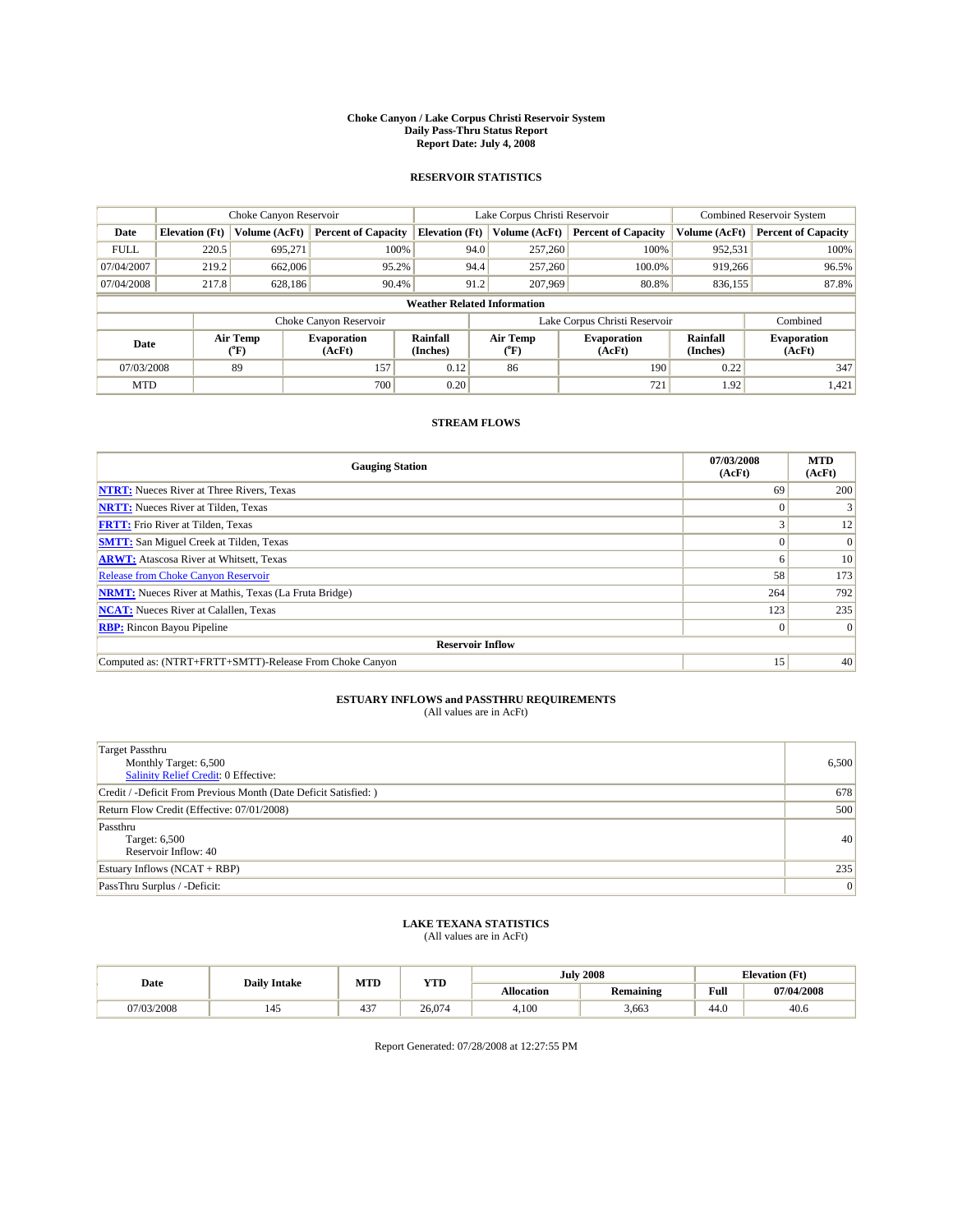#### **Choke Canyon / Lake Corpus Christi Reservoir System Daily Pass-Thru Status Report Report Date: July 5, 2008**

#### **RESERVOIR STATISTICS**

|             | Choke Canyon Reservoir             |                  |                              |                             | Lake Corpus Christi Reservoir | <b>Combined Reservoir System</b> |                      |                              |  |
|-------------|------------------------------------|------------------|------------------------------|-----------------------------|-------------------------------|----------------------------------|----------------------|------------------------------|--|
| Date        | <b>Elevation</b> (Ft)              | Volume (AcFt)    | <b>Percent of Capacity</b>   | <b>Elevation</b> (Ft)       | Volume (AcFt)                 | <b>Percent of Capacity</b>       | Volume (AcFt)        | <b>Percent of Capacity</b>   |  |
| <b>FULL</b> | 220.5                              | 695,271          | 100%                         | 94.0                        | 257,260                       | 100%                             | 952,531              | 100%                         |  |
| 07/05/2007  | 220.2                              | 686,992          | 98.8%                        | 94.1                        | 257,260                       | 100.0%                           | 944,252              | 99.1%                        |  |
| 07/05/2008  | 217.8                              | 627,695          | 90.3%                        | 91.2                        | 207,625                       | 80.7%                            | 835,320              | 87.7%                        |  |
|             | <b>Weather Related Information</b> |                  |                              |                             |                               |                                  |                      |                              |  |
|             |                                    |                  | Choke Canyon Reservoir       |                             |                               | Lake Corpus Christi Reservoir    |                      | Combined                     |  |
| Date        |                                    | Air Temp<br>(°F) | <b>Evaporation</b><br>(AcFt) | <b>Rainfall</b><br>(Inches) | Air Temp<br>(°F)              | <b>Evaporation</b><br>(AcFt)     | Rainfall<br>(Inches) | <b>Evaporation</b><br>(AcFt) |  |
| 07/04/2008  |                                    | 84               | 271                          | 0.14                        | 85                            | 160                              | 0.03                 | 431                          |  |
| <b>MTD</b>  |                                    |                  | 971                          | 0.34                        |                               | 881                              | 1.95                 | 1,852                        |  |

### **STREAM FLOWS**

| <b>Gauging Station</b>                                       | 07/04/2008<br>(AcFt) | <b>MTD</b><br>(AcFt) |  |  |  |  |
|--------------------------------------------------------------|----------------------|----------------------|--|--|--|--|
| <b>NTRT:</b> Nueces River at Three Rivers, Texas             | 62                   | 262                  |  |  |  |  |
| <b>NRTT:</b> Nueces River at Tilden, Texas                   |                      |                      |  |  |  |  |
| <b>FRTT:</b> Frio River at Tilden, Texas                     |                      | 15                   |  |  |  |  |
| <b>SMTT:</b> San Miguel Creek at Tilden, Texas               |                      | $\Omega$             |  |  |  |  |
| <b>ARWT:</b> Atascosa River at Whitsett, Texas               | 8                    | 17                   |  |  |  |  |
| Release from Choke Canyon Reservoir                          | 58                   | 230                  |  |  |  |  |
| <b>NRMT:</b> Nueces River at Mathis, Texas (La Fruta Bridge) | 264                  | 1,056                |  |  |  |  |
| <b>NCAT:</b> Nueces River at Calallen, Texas                 | 139                  | 374                  |  |  |  |  |
| <b>RBP:</b> Rincon Bayou Pipeline                            | $\Omega$             | $\Omega$             |  |  |  |  |
| <b>Reservoir Inflow</b>                                      |                      |                      |  |  |  |  |
| Computed as: (NTRT+FRTT+SMTT)-Release From Choke Canyon      |                      | 47                   |  |  |  |  |

# **ESTUARY INFLOWS and PASSTHRU REQUIREMENTS**<br>(All values are in AcFt)

| <b>Target Passthru</b><br>Monthly Target: 6,500<br>Salinity Relief Credit: 0 Effective: | 6,500 |
|-----------------------------------------------------------------------------------------|-------|
| Credit / -Deficit From Previous Month (Date Deficit Satisfied: )                        | 678   |
| Return Flow Credit (Effective: 07/01/2008)                                              | 500   |
| Passthru<br>Target: 6,500<br>Reservoir Inflow: 47                                       | 47    |
| Estuary Inflows (NCAT + RBP)                                                            | 374   |
| PassThru Surplus / -Deficit:                                                            | 0     |

# **LAKE TEXANA STATISTICS** (All values are in AcFt)

|            | <b>Daily Intake</b> | MTD | <b>YTD</b> |                   | <b>July 2008</b> | <b>Elevation</b> (Ft)                       |            |
|------------|---------------------|-----|------------|-------------------|------------------|---------------------------------------------|------------|
| Date       |                     |     |            | <b>Allocation</b> | <b>Remaining</b> | Full<br>the contract of the contract of the | 07/05/2008 |
| 07/04/2008 | 146                 | 582 | 26,220     | 4.100             | 510<br>5.JI 0    | 44.0                                        | 40.6       |

Report Generated: 07/28/2008 at 12:28:52 PM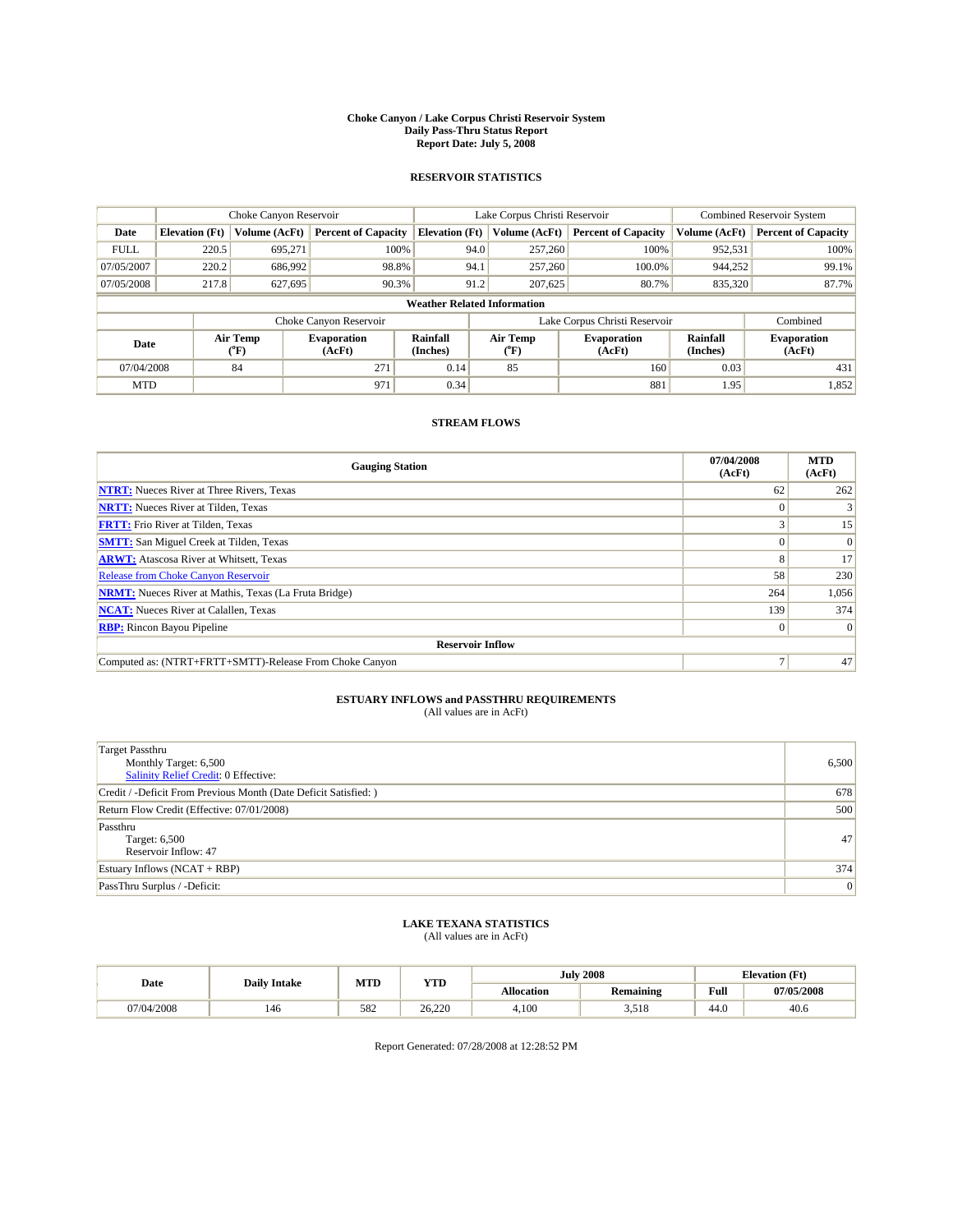#### **Choke Canyon / Lake Corpus Christi Reservoir System Daily Pass-Thru Status Report Report Date: July 6, 2008**

#### **RESERVOIR STATISTICS**

|             | Choke Canyon Reservoir             |                             |                              |                             | Lake Corpus Christi Reservoir | <b>Combined Reservoir System</b> |                      |                              |  |
|-------------|------------------------------------|-----------------------------|------------------------------|-----------------------------|-------------------------------|----------------------------------|----------------------|------------------------------|--|
| Date        | <b>Elevation</b> (Ft)              | Volume (AcFt)               | <b>Percent of Capacity</b>   | <b>Elevation</b> (Ft)       | Volume (AcFt)                 | <b>Percent of Capacity</b>       | Volume (AcFt)        | <b>Percent of Capacity</b>   |  |
| <b>FULL</b> | 220.5                              | 695,271                     | 100%                         | 94.0                        | 257,260                       | 100%                             | 952,531              | 100%                         |  |
| 07/06/2007  | 221.2                              | 712,564                     | 102.5%                       | 94.0                        | 257,260                       | 100.0%                           | 969,824              | 101.8%                       |  |
| 07/06/2008  | 217.8                              | 627,204                     | 90.2%                        | 91.2                        | 207,969                       | 80.8%                            | 835,173              | 87.7%                        |  |
|             | <b>Weather Related Information</b> |                             |                              |                             |                               |                                  |                      |                              |  |
|             |                                    |                             | Choke Canyon Reservoir       |                             |                               | Lake Corpus Christi Reservoir    |                      | Combined                     |  |
| Date        |                                    | Air Temp<br>${}^{\circ}$ F) | <b>Evaporation</b><br>(AcFt) | <b>Rainfall</b><br>(Inches) | Air Temp<br>$(^{\circ}F)$     | <b>Evaporation</b><br>(AcFt)     | Rainfall<br>(Inches) | <b>Evaporation</b><br>(AcFt) |  |
| 07/05/2008  |                                    | 90                          | 286                          | 0.00                        | 87                            | 190                              | 0.45                 | 476                          |  |
| <b>MTD</b>  |                                    |                             | 1,257                        | 0.34                        |                               | 1,071                            | 2.40                 | 2,328                        |  |

### **STREAM FLOWS**

| <b>Gauging Station</b>                                       | 07/05/2008<br>(AcFt) | <b>MTD</b><br>(AcFt) |  |  |  |  |  |
|--------------------------------------------------------------|----------------------|----------------------|--|--|--|--|--|
| <b>NTRT:</b> Nueces River at Three Rivers, Texas             | 62                   | 324                  |  |  |  |  |  |
| <b>NRTT:</b> Nueces River at Tilden, Texas                   |                      |                      |  |  |  |  |  |
| <b>FRTT:</b> Frio River at Tilden, Texas                     |                      | 18                   |  |  |  |  |  |
| <b>SMTT:</b> San Miguel Creek at Tilden, Texas               |                      | $\Omega$             |  |  |  |  |  |
| <b>ARWT:</b> Atascosa River at Whitsett, Texas               | 18                   | 35                   |  |  |  |  |  |
| <b>Release from Choke Canyon Reservoir</b>                   | 58                   | 288                  |  |  |  |  |  |
| <b>NRMT:</b> Nueces River at Mathis, Texas (La Fruta Bridge) | 264                  | 1,320                |  |  |  |  |  |
| <b>NCAT:</b> Nueces River at Calallen, Texas                 | 139                  | 513                  |  |  |  |  |  |
| <b>RBP:</b> Rincon Bayou Pipeline                            | $\overline{0}$       | $\Omega$             |  |  |  |  |  |
| <b>Reservoir Inflow</b>                                      |                      |                      |  |  |  |  |  |
| Computed as: (NTRT+FRTT+SMTT)-Release From Choke Canyon      |                      | 54                   |  |  |  |  |  |

# **ESTUARY INFLOWS and PASSTHRU REQUIREMENTS**<br>(All values are in AcFt)

| <b>Target Passthru</b><br>Monthly Target: 6,500<br>Salinity Relief Credit: 0 Effective: | 6,500 |
|-----------------------------------------------------------------------------------------|-------|
| Credit / -Deficit From Previous Month (Date Deficit Satisfied: )                        | 678   |
| Return Flow Credit (Effective: 07/01/2008)                                              | 500   |
| Passthru<br>Target: 6,500<br>Reservoir Inflow: 54                                       | 54    |
| Estuary Inflows (NCAT + RBP)                                                            | 513   |
| PassThru Surplus / -Deficit:                                                            | 0     |

# **LAKE TEXANA STATISTICS** (All values are in AcFt)

|            | <b>Daily Intake</b> | MTD | <b>YTD</b> |            | <b>July 2008</b> | <b>Elevation</b> (Ft)                       |            |
|------------|---------------------|-----|------------|------------|------------------|---------------------------------------------|------------|
| Date       |                     |     |            | Allocation | <b>Remaining</b> | Full<br>the contract of the contract of the | 07/06/2008 |
| 07/05/2008 | 146                 | 728 | 26.365     | 4.100      | 272<br>سے رہی ر  | 44.0                                        | 40.6       |

Report Generated: 07/28/2008 at 12:29:44 PM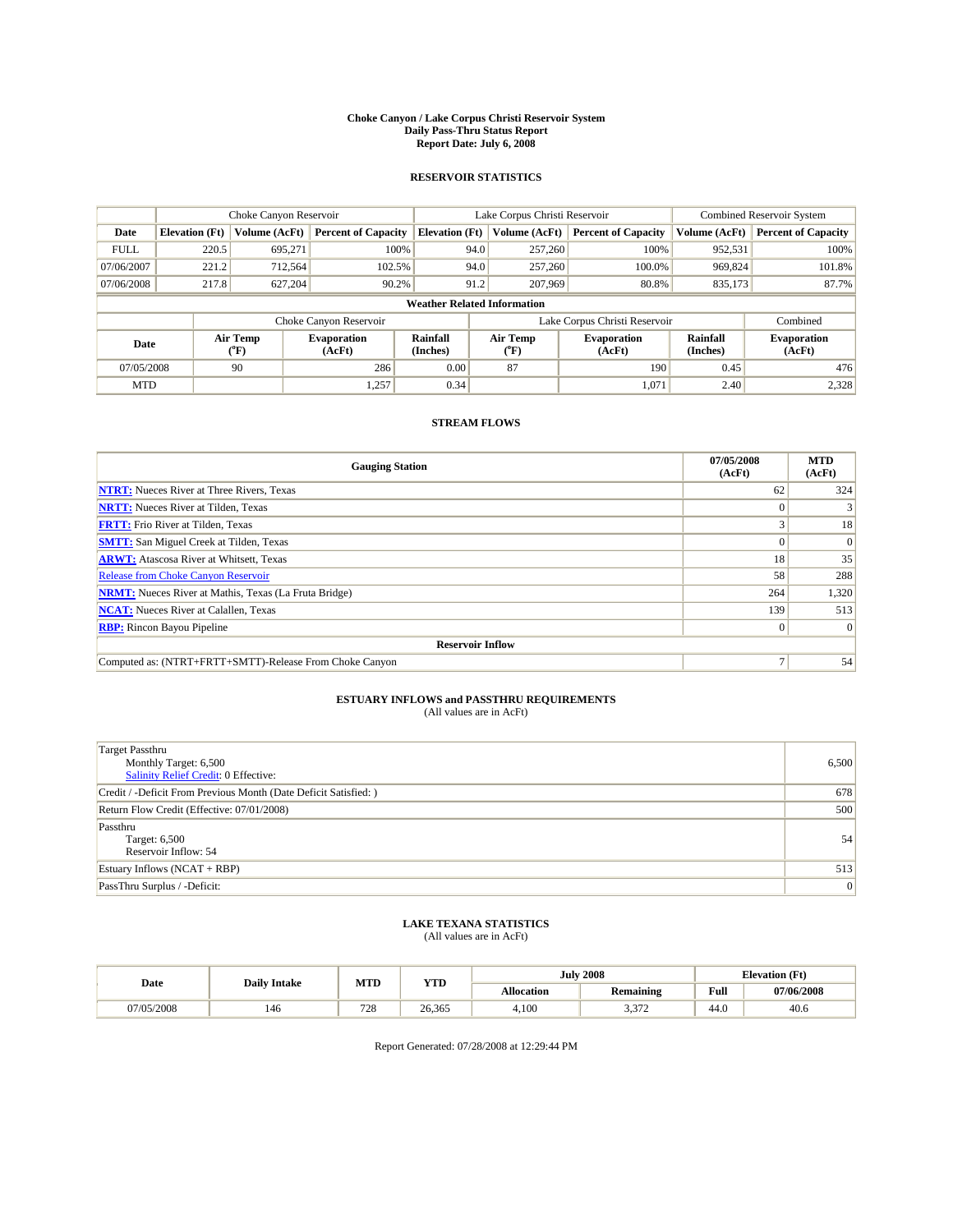#### **Choke Canyon / Lake Corpus Christi Reservoir System Daily Pass-Thru Status Report Report Date: July 7, 2008**

#### **RESERVOIR STATISTICS**

|             | Choke Canyon Reservoir             |                             |                              |                             | Lake Corpus Christi Reservoir |                  |                               |                      | <b>Combined Reservoir System</b> |  |
|-------------|------------------------------------|-----------------------------|------------------------------|-----------------------------|-------------------------------|------------------|-------------------------------|----------------------|----------------------------------|--|
| Date        | <b>Elevation</b> (Ft)              | Volume (AcFt)               | <b>Percent of Capacity</b>   | <b>Elevation</b> (Ft)       |                               | Volume (AcFt)    | <b>Percent of Capacity</b>    | Volume (AcFt)        | <b>Percent of Capacity</b>       |  |
| <b>FULL</b> | 220.5                              | 695,271                     | 100%                         |                             | 94.0                          | 257,260          | 100%                          | 952,531              | 100%                             |  |
| 07/07/2007  | 221.8                              | 729,867                     | 105.0%                       |                             | 94.0                          | 256,530          | 99.7%                         | 986,397              | 103.6%                           |  |
| 07/07/2008  | 217.8                              | 626.467                     | 90.1%                        |                             | 91.2                          | 207,625          | 80.7%                         | 834,092              | 87.6%                            |  |
|             | <b>Weather Related Information</b> |                             |                              |                             |                               |                  |                               |                      |                                  |  |
|             |                                    |                             | Choke Canyon Reservoir       |                             |                               |                  | Lake Corpus Christi Reservoir |                      | Combined                         |  |
| Date        |                                    | Air Temp<br>${}^{\circ}$ F) | <b>Evaporation</b><br>(AcFt) | <b>Rainfall</b><br>(Inches) |                               | Air Temp<br>(°F) | <b>Evaporation</b><br>(AcFt)  | Rainfall<br>(Inches) | <b>Evaporation</b><br>(AcFt)     |  |
| 07/06/2008  |                                    | 91                          | 457                          | 0.11                        |                               | 87               | 280                           | 0.06                 | 737                              |  |
| <b>MTD</b>  |                                    |                             | 1.714                        | 0.45                        |                               |                  | 1,351                         | 2.46                 | 3,065                            |  |

### **STREAM FLOWS**

| <b>Gauging Station</b>                                       | 07/06/2008<br>(AcFt) | <b>MTD</b><br>(AcFt) |  |  |  |  |
|--------------------------------------------------------------|----------------------|----------------------|--|--|--|--|
| <b>NTRT:</b> Nueces River at Three Rivers, Texas             | 64                   | 387                  |  |  |  |  |
| <b>NRTT:</b> Nueces River at Tilden, Texas                   |                      |                      |  |  |  |  |
| <b>FRTT:</b> Frio River at Tilden, Texas                     |                      | 23                   |  |  |  |  |
| <b>SMTT:</b> San Miguel Creek at Tilden, Texas               |                      | $\Omega$             |  |  |  |  |
| <b>ARWT:</b> Atascosa River at Whitsett, Texas               | 30 <sup>1</sup>      | 65                   |  |  |  |  |
| <b>Release from Choke Canyon Reservoir</b>                   | 58                   | 345                  |  |  |  |  |
| <b>NRMT:</b> Nueces River at Mathis, Texas (La Fruta Bridge) | 264                  | 1,584                |  |  |  |  |
| <b>NCAT:</b> Nueces River at Calallen, Texas                 | 195                  | 707                  |  |  |  |  |
| <b>RBP:</b> Rincon Bayou Pipeline                            | $\vert 0 \vert$      | $\Omega$             |  |  |  |  |
| <b>Reservoir Inflow</b>                                      |                      |                      |  |  |  |  |
| Computed as: (NTRT+FRTT+SMTT)-Release From Choke Canyon      | 10 <sup>1</sup>      | 64                   |  |  |  |  |

# **ESTUARY INFLOWS and PASSTHRU REQUIREMENTS**<br>(All values are in AcFt)

| <b>Target Passthru</b><br>Monthly Target: 6,500<br>Salinity Relief Credit: 0 Effective: | 6,500 |
|-----------------------------------------------------------------------------------------|-------|
| Credit / -Deficit From Previous Month (Date Deficit Satisfied: )                        | 678   |
| Return Flow Credit (Effective: 07/01/2008)                                              | 500   |
| Passthru<br>Target: 6,500<br>Reservoir Inflow: 64                                       | 64    |
| Estuary Inflows (NCAT + RBP)                                                            | 707   |
| PassThru Surplus / -Deficit:                                                            | 0     |

# **LAKE TEXANA STATISTICS** (All values are in AcFt)

|            | <b>Daily Intake</b> | MTD       | <b>YTD</b> |                   | <b>July 2008</b> | <b>Elevation</b> (Ft)                       |            |
|------------|---------------------|-----------|------------|-------------------|------------------|---------------------------------------------|------------|
| Date       |                     |           |            | <b>Allocation</b> | <b>Remaining</b> | Full<br>the contract of the contract of the | 07/07/2008 |
| 07/06/2008 | 146                 | 87<br>. . | 26.511     | 4.100             | 3,226            | 44.0                                        | 40.6       |

Report Generated: 07/28/2008 at 12:32:44 PM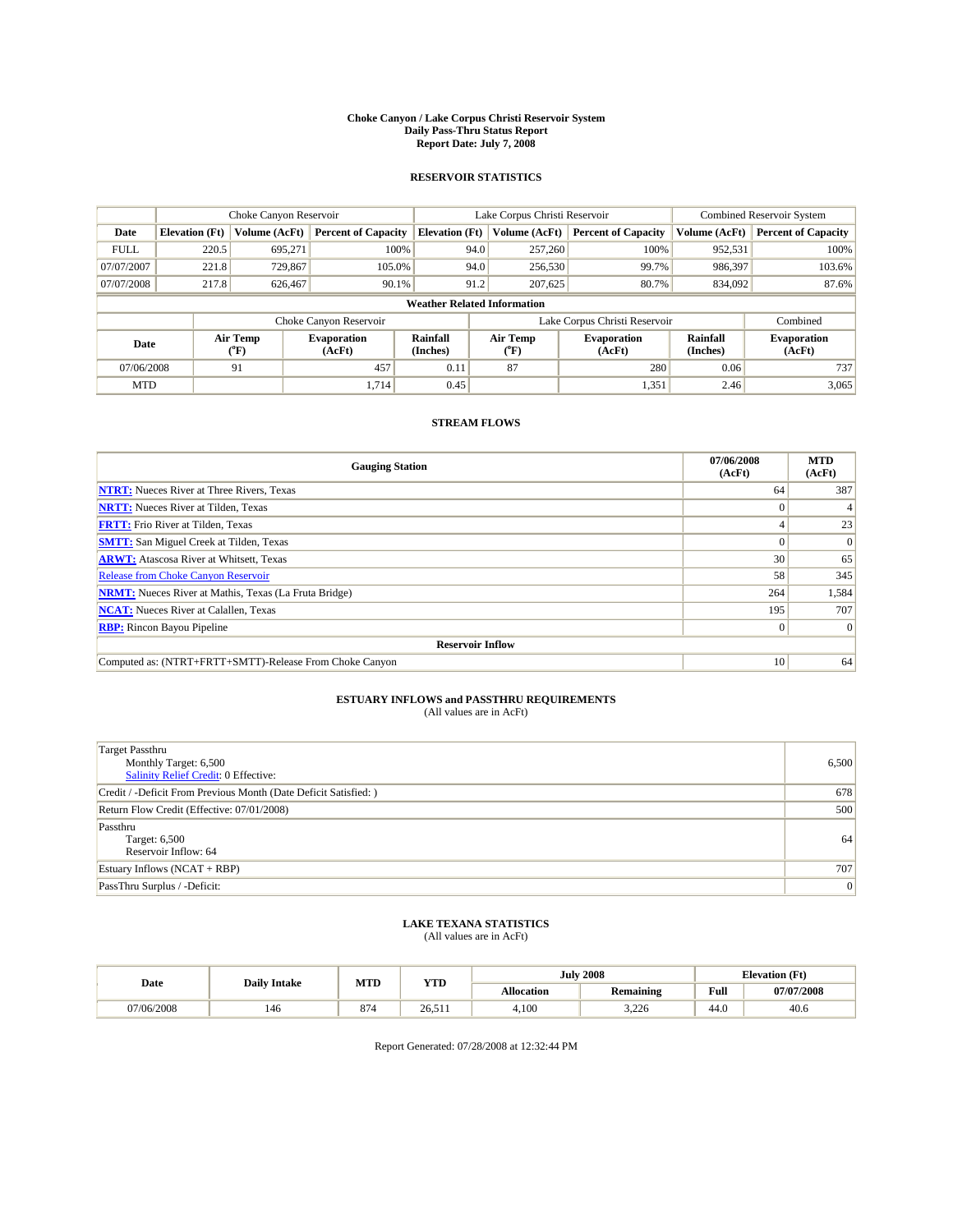#### **Choke Canyon / Lake Corpus Christi Reservoir System Daily Pass-Thru Status Report Report Date: July 8, 2008**

#### **RESERVOIR STATISTICS**

|             | Choke Canyon Reservoir             |                  |                              |                       | Lake Corpus Christi Reservoir |               |                               |                      | <b>Combined Reservoir System</b> |  |
|-------------|------------------------------------|------------------|------------------------------|-----------------------|-------------------------------|---------------|-------------------------------|----------------------|----------------------------------|--|
| Date        | <b>Elevation</b> (Ft)              | Volume (AcFt)    | <b>Percent of Capacity</b>   | <b>Elevation</b> (Ft) |                               | Volume (AcFt) | <b>Percent of Capacity</b>    | Volume (AcFt)        | <b>Percent of Capacity</b>       |  |
| <b>FULL</b> | 220.5                              | 695,271          | 100%                         |                       | 94.0                          | 257,260       | 100%                          | 952,531              | 100%                             |  |
| 07/08/2007  | 222.2                              | 739,566          | 106.4%                       |                       | 93.9                          | 255,072       | 99.1%                         | 994,638              | 104.4%                           |  |
| 07/08/2008  | 217.9                              | 628,432          | 90.4%                        |                       | 91.2                          | 208,313       | 81.0%                         | 836,745              | 87.8%                            |  |
|             | <b>Weather Related Information</b> |                  |                              |                       |                               |               |                               |                      |                                  |  |
|             |                                    |                  | Choke Canyon Reservoir       |                       |                               |               | Lake Corpus Christi Reservoir |                      | Combined                         |  |
| Date        |                                    | Air Temp<br>(°F) | <b>Evaporation</b><br>(AcFt) | Rainfall<br>(Inches)  | Air Temp<br>("F)              |               | <b>Evaporation</b><br>(AcFt)  | Rainfall<br>(Inches) | <b>Evaporation</b><br>(AcFt)     |  |
| 07/07/2008  |                                    | 87               | 200                          | 1.09                  | 89                            |               | 40                            | 0.71                 | 240                              |  |
| <b>MTD</b>  |                                    |                  | 1.914                        | 1.54                  |                               |               | 1,391                         | 3.17                 | 3,305                            |  |

#### **STREAM FLOWS**

| <b>Gauging Station</b>                                       | 07/07/2008<br>(AcFt) | <b>MTD</b><br>(AcFt) |
|--------------------------------------------------------------|----------------------|----------------------|
| <b>NTRT:</b> Nueces River at Three Rivers, Texas             | 79                   | 466                  |
| <b>NRTT:</b> Nueces River at Tilden, Texas                   |                      |                      |
| <b>FRTT:</b> Frio River at Tilden, Texas                     |                      | 30                   |
| <b>SMTT:</b> San Miguel Creek at Tilden, Texas               |                      | $\vert 0 \vert$      |
| <b>ARWT:</b> Atascosa River at Whitsett, Texas               | 19                   | 84                   |
| <b>Release from Choke Canyon Reservoir</b>                   | 58                   | 403                  |
| <b>NRMT:</b> Nueces River at Mathis, Texas (La Fruta Bridge) | 264                  | 1,848                |
| <b>NCAT:</b> Nueces River at Calallen, Texas                 | 169                  | 876                  |
| <b>RBP:</b> Rincon Bayou Pipeline                            | $\Omega$             | $\Omega$             |
| <b>Reservoir Inflow</b>                                      |                      |                      |
| Computed as: (NTRT+FRTT+SMTT)-Release From Choke Canyon      | 29                   | 93                   |

# **ESTUARY INFLOWS and PASSTHRU REQUIREMENTS**<br>(All values are in AcFt)

| <b>Target Passthru</b><br>Monthly Target: 6,500<br>Salinity Relief Credit: 0 Effective: | 6,500 |
|-----------------------------------------------------------------------------------------|-------|
| Credit / -Deficit From Previous Month (Date Deficit Satisfied: )                        | 678   |
| Return Flow Credit (Effective: 07/01/2008)                                              | 500   |
| Passthru<br>Target: 6,500<br>Reservoir Inflow: 93                                       | 93    |
| Estuary Inflows (NCAT + RBP)                                                            | 876   |
| PassThru Surplus / -Deficit:                                                            | 0     |

# **LAKE TEXANA STATISTICS** (All values are in AcFt)

|            | <b>Daily Intake</b> | MTD   | <b>YTD</b> |            | <b>July 2008</b> | <b>Elevation</b> (Ft)                       |            |
|------------|---------------------|-------|------------|------------|------------------|---------------------------------------------|------------|
| Date       |                     |       |            | Allocation | <b>Remaining</b> | Full<br>the contract of the contract of the | 07/08/2008 |
| 07/07/2008 | 146                 | 1.020 | 26.657     | 4.100      | 3,080            | 44.0                                        | 40.6       |

Report Generated: 07/28/2008 at 12:34:30 PM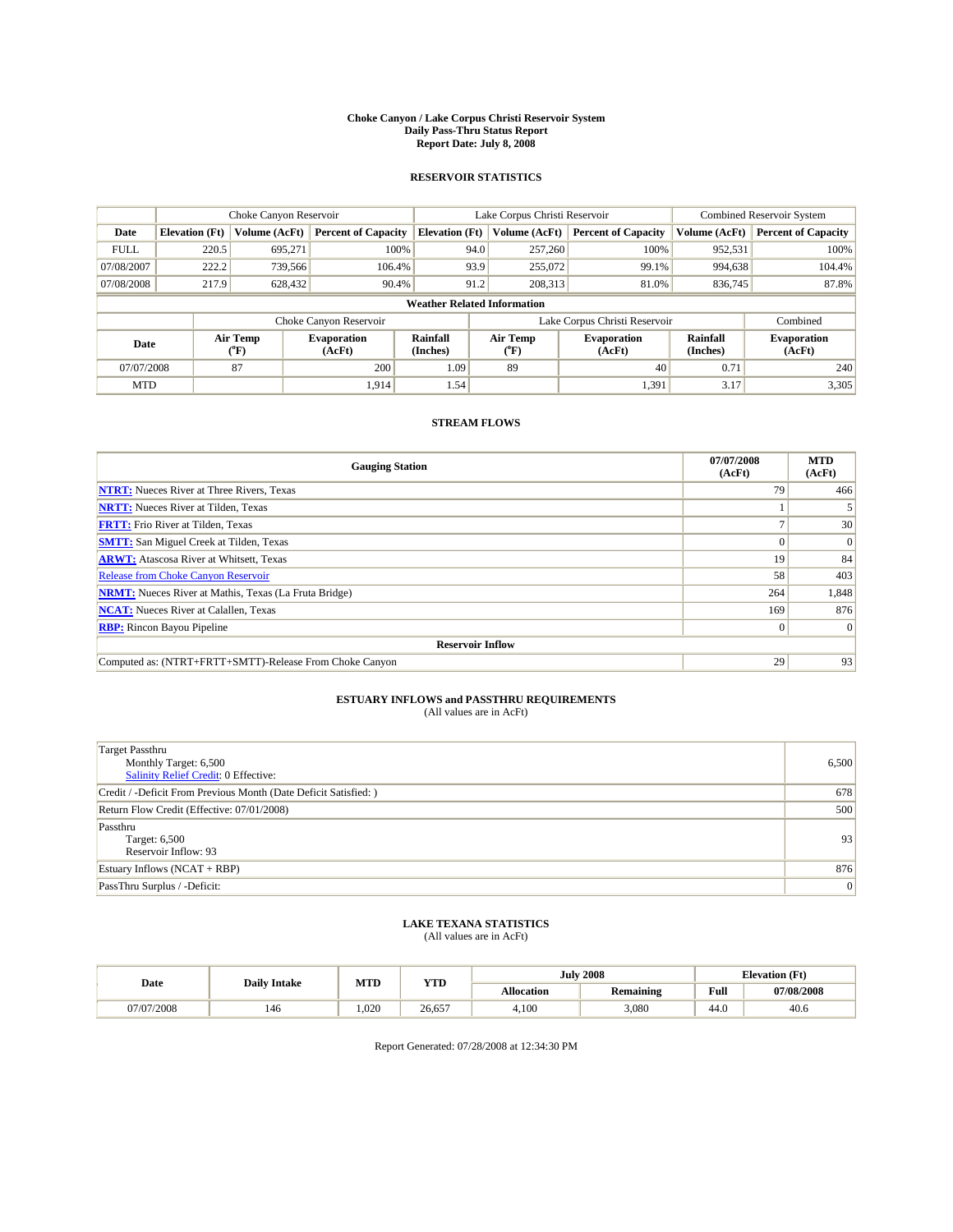#### **Choke Canyon / Lake Corpus Christi Reservoir System Daily Pass-Thru Status Report Report Date: July 9, 2008**

#### **RESERVOIR STATISTICS**

|             | Choke Canyon Reservoir             |                  |                              |                       | Lake Corpus Christi Reservoir | <b>Combined Reservoir System</b> |                      |                              |  |
|-------------|------------------------------------|------------------|------------------------------|-----------------------|-------------------------------|----------------------------------|----------------------|------------------------------|--|
| Date        | <b>Elevation</b> (Ft)              | Volume (AcFt)    | <b>Percent of Capacity</b>   | <b>Elevation</b> (Ft) | Volume (AcFt)                 | <b>Percent of Capacity</b>       | Volume (AcFt)        | <b>Percent of Capacity</b>   |  |
| <b>FULL</b> | 220.5                              | 695,271          | 100%                         | 94.0                  | 257,260                       | 100%                             | 952,531              | 100%                         |  |
| 07/09/2007  | 222.3                              | 742,817          | 106.8%                       | 93.7                  | 252,526                       | 98.2%                            | 995,343              | 104.5%                       |  |
| 07/09/2008  | 217.9                              | 629,660          | 90.6%                        | 91.3                  | 209,174                       | 81.3%                            | 838,834              | 88.1%                        |  |
|             | <b>Weather Related Information</b> |                  |                              |                       |                               |                                  |                      |                              |  |
|             |                                    |                  | Choke Canyon Reservoir       |                       |                               | Lake Corpus Christi Reservoir    |                      | Combined                     |  |
| Date        |                                    | Air Temp<br>(°F) | <b>Evaporation</b><br>(AcFt) | Rainfall<br>(Inches)  | Air Temp<br>("F)              | <b>Evaporation</b><br>(AcFt)     | Rainfall<br>(Inches) | <b>Evaporation</b><br>(AcFt) |  |
| 07/08/2008  |                                    | 85               | 143                          | 1.32                  | 87                            | 120                              | 0.12                 | 263                          |  |
| <b>MTD</b>  |                                    |                  | 2,057                        | 2.86                  |                               | 1,511                            | 3.29                 | 3,568                        |  |

#### **STREAM FLOWS**

| <b>Gauging Station</b>                                       | 07/08/2008<br>(AcFt) | <b>MTD</b><br>(AcFt) |  |  |  |  |
|--------------------------------------------------------------|----------------------|----------------------|--|--|--|--|
| <b>NTRT:</b> Nueces River at Three Rivers, Texas             | 75                   | 542                  |  |  |  |  |
| <b>NRTT:</b> Nueces River at Tilden, Texas                   |                      | 6                    |  |  |  |  |
| <b>FRTT:</b> Frio River at Tilden, Texas                     | 16 <sup>1</sup>      | 46                   |  |  |  |  |
| <b>SMTT:</b> San Miguel Creek at Tilden, Texas               | $\Omega$             | $\Omega$             |  |  |  |  |
| <b>ARWT:</b> Atascosa River at Whitsett, Texas               | 34                   | 118                  |  |  |  |  |
| <b>Release from Choke Canyon Reservoir</b>                   | 58                   | 461                  |  |  |  |  |
| <b>NRMT:</b> Nueces River at Mathis, Texas (La Fruta Bridge) | 244                  | 2,092                |  |  |  |  |
| <b>NCAT:</b> Nueces River at Calallen, Texas                 | 153                  | 1,029                |  |  |  |  |
| <b>RBP:</b> Rincon Bayou Pipeline                            | $\vert 0 \vert$      | $\Omega$             |  |  |  |  |
| <b>Reservoir Inflow</b>                                      |                      |                      |  |  |  |  |
| Computed as: (NTRT+FRTT+SMTT)-Release From Choke Canyon      | 34                   | 127                  |  |  |  |  |

# **ESTUARY INFLOWS and PASSTHRU REQUIREMENTS**<br>(All values are in AcFt)

| <b>Target Passthru</b><br>Monthly Target: 6,500<br>Salinity Relief Credit: 0 Effective: | 6,500 |
|-----------------------------------------------------------------------------------------|-------|
| Credit / -Deficit From Previous Month (Date Deficit Satisfied: )                        | 678   |
| Return Flow Credit (Effective: 07/01/2008)                                              | 500   |
| Passthru<br>Target: 6,500<br>Reservoir Inflow: 127                                      | 127   |
| Estuary Inflows $(NCAT + RBP)$                                                          | 1,029 |
| PassThru Surplus / -Deficit:                                                            | 0     |

# **LAKE TEXANA STATISTICS** (All values are in AcFt)

|            | <b>Daily Intake</b> | MTD  | YTD    |            | <b>July 2008</b> | <b>Elevation</b> (Ft)                       |            |
|------------|---------------------|------|--------|------------|------------------|---------------------------------------------|------------|
| Date       |                     |      |        | Allocation | <b>Remaining</b> | Full<br>the contract of the contract of the | 07/09/2008 |
| 07/08/2008 | 146                 | .166 | 26.803 | 4.100      | 2,934            | 44.0                                        | 40.6       |

Report Generated: 07/29/2008 at 8:02:45 AM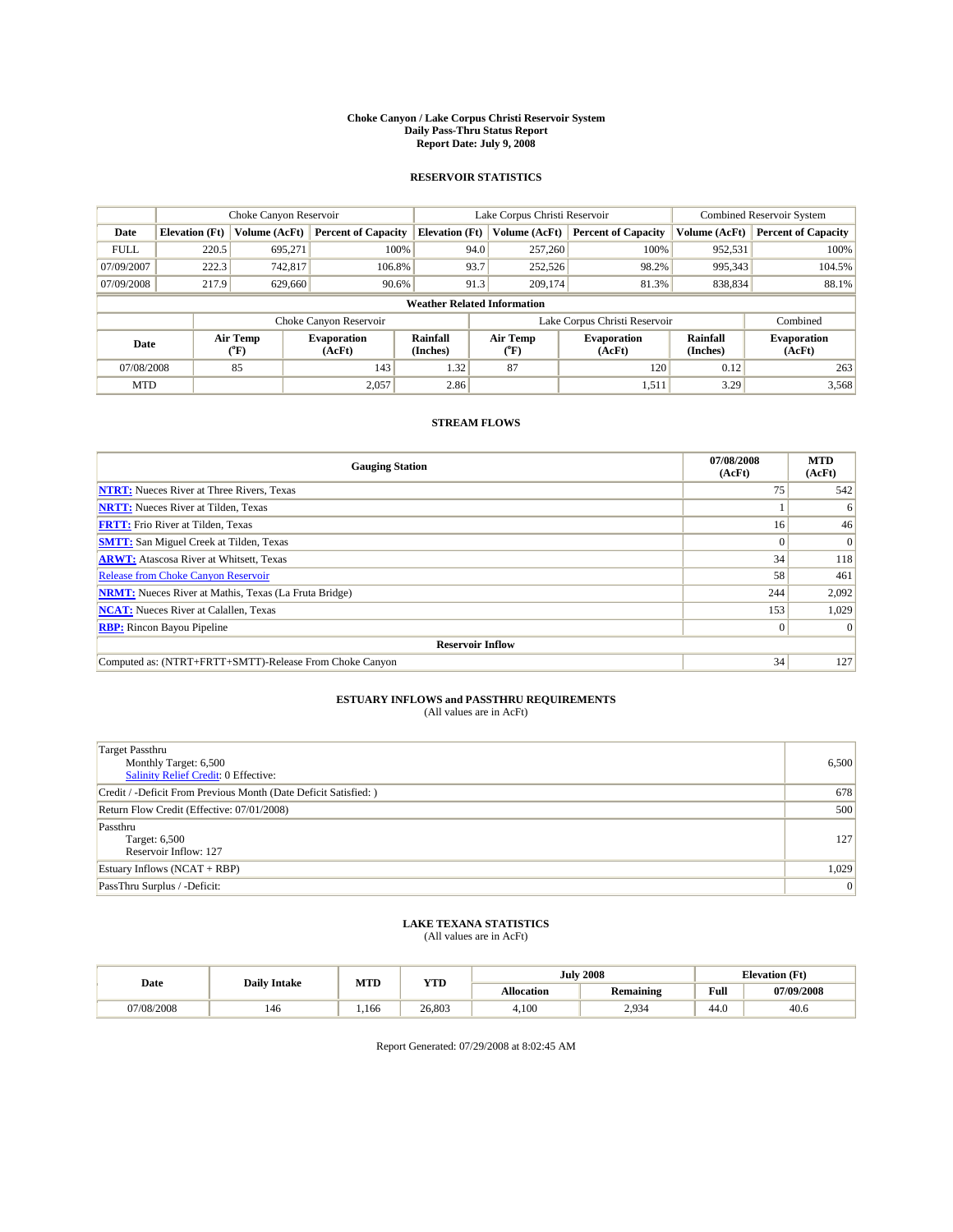#### **Choke Canyon / Lake Corpus Christi Reservoir System Daily Pass-Thru Status Report Report Date: July 10, 2008**

#### **RESERVOIR STATISTICS**

|             | Choke Canyon Reservoir             |                  |                              |                       | Lake Corpus Christi Reservoir | <b>Combined Reservoir System</b> |                      |                              |  |
|-------------|------------------------------------|------------------|------------------------------|-----------------------|-------------------------------|----------------------------------|----------------------|------------------------------|--|
| Date        | <b>Elevation</b> (Ft)              | Volume (AcFt)    | <b>Percent of Capacity</b>   | <b>Elevation</b> (Ft) | Volume (AcFt)                 | <b>Percent of Capacity</b>       | Volume (AcFt)        | <b>Percent of Capacity</b>   |  |
| <b>FULL</b> | 220.5                              | 695,271          | 100%                         | 94.0                  | 257,260                       | 100%                             | 952,531              | 100%                         |  |
| 07/10/2007  | 222.2                              | 740,107          | 106.4%                       | 93.7                  | 251,982                       | 97.9%                            | 992,089              | 104.2%                       |  |
| 07/10/2008  | 217.9                              | 629,414          | 90.5%                        | 91.3                  | 208,658                       | 81.1%                            | 838,072              | 88.0%                        |  |
|             | <b>Weather Related Information</b> |                  |                              |                       |                               |                                  |                      |                              |  |
|             |                                    |                  | Choke Canyon Reservoir       |                       |                               | Lake Corpus Christi Reservoir    |                      | Combined                     |  |
| Date        |                                    | Air Temp<br>(°F) | <b>Evaporation</b><br>(AcFt) | Rainfall<br>(Inches)  | Air Temp<br>("F)              | <b>Evaporation</b><br>(AcFt)     | Rainfall<br>(Inches) | <b>Evaporation</b><br>(AcFt) |  |
| 07/09/2008  |                                    | 93               | 486                          | 0.00                  | 90                            | 281                              | 0.10                 | 767                          |  |
| <b>MTD</b>  |                                    |                  | 2,543                        | 2.86                  |                               | 1.792                            | 3.39                 | 4,335                        |  |

### **STREAM FLOWS**

| <b>Gauging Station</b>                                       | 07/09/2008<br>(AcFt) | <b>MTD</b><br>(AcFt) |
|--------------------------------------------------------------|----------------------|----------------------|
| <b>NTRT:</b> Nueces River at Three Rivers, Texas             | 85                   | 627                  |
| <b>NRTT:</b> Nueces River at Tilden, Texas                   | $\sim$               |                      |
| <b>FRTT:</b> Frio River at Tilden, Texas                     | 14 <sup>1</sup>      | 60                   |
| <b>SMTT:</b> San Miguel Creek at Tilden, Texas               | $\Omega$             | $\Omega$             |
| <b>ARWT:</b> Atascosa River at Whitsett, Texas               | 54                   | 172                  |
| <b>Release from Choke Canyon Reservoir</b>                   | 58                   | 518                  |
| <b>NRMT:</b> Nueces River at Mathis, Texas (La Fruta Bridge) | 222                  | 2,315                |
| <b>NCAT:</b> Nueces River at Calallen, Texas                 | 153                  | 1,182                |
| <b>RBP:</b> Rincon Bayou Pipeline                            | $\vert 0 \vert$      | $\Omega$             |
| <b>Reservoir Inflow</b>                                      |                      |                      |
| Computed as: (NTRT+FRTT+SMTT)-Release From Choke Canyon      | 42                   | 170                  |

# **ESTUARY INFLOWS and PASSTHRU REQUIREMENTS**<br>(All values are in AcFt)

| <b>Target Passthru</b><br>Monthly Target: 6,500<br>Salinity Relief Credit: 0 Effective: | 6,500 |
|-----------------------------------------------------------------------------------------|-------|
| Credit / -Deficit From Previous Month (Date Deficit Satisfied: )                        | 678   |
| Return Flow Credit (Effective: 07/01/2008)                                              | 500   |
| Passthru<br>Target: 6,500<br>Reservoir Inflow: 170                                      | 170   |
| Estuary Inflows (NCAT + RBP)                                                            | 1,182 |
| PassThru Surplus / -Deficit:                                                            | 0     |

# **LAKE TEXANA STATISTICS** (All values are in AcFt)

|            | <b>Daily Intake</b> | MTD  | <b>YTD</b> |                   | <b>July 2008</b> | <b>Elevation</b> (Ft)                       |            |
|------------|---------------------|------|------------|-------------------|------------------|---------------------------------------------|------------|
| Date       |                     |      |            | <b>Allocation</b> | <b>Remaining</b> | Full<br>the contract of the contract of the | 07/10/2008 |
| 07/09/2008 | 146                 | .312 | 26.949     | 4.100             | 2,788            | 44.0                                        | 40.6       |

Report Generated: 07/28/2008 at 12:35:41 PM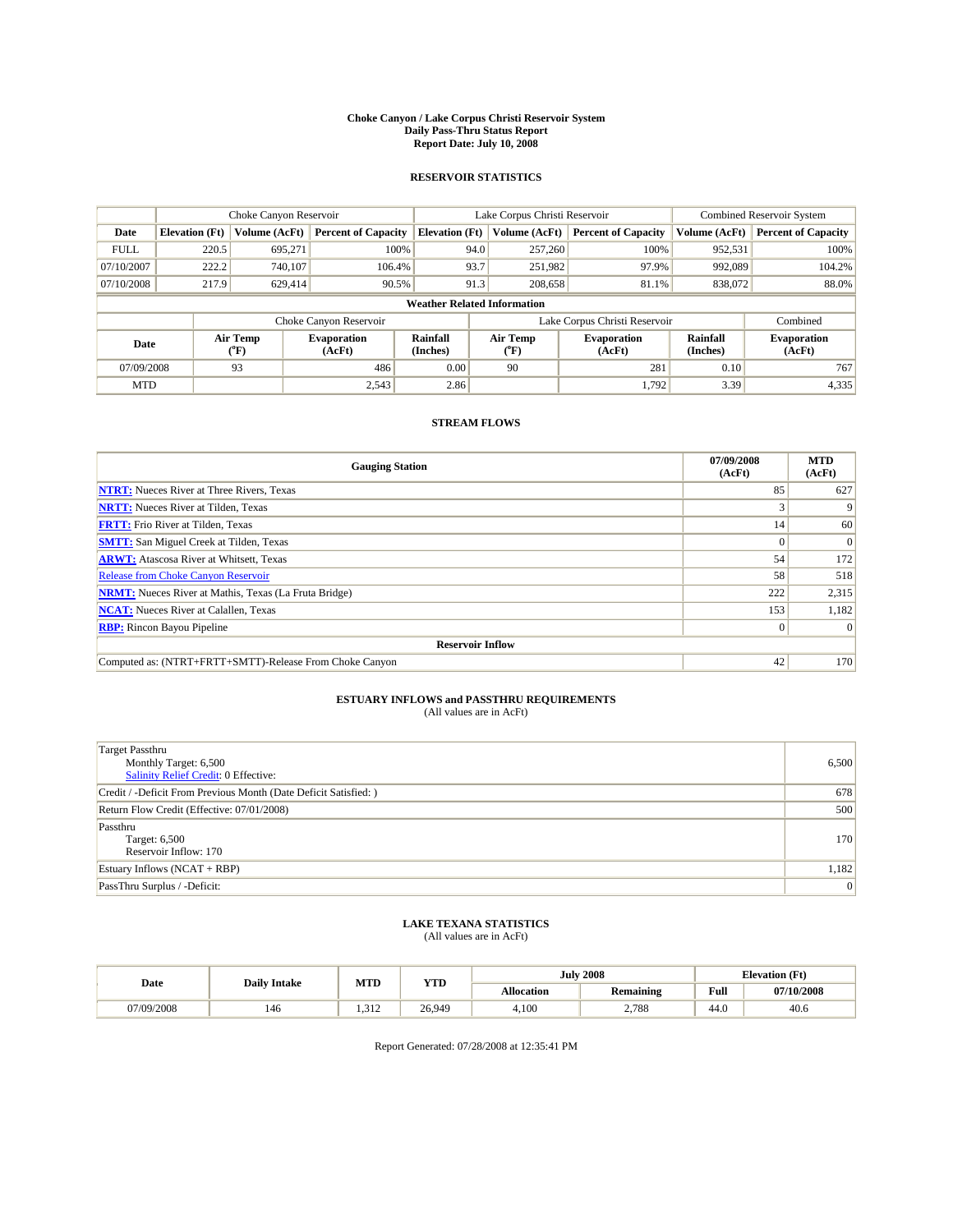#### **Choke Canyon / Lake Corpus Christi Reservoir System Daily Pass-Thru Status Report Report Date: July 11, 2008**

#### **RESERVOIR STATISTICS**

|             | Choke Canyon Reservoir             |                          |                              |                       | Lake Corpus Christi Reservoir |                  |                               |                      | <b>Combined Reservoir System</b> |  |
|-------------|------------------------------------|--------------------------|------------------------------|-----------------------|-------------------------------|------------------|-------------------------------|----------------------|----------------------------------|--|
| Date        | <b>Elevation</b> (Ft)              | Volume (AcFt)            | <b>Percent of Capacity</b>   | <b>Elevation</b> (Ft) |                               | Volume (AcFt)    | <b>Percent of Capacity</b>    | Volume (AcFt)        | <b>Percent of Capacity</b>       |  |
| <b>FULL</b> | 220.5                              | 695,271                  | 100%                         |                       | 94.0                          | 257,260          | 100%                          | 952,531              | 100%                             |  |
| 07/11/2007  | 221.7                              | 727.455                  | 104.6%                       |                       | 93.8                          | 253,071          | 98.4%                         | 980,526              | 102.9%                           |  |
| 07/11/2008  | 217.9                              | 628,678                  | 90.4%                        |                       | 91.2                          | 207,969          | 80.8%                         | 836,647              | 87.8%                            |  |
|             | <b>Weather Related Information</b> |                          |                              |                       |                               |                  |                               |                      |                                  |  |
|             |                                    |                          | Choke Canyon Reservoir       |                       |                               |                  | Lake Corpus Christi Reservoir |                      | Combined                         |  |
| Date        |                                    | Air Temp<br>$\rm ^{o}F)$ | <b>Evaporation</b><br>(AcFt) | Rainfall<br>(Inches)  |                               | Air Temp<br>("F) | <b>Evaporation</b><br>(AcFt)  | Rainfall<br>(Inches) | <b>Evaporation</b><br>(AcFt)     |  |
| 07/10/2008  |                                    | 94                       | 529                          | 0.00                  |                               | 92               | 331                           | 0.00                 | 860                              |  |
| <b>MTD</b>  |                                    |                          | 3,072                        | 2.86                  |                               |                  | 2,123                         | 3.39                 | 5,195                            |  |

### **STREAM FLOWS**

| <b>Gauging Station</b>                                       | 07/10/2008<br>(AcFt) | <b>MTD</b><br>(AcFt) |
|--------------------------------------------------------------|----------------------|----------------------|
| <b>NTRT:</b> Nueces River at Three Rivers, Texas             | 127                  | 754                  |
| <b>NRTT:</b> Nueces River at Tilden, Texas                   |                      | 12                   |
| <b>FRTT:</b> Frio River at Tilden, Texas                     |                      | 71                   |
| <b>SMTT:</b> San Miguel Creek at Tilden, Texas               | $\Omega$             | $\Omega$             |
| <b>ARWT:</b> Atascosa River at Whitsett, Texas               | 54                   | 225                  |
| <b>Release from Choke Canyon Reservoir</b>                   | 58                   | 576                  |
| <b>NRMT:</b> Nueces River at Mathis, Texas (La Fruta Bridge) | 220                  | 2,535                |
| <b>NCAT:</b> Nueces River at Calallen, Texas                 | 139                  | 1,321                |
| <b>RBP:</b> Rincon Bayou Pipeline                            | $\vert 0 \vert$      | $\Omega$             |
| <b>Reservoir Inflow</b>                                      |                      |                      |
| Computed as: (NTRT+FRTT+SMTT)-Release From Choke Canyon      | 80                   | 250                  |

# **ESTUARY INFLOWS and PASSTHRU REQUIREMENTS**<br>(All values are in AcFt)

| <b>Target Passthru</b><br>Monthly Target: 6,500<br>Salinity Relief Credit: 0 Effective: | 6,500 |
|-----------------------------------------------------------------------------------------|-------|
| Credit / -Deficit From Previous Month (Date Deficit Satisfied: )                        | 678   |
| Return Flow Credit (Effective: 07/01/2008)                                              | 500   |
| Passthru<br>Target: 6,500<br>Reservoir Inflow: 250                                      | 250   |
| Estuary Inflows (NCAT + RBP)                                                            | 1,321 |
| PassThru Surplus / -Deficit:                                                            | 0     |

# **LAKE TEXANA STATISTICS** (All values are in AcFt)

|            | <b>Daily Intake</b> | MTD  | <b>YTD</b> |            | <b>July 2008</b> | <b>Elevation</b> (Ft)                       |            |
|------------|---------------------|------|------------|------------|------------------|---------------------------------------------|------------|
| Date       |                     |      |            | Allocation | <b>Remaining</b> | Full<br>the contract of the contract of the | 07/11/2008 |
| 07/10/2008 | 146                 | .458 | 27.095     | 4.100      | 2.642            | 44.0                                        | 40.5       |

Report Generated: 07/28/2008 at 12:36:50 PM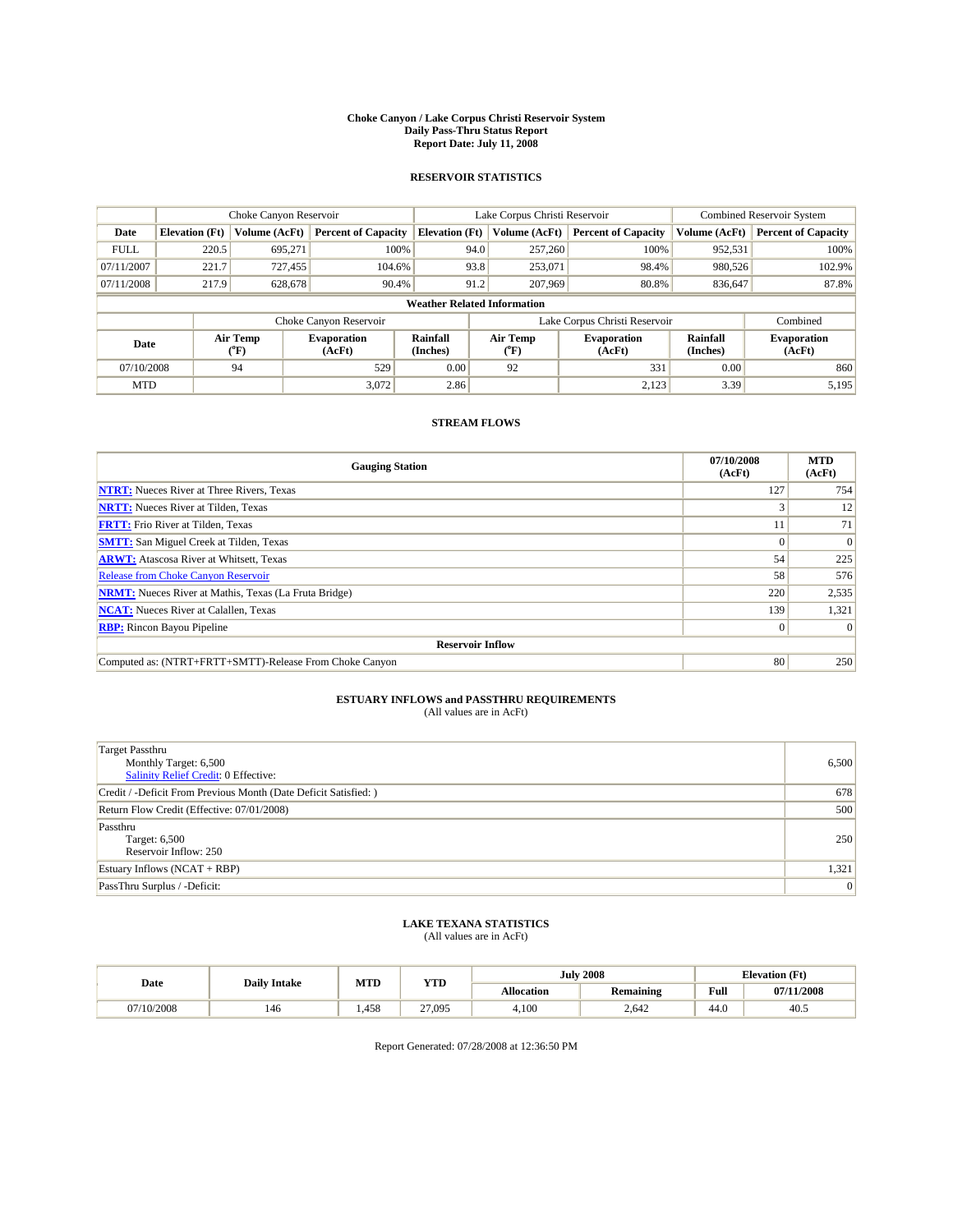#### **Choke Canyon / Lake Corpus Christi Reservoir System Daily Pass-Thru Status Report Report Date: July 12, 2008**

#### **RESERVOIR STATISTICS**

|             | Choke Canyon Reservoir             |                  |                              |                             | Lake Corpus Christi Reservoir | <b>Combined Reservoir System</b> |                             |                              |  |
|-------------|------------------------------------|------------------|------------------------------|-----------------------------|-------------------------------|----------------------------------|-----------------------------|------------------------------|--|
| Date        | <b>Elevation</b> (Ft)              | Volume (AcFt)    | <b>Percent of Capacity</b>   | <b>Elevation</b> (Ft)       | Volume (AcFt)                 | <b>Percent of Capacity</b>       | Volume (AcFt)               | <b>Percent of Capacity</b>   |  |
| <b>FULL</b> | 220.5                              | 695,271          | 100%                         | 94.0                        | 257,260                       | 100%                             | 952,531                     | 100%                         |  |
| 07/12/2007  | 221.2                              | 717,063          | 103.1%                       | 93.9                        | 255,437                       | 99.3%                            | 972,500                     | 102.1%                       |  |
| 07/12/2008  | 217.9                              | 628,432          | 90.4%                        | 91.2                        | 207.281                       | 80.6%                            | 835,713                     | 87.7%                        |  |
|             | <b>Weather Related Information</b> |                  |                              |                             |                               |                                  |                             |                              |  |
|             |                                    |                  | Choke Canyon Reservoir       |                             |                               | Lake Corpus Christi Reservoir    |                             | Combined                     |  |
| Date        |                                    | Air Temp<br>(°F) | <b>Evaporation</b><br>(AcFt) | <b>Rainfall</b><br>(Inches) | Air Temp<br>(°F)              | <b>Evaporation</b><br>(AcFt)     | <b>Rainfall</b><br>(Inches) | <b>Evaporation</b><br>(AcFt) |  |
| 07/11/2008  |                                    | 96               | 600                          | 0.00                        | 94                            | 330                              | 0.00                        | 930                          |  |
| <b>MTD</b>  |                                    |                  | 3,672                        | 2.86                        |                               | 2,453                            | 3.39                        | 6,125                        |  |

### **STREAM FLOWS**

| <b>Gauging Station</b>                                       | 07/11/2008<br>(AcFt) | <b>MTD</b><br>(AcFt) |
|--------------------------------------------------------------|----------------------|----------------------|
| <b>NTRT:</b> Nueces River at Three Rivers, Texas             | 103                  | 858                  |
| <b>NRTT:</b> Nueces River at Tilden, Texas                   |                      | 13                   |
| <b>FRTT:</b> Frio River at Tilden, Texas                     | 8                    | 79                   |
| <b>SMTT:</b> San Miguel Creek at Tilden, Texas               | $\Omega$             | $\Omega$             |
| <b>ARWT:</b> Atascosa River at Whitsett, Texas               | 50                   | 275                  |
| <b>Release from Choke Canyon Reservoir</b>                   | 58                   | 633                  |
| <b>NRMT:</b> Nueces River at Mathis, Texas (La Fruta Bridge) | 222                  | 2,757                |
| <b>NCAT:</b> Nueces River at Calallen, Texas                 | 89                   | 1,410                |
| <b>RBP:</b> Rincon Bayou Pipeline                            | $\overline{0}$       | $\Omega$             |
| <b>Reservoir Inflow</b>                                      |                      |                      |
| Computed as: (NTRT+FRTT+SMTT)-Release From Choke Canyon      | 54                   | 303                  |

# **ESTUARY INFLOWS and PASSTHRU REQUIREMENTS**<br>(All values are in AcFt)

| <b>Target Passthru</b><br>Monthly Target: 6,500<br>Salinity Relief Credit: 0 Effective: | 6,500 |
|-----------------------------------------------------------------------------------------|-------|
| Credit / -Deficit From Previous Month (Date Deficit Satisfied: )                        | 678   |
| Return Flow Credit (Effective: 07/01/2008)                                              | 500   |
| Passthru<br>Target: 6,500<br>Reservoir Inflow: 303                                      | 303   |
| Estuary Inflows $(NCAT + RBP)$                                                          | 1,410 |
| PassThru Surplus / -Deficit:                                                            | 0     |

# **LAKE TEXANA STATISTICS** (All values are in AcFt)

|           | <b>Daily Intake</b> | MTD  | <b>YTD</b>       |                   | <b>July 2008</b> | <b>Elevation</b> (Ft)                       |            |
|-----------|---------------------|------|------------------|-------------------|------------------|---------------------------------------------|------------|
| Date      |                     |      |                  | <b>Allocation</b> | <b>Remaining</b> | Full<br>the contract of the contract of the | 07/12/2008 |
| (11/2008) | 146                 | .604 | $\sim$<br>27.241 | 4.100             | 2.496            | 44.0                                        | 40.5       |

Report Generated: 07/28/2008 at 12:37:31 PM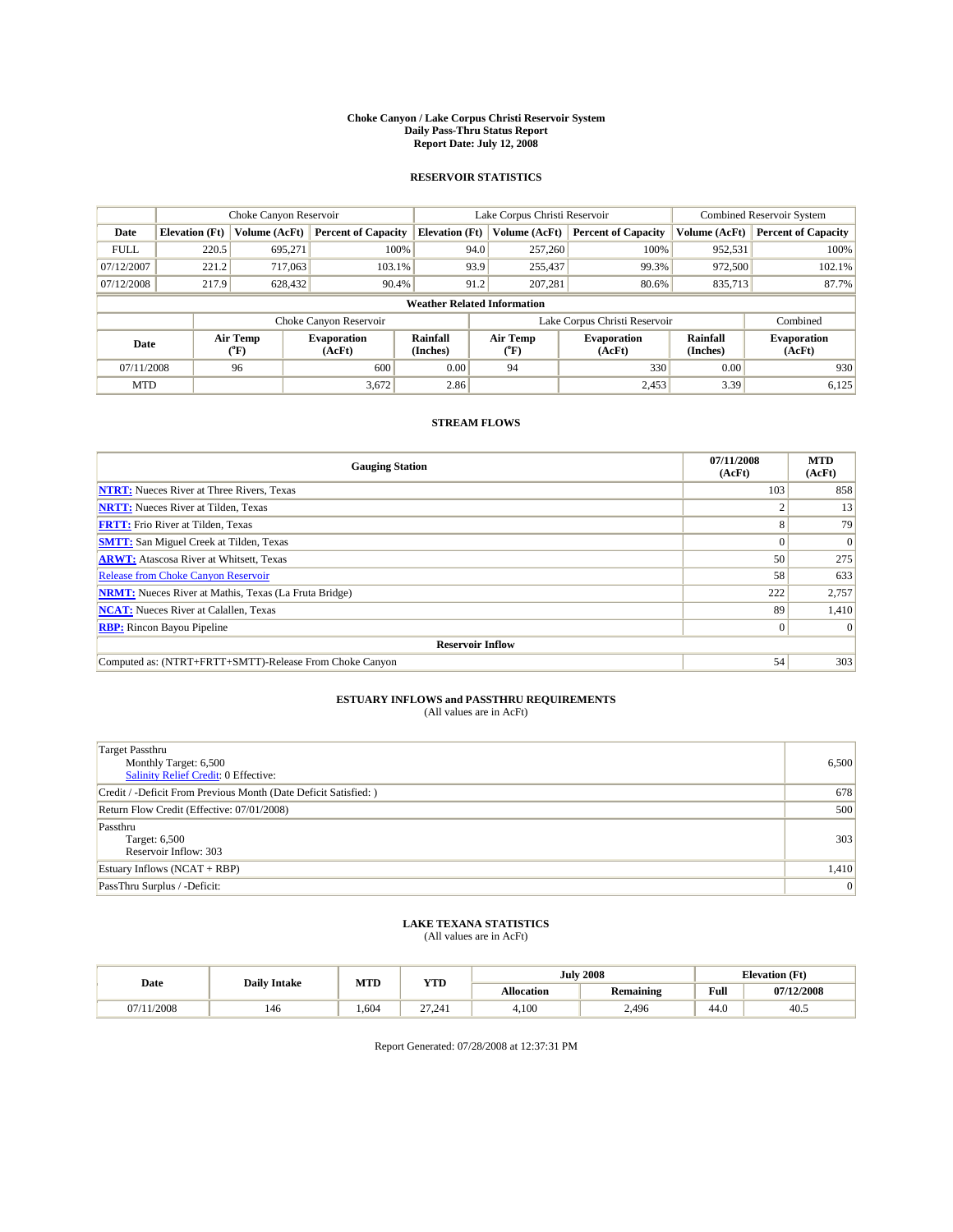#### **Choke Canyon / Lake Corpus Christi Reservoir System Daily Pass-Thru Status Report Report Date: July 13, 2008**

#### **RESERVOIR STATISTICS**

|             |                                    | Choke Canyon Reservoir |                              |                             | Lake Corpus Christi Reservoir | <b>Combined Reservoir System</b> |                             |                              |  |
|-------------|------------------------------------|------------------------|------------------------------|-----------------------------|-------------------------------|----------------------------------|-----------------------------|------------------------------|--|
| Date        | <b>Elevation</b> (Ft)              | Volume (AcFt)          | <b>Percent of Capacity</b>   | <b>Elevation</b> (Ft)       | Volume (AcFt)                 | <b>Percent of Capacity</b>       | Volume (AcFt)               | <b>Percent of Capacity</b>   |  |
| <b>FULL</b> | 220.5                              | 695,271                | 100%                         | 94.0                        | 257,260                       | 100%                             | 952,531                     | 100%                         |  |
| 07/13/2007  | 220.9                              | 704,932                | 101.4%                       | 94.0                        | 256,895                       | 99.9%                            | 961,827                     | 101.0%                       |  |
| 07/13/2008  | 217.8                              | 627,941                | 90.3%                        | 91.2                        | 207.281                       | 80.6%                            | 835,222                     | 87.7%                        |  |
|             | <b>Weather Related Information</b> |                        |                              |                             |                               |                                  |                             |                              |  |
|             |                                    |                        | Choke Canyon Reservoir       |                             |                               | Lake Corpus Christi Reservoir    |                             | Combined                     |  |
| Date        |                                    | Air Temp<br>(°F)       | <b>Evaporation</b><br>(AcFt) | <b>Rainfall</b><br>(Inches) | Air Temp<br>(°F)              | <b>Evaporation</b><br>(AcFt)     | <b>Rainfall</b><br>(Inches) | <b>Evaporation</b><br>(AcFt) |  |
| 07/12/2008  |                                    | 95                     | 514                          | 0.00                        | 92                            | 340                              | 0.00                        | 854                          |  |
| <b>MTD</b>  |                                    |                        | 4.186                        | 2.86                        |                               | 2.793                            | 3.39                        | 6.979                        |  |

### **STREAM FLOWS**

| <b>Gauging Station</b>                                       | 07/12/2008<br>(AcFt) | <b>MTD</b><br>(AcFt) |  |  |  |  |  |
|--------------------------------------------------------------|----------------------|----------------------|--|--|--|--|--|
| <b>NTRT:</b> Nueces River at Three Rivers, Texas             | 93                   | 951                  |  |  |  |  |  |
| <b>NRTT:</b> Nueces River at Tilden, Texas                   |                      | 15                   |  |  |  |  |  |
| <b>FRTT:</b> Frio River at Tilden, Texas                     | 9                    | 87                   |  |  |  |  |  |
| <b>SMTT:</b> San Miguel Creek at Tilden, Texas               |                      | $\Omega$             |  |  |  |  |  |
| <b>ARWT:</b> Atascosa River at Whitsett, Texas               | 40                   | 315                  |  |  |  |  |  |
| <b>Release from Choke Canyon Reservoir</b>                   | 58                   | 691                  |  |  |  |  |  |
| <b>NRMT:</b> Nueces River at Mathis, Texas (La Fruta Bridge) | 220                  | 2,978                |  |  |  |  |  |
| <b>NCAT:</b> Nueces River at Calallen, Texas                 | 77                   | 1,488                |  |  |  |  |  |
| <b>RBP:</b> Rincon Bayou Pipeline                            | $\overline{0}$       | $\Omega$             |  |  |  |  |  |
| <b>Reservoir Inflow</b>                                      |                      |                      |  |  |  |  |  |
| Computed as: (NTRT+FRTT+SMTT)-Release From Choke Canyon      | 44                   | 347                  |  |  |  |  |  |

# **ESTUARY INFLOWS and PASSTHRU REQUIREMENTS**<br>(All values are in AcFt)

| <b>Target Passthru</b><br>Monthly Target: 6,500<br>Salinity Relief Credit: 0 Effective: | 6,500 |
|-----------------------------------------------------------------------------------------|-------|
| Credit / -Deficit From Previous Month (Date Deficit Satisfied: )                        | 678   |
| Return Flow Credit (Effective: 07/01/2008)                                              | 500   |
| Passthru<br>Target: 6,500<br>Reservoir Inflow: 347                                      | 347   |
| Estuary Inflows $(NCAT + RBP)$                                                          | 1,488 |
| PassThru Surplus / -Deficit:                                                            | 0     |

# **LAKE TEXANA STATISTICS** (All values are in AcFt)

| Date       | <b>Daily Intake</b> | MTD  | <b>YTD</b> |                   | <b>July 2008</b> | <b>Elevation</b> (Ft) |            |
|------------|---------------------|------|------------|-------------------|------------------|-----------------------|------------|
|            |                     |      |            | <b>Allocation</b> | <b>Remaining</b> | Full                  | 07/13/2008 |
| 07/12/2008 | 146                 | .749 | 27.386     | 4.100             | .25<br>⊥ ب ب∡    | 44.0                  | 40.5       |

Report Generated: 07/28/2008 at 12:38:09 PM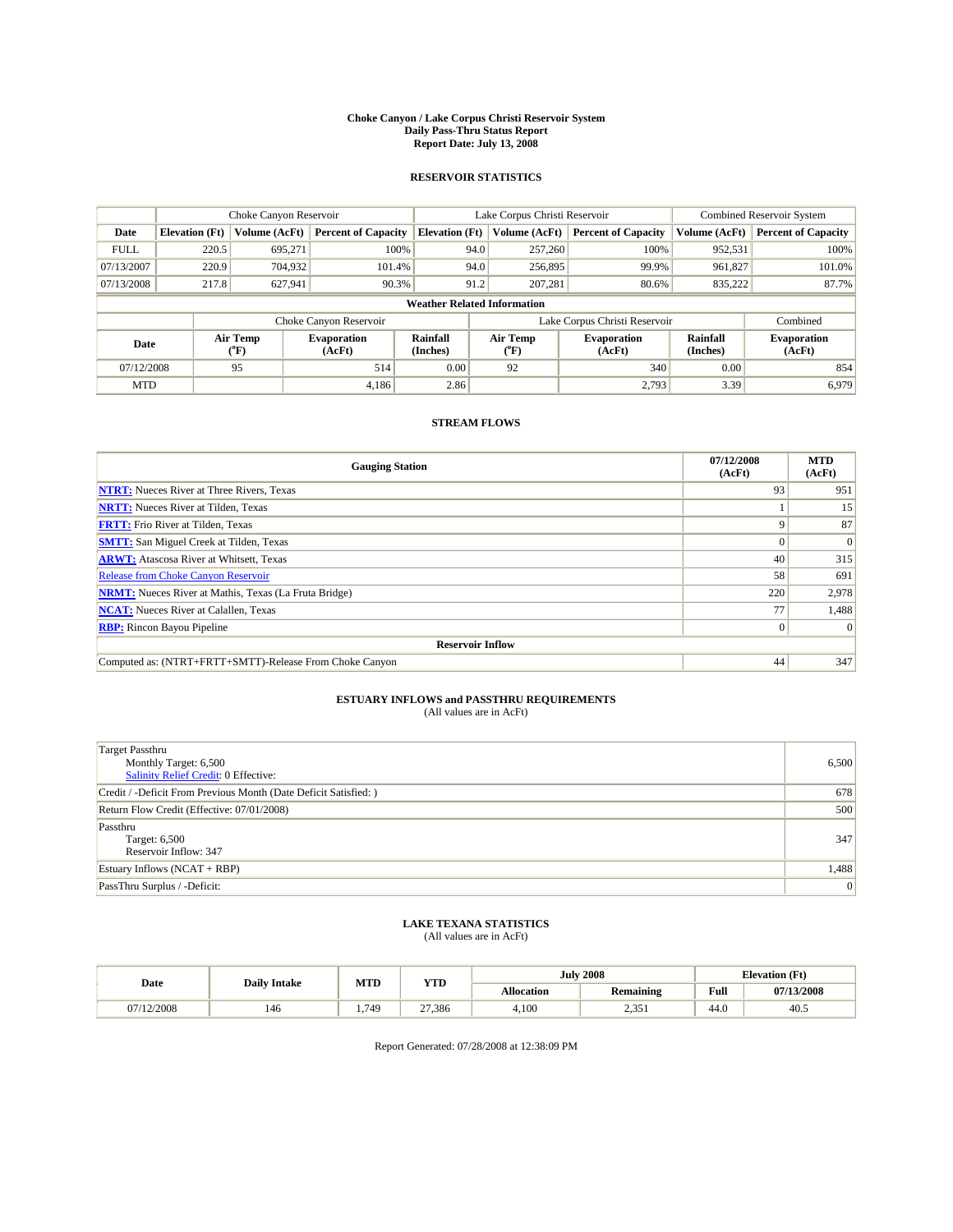#### **Choke Canyon / Lake Corpus Christi Reservoir System Daily Pass-Thru Status Report Report Date: July 14, 2008**

#### **RESERVOIR STATISTICS**

|             |                                    | Choke Canyon Reservoir |                              |                       | Lake Corpus Christi Reservoir | <b>Combined Reservoir System</b> |                      |                              |  |
|-------------|------------------------------------|------------------------|------------------------------|-----------------------|-------------------------------|----------------------------------|----------------------|------------------------------|--|
| Date        | <b>Elevation</b> (Ft)              | Volume (AcFt)          | <b>Percent of Capacity</b>   | <b>Elevation</b> (Ft) | Volume (AcFt)                 | <b>Percent of Capacity</b>       | Volume (AcFt)        | <b>Percent of Capacity</b>   |  |
| <b>FULL</b> | 220.5                              | 695,271                | 100%                         | 94.0                  | 257,260                       | 100%                             | 952,531              | 100%                         |  |
| 07/14/2007  | 220.5                              | 695,531                | 100.0%                       | 94.0                  | 256,530                       | 99.7%                            | 952,061              | 100.0%                       |  |
| 07/14/2008  | 217.8                              | 627,695                | 90.3%                        | 91.1                  | 206,422                       | 80.2%                            | 834,117              | 87.6%                        |  |
|             | <b>Weather Related Information</b> |                        |                              |                       |                               |                                  |                      |                              |  |
|             |                                    |                        | Choke Canyon Reservoir       |                       | Lake Corpus Christi Reservoir |                                  | Combined             |                              |  |
| Date        |                                    | Air Temp<br>(°F)       | <b>Evaporation</b><br>(AcFt) | Rainfall<br>(Inches)  | Air Temp<br>("F)              | <b>Evaporation</b><br>(AcFt)     | Rainfall<br>(Inches) | <b>Evaporation</b><br>(AcFt) |  |
| 07/13/2008  |                                    | 96                     | 586                          | 0.00                  | 95                            | 340                              | 0.00                 | 926                          |  |
| <b>MTD</b>  |                                    |                        | 4,772                        | 2.86                  |                               | 3,133                            | 3.39                 | 7.905                        |  |

### **STREAM FLOWS**

| <b>Gauging Station</b>                                       | 07/13/2008<br>(AcFt) | <b>MTD</b><br>(AcFt) |  |  |  |  |  |
|--------------------------------------------------------------|----------------------|----------------------|--|--|--|--|--|
| <b>NTRT:</b> Nueces River at Three Rivers, Texas             | 83                   | 1,034                |  |  |  |  |  |
| <b>NRTT:</b> Nueces River at Tilden, Texas                   |                      | 16                   |  |  |  |  |  |
| <b>FRTT:</b> Frio River at Tilden, Texas                     | 14                   | 101                  |  |  |  |  |  |
| <b>SMTT:</b> San Miguel Creek at Tilden, Texas               | $\theta$             | $\Omega$             |  |  |  |  |  |
| <b>ARWT:</b> Atascosa River at Whitsett, Texas               | 32                   | 346                  |  |  |  |  |  |
| <b>Release from Choke Canyon Reservoir</b>                   | 58                   | 748                  |  |  |  |  |  |
| <b>NRMT:</b> Nueces River at Mathis, Texas (La Fruta Bridge) | 220                  | 3,198                |  |  |  |  |  |
| <b>NCAT:</b> Nueces River at Calallen, Texas                 | 83                   | 1,571                |  |  |  |  |  |
| <b>RBP:</b> Rincon Bayou Pipeline                            | $\overline{0}$       | $\Omega$             |  |  |  |  |  |
| <b>Reservoir Inflow</b>                                      |                      |                      |  |  |  |  |  |
| Computed as: (NTRT+FRTT+SMTT)-Release From Choke Canyon      | 40                   | 387                  |  |  |  |  |  |

# **ESTUARY INFLOWS and PASSTHRU REQUIREMENTS**<br>(All values are in AcFt)

| <b>Target Passthru</b><br>Monthly Target: 6,500<br>Salinity Relief Credit: 0 Effective: | 6,500 |
|-----------------------------------------------------------------------------------------|-------|
| Credit / -Deficit From Previous Month (Date Deficit Satisfied: )                        | 678   |
| Return Flow Credit (Effective: 07/01/2008)                                              | 500   |
| Passthru<br>Target: 6,500<br>Reservoir Inflow: 387                                      | 387   |
| Estuary Inflows (NCAT + RBP)                                                            | 1,571 |
| PassThru Surplus / -Deficit:                                                            | 0     |

# **LAKE TEXANA STATISTICS** (All values are in AcFt)

|            | <b>Daily Intake</b> | MTD  | <b>YTD</b>      |                   | <b>July 2008</b> | <b>Elevation</b> (Ft)                       |            |
|------------|---------------------|------|-----------------|-------------------|------------------|---------------------------------------------|------------|
| Date       |                     |      |                 | <b>Allocation</b> | <b>Remaining</b> | Full<br>the contract of the contract of the | 07/14/2008 |
| 07/13/2008 | 146                 | .895 | 27522<br>21.992 | 4.100             | 2.205            | 44.0                                        | 40.5       |

Report Generated: 07/28/2008 at 12:38:52 PM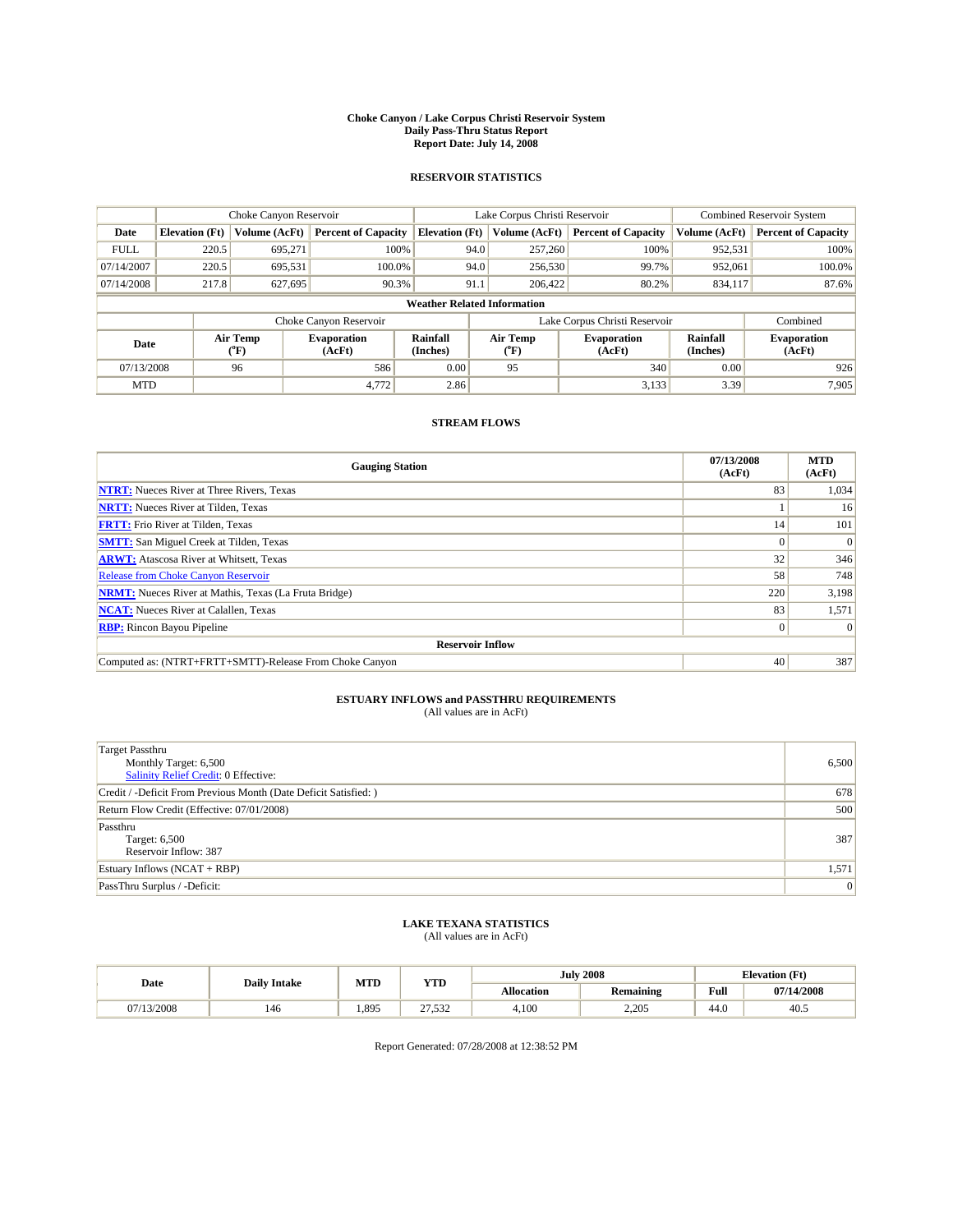#### **Choke Canyon / Lake Corpus Christi Reservoir System Daily Pass-Thru Status Report Report Date: July 15, 2008**

#### **RESERVOIR STATISTICS**

|             | Choke Canyon Reservoir             |                                           |                              |                       | Lake Corpus Christi Reservoir | <b>Combined Reservoir System</b> |                      |                              |  |
|-------------|------------------------------------|-------------------------------------------|------------------------------|-----------------------|-------------------------------|----------------------------------|----------------------|------------------------------|--|
| Date        | <b>Elevation</b> (Ft)              | Volume (AcFt)                             | <b>Percent of Capacity</b>   | <b>Elevation</b> (Ft) | Volume (AcFt)                 | <b>Percent of Capacity</b>       | Volume (AcFt)        | <b>Percent of Capacity</b>   |  |
| <b>FULL</b> | 220.5                              | 695,271                                   | 100%                         | 94.0                  | 257,260                       | 100%                             | 952,531              | 100%                         |  |
| 07/15/2007  | 220.4                              | 693.715                                   | 99.8%                        | 93.9                  | 254,890                       | 99.1%                            | 948,605              | 99.6%                        |  |
| 07/15/2008  | 217.8                              | 627,204                                   | 90.2%                        | 91.1                  | 205,907                       | 80.0%                            | 833,111              | 87.5%                        |  |
|             | <b>Weather Related Information</b> |                                           |                              |                       |                               |                                  |                      |                              |  |
|             |                                    |                                           | Choke Canyon Reservoir       |                       |                               | Lake Corpus Christi Reservoir    |                      | Combined                     |  |
| Date        |                                    | Air Temp<br>$({}^{\mathrm{o}}\mathrm{F})$ | <b>Evaporation</b><br>(AcFt) | Rainfall<br>(Inches)  | Air Temp<br>(°F)              | <b>Evaporation</b><br>(AcFt)     | Rainfall<br>(Inches) | <b>Evaporation</b><br>(AcFt) |  |
| 07/14/2008  |                                    | 97                                        | 585                          | 0.00                  | 96                            | 360                              | 0.00                 | 945                          |  |
| <b>MTD</b>  |                                    |                                           | 5,357                        | 2.86                  |                               | 3.493                            | 3.39                 | 8,850                        |  |

### **STREAM FLOWS**

| <b>Gauging Station</b>                                       | 07/14/2008<br>(AcFt) | <b>MTD</b><br>(AcFt) |  |  |  |  |  |
|--------------------------------------------------------------|----------------------|----------------------|--|--|--|--|--|
| <b>NTRT:</b> Nueces River at Three Rivers, Texas             | 79                   | 1,114                |  |  |  |  |  |
| <b>NRTT:</b> Nueces River at Tilden, Texas                   |                      | 17                   |  |  |  |  |  |
| <b>FRTT:</b> Frio River at Tilden, Texas                     | 13                   | 115                  |  |  |  |  |  |
| <b>SMTT:</b> San Miguel Creek at Tilden, Texas               | $\Omega$             | $\Omega$             |  |  |  |  |  |
| <b>ARWT:</b> Atascosa River at Whitsett, Texas               | 19                   | 366                  |  |  |  |  |  |
| <b>Release from Choke Canyon Reservoir</b>                   | 58                   | 806                  |  |  |  |  |  |
| <b>NRMT:</b> Nueces River at Mathis, Texas (La Fruta Bridge) | 222                  | 3,420                |  |  |  |  |  |
| <b>NCAT:</b> Nueces River at Calallen, Texas                 | 56                   | 1,627                |  |  |  |  |  |
| <b>RBP:</b> Rincon Bayou Pipeline                            |                      |                      |  |  |  |  |  |
| <b>Reservoir Inflow</b>                                      |                      |                      |  |  |  |  |  |
| Computed as: (NTRT+FRTT+SMTT)-Release From Choke Canyon      | 35                   | 422                  |  |  |  |  |  |

# **ESTUARY INFLOWS and PASSTHRU REQUIREMENTS**<br>(All values are in AcFt)

| <b>Target Passthru</b><br>Monthly Target: 6,500<br>Salinity Relief Credit: 0 Effective: | 6,500 |
|-----------------------------------------------------------------------------------------|-------|
| Credit / -Deficit From Previous Month (Date Deficit Satisfied: )                        | 678   |
| Return Flow Credit (Effective: 07/01/2008)                                              | 500   |
| Passthru<br>Target: 6,500<br>Reservoir Inflow: 422                                      | 422   |
| Estuary Inflows $(NCAT + RBP)$                                                          | 1,627 |
| PassThru Surplus / -Deficit:                                                            | 0     |

# **LAKE TEXANA STATISTICS** (All values are in AcFt)

|            | <b>Daily Intake</b> | MTD   | <b>YTD</b> |                   | <b>July 2008</b> | <b>Elevation</b> (Ft)                       |            |
|------------|---------------------|-------|------------|-------------------|------------------|---------------------------------------------|------------|
| Date       |                     |       |            | <b>Allocation</b> | <b>Remaining</b> | Full<br>the contract of the contract of the | 07/15/2008 |
| 07/14/2008 | 146                 | 2.041 | 27.678     | 4.100             | 2,059            | 44.0                                        | 40.5       |

Report Generated: 07/28/2008 at 12:39:30 PM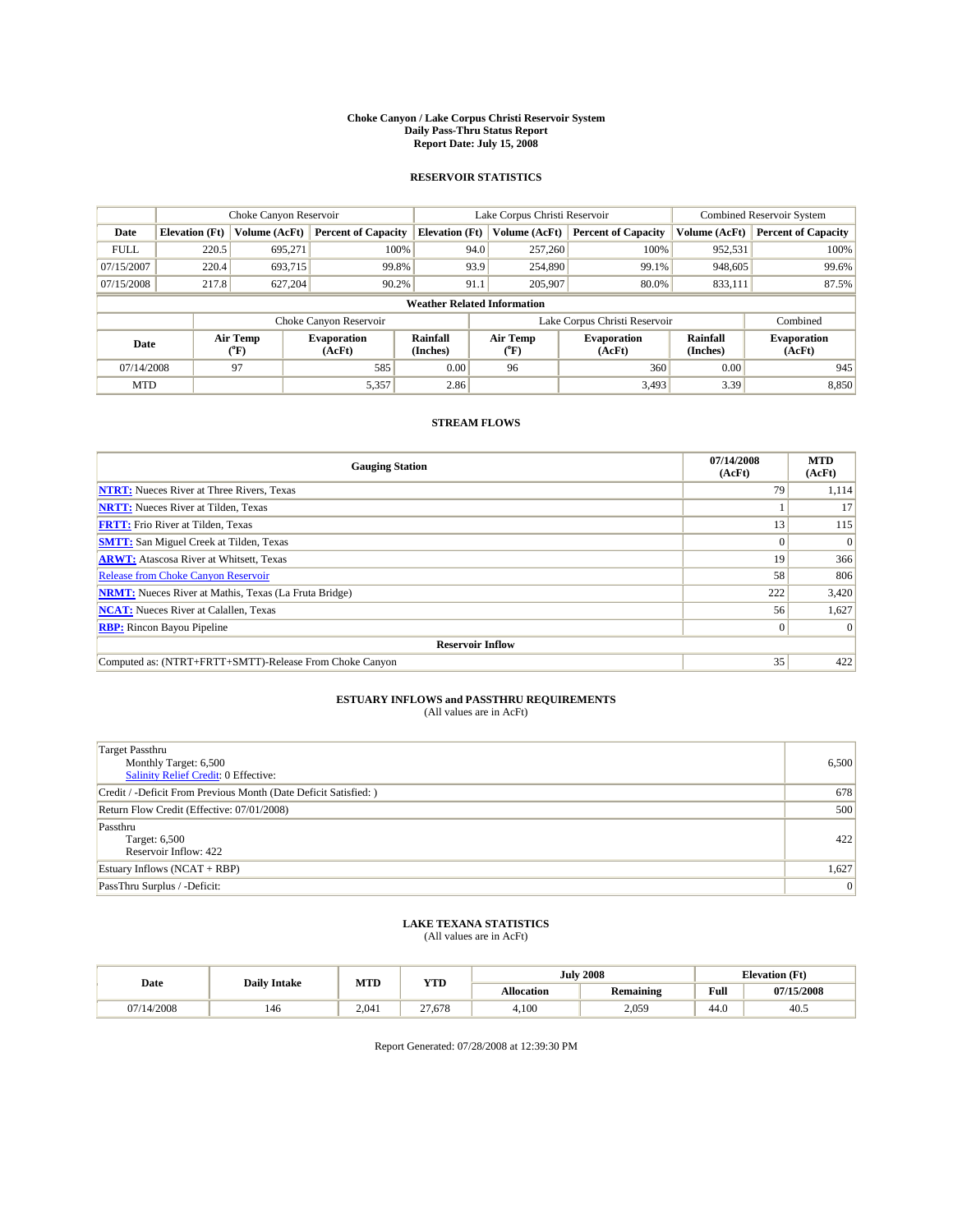#### **Choke Canyon / Lake Corpus Christi Reservoir System Daily Pass-Thru Status Report Report Date: July 16, 2008**

#### **RESERVOIR STATISTICS**

|             | Choke Canyon Reservoir             |                  |                              |                       | Lake Corpus Christi Reservoir |                          |                               |                      | <b>Combined Reservoir System</b> |  |
|-------------|------------------------------------|------------------|------------------------------|-----------------------|-------------------------------|--------------------------|-------------------------------|----------------------|----------------------------------|--|
| Date        | <b>Elevation</b> (Ft)              | Volume (AcFt)    | <b>Percent of Capacity</b>   | <b>Elevation</b> (Ft) |                               | Volume (AcFt)            | <b>Percent of Capacity</b>    | Volume (AcFt)        | <b>Percent of Capacity</b>       |  |
| <b>FULL</b> | 220.5                              | 695,271          | 100%                         |                       | 94.0                          | 257,260                  | 100%                          | 952,531              | 100%                             |  |
| 07/16/2007  | 220.5                              | 695,271          | 100.0%                       |                       | 93.9                          | 255,983                  | 99.5%                         | 951,254              | 99.9%                            |  |
| 07/16/2008  | 217.8                              | 626,713          | 90.1%                        |                       | 91.1                          | 205,393                  | 79.8%                         | 832,106              | 87.4%                            |  |
|             | <b>Weather Related Information</b> |                  |                              |                       |                               |                          |                               |                      |                                  |  |
|             |                                    |                  | Choke Canyon Reservoir       |                       |                               |                          | Lake Corpus Christi Reservoir |                      | Combined                         |  |
| Date        |                                    | Air Temp<br>(°F) | <b>Evaporation</b><br>(AcFt) | Rainfall<br>(Inches)  |                               | Air Temp<br>$\rm ^{o}F)$ | <b>Evaporation</b><br>(AcFt)  | Rainfall<br>(Inches) | <b>Evaporation</b><br>(AcFt)     |  |
| 07/15/2008  |                                    | 97               | 557                          | 0.00                  |                               | 96                       | 400                           | 0.00                 | 957                              |  |
| <b>MTD</b>  |                                    |                  | 5,914                        | 2.86                  |                               |                          | 3,893                         | 3.39                 | 9,807                            |  |

### **STREAM FLOWS**

| <b>Gauging Station</b>                                       | 07/15/2008<br>(AcFt) | <b>MTD</b><br>(AcFt) |
|--------------------------------------------------------------|----------------------|----------------------|
| <b>NTRT:</b> Nueces River at Three Rivers, Texas             | 69                   | 1,183                |
| <b>NRTT:</b> Nueces River at Tilden, Texas                   |                      | 18                   |
| <b>FRTT:</b> Frio River at Tilden, Texas                     | 12                   | 127                  |
| <b>SMTT:</b> San Miguel Creek at Tilden, Texas               | $\Omega$             | $\Omega$             |
| <b>ARWT:</b> Atascosa River at Whitsett, Texas               | 14                   | 380                  |
| <b>Release from Choke Canyon Reservoir</b>                   | 58                   | 863                  |
| <b>NRMT:</b> Nueces River at Mathis, Texas (La Fruta Bridge) | 220                  | 3,640                |
| <b>NCAT:</b> Nueces River at Calallen, Texas                 | 60                   | 1,686                |
| <b>RBP:</b> Rincon Bayou Pipeline                            | $\vert 0 \vert$      | $\Omega$             |
| <b>Reservoir Inflow</b>                                      |                      |                      |
| Computed as: (NTRT+FRTT+SMTT)-Release From Choke Canyon      | 24                   | 446                  |

# **ESTUARY INFLOWS and PASSTHRU REQUIREMENTS**<br>(All values are in AcFt)

| <b>Target Passthru</b><br>Monthly Target: 6,500<br>Salinity Relief Credit: 0 Effective: | 6,500 |
|-----------------------------------------------------------------------------------------|-------|
| Credit / -Deficit From Previous Month (Date Deficit Satisfied: )                        | 678   |
| Return Flow Credit (Effective: 07/01/2008)                                              | 500   |
| Passthru<br>Target: 6,500<br>Reservoir Inflow: 446                                      | 446   |
| Estuary Inflows $(NCAT + RBP)$                                                          | 1,686 |
| PassThru Surplus / -Deficit:                                                            | 0     |

## **LAKE TEXANA STATISTICS** (All values are in AcFt)

|            | <b>Daily Intake</b> | MTD   | <b>YTD</b>      |                   | <b>July 2008</b> | <b>Elevation</b> (Ft)                       |            |
|------------|---------------------|-------|-----------------|-------------------|------------------|---------------------------------------------|------------|
| Date       |                     |       |                 | <b>Allocation</b> | <b>Remaining</b> | Full<br>the contract of the contract of the | 07/16/2008 |
| 07/15/2008 | 146                 | 2.186 | 27022<br>21.823 | 4.100             | .914             | 44.0                                        | 40.4       |

Report Generated: 07/28/2008 at 12:40:21 PM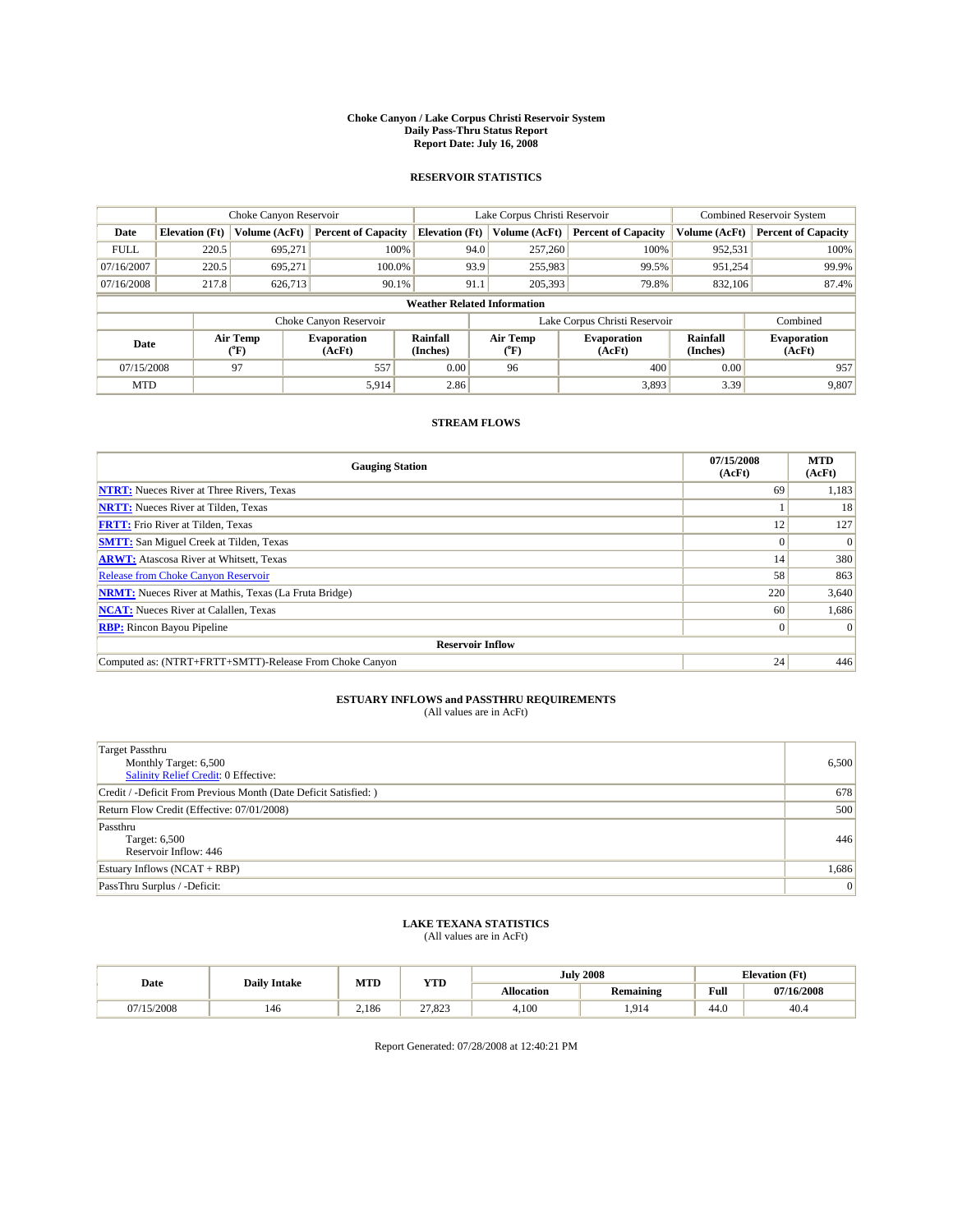#### **Choke Canyon / Lake Corpus Christi Reservoir System Daily Pass-Thru Status Report Report Date: July 17, 2008**

#### **RESERVOIR STATISTICS**

|             | Choke Canyon Reservoir             |                  |                              |                             | Lake Corpus Christi Reservoir | <b>Combined Reservoir System</b> |                      |                              |  |  |
|-------------|------------------------------------|------------------|------------------------------|-----------------------------|-------------------------------|----------------------------------|----------------------|------------------------------|--|--|
| Date        | <b>Elevation</b> (Ft)              | Volume (AcFt)    | <b>Percent of Capacity</b>   | <b>Elevation</b> (Ft)       | Volume (AcFt)                 | <b>Percent of Capacity</b>       | Volume (AcFt)        | <b>Percent of Capacity</b>   |  |  |
| <b>FULL</b> | 220.5                              | 695,271          | 100%                         | 94.0                        | 257,260                       | 100%                             | 952,531              | 100%                         |  |  |
| 07/17/2007  | 220.4                              | 693,196          | 99.7%                        | 94.0                        | 257,260                       | 100.0%                           | 950,456              | 99.8%                        |  |  |
| 07/17/2008  | 217.8                              | 625,976          | 90.0%                        | 91.1                        | 205,050                       | 79.7%                            | 831,026              | 87.2%                        |  |  |
|             | <b>Weather Related Information</b> |                  |                              |                             |                               |                                  |                      |                              |  |  |
|             |                                    |                  | Choke Canyon Reservoir       |                             |                               | Lake Corpus Christi Reservoir    |                      | Combined                     |  |  |
| Date        |                                    | Air Temp<br>(°F) | <b>Evaporation</b><br>(AcFt) | <b>Rainfall</b><br>(Inches) | Air Temp<br>("F)              | <b>Evaporation</b><br>(AcFt)     | Rainfall<br>(Inches) | <b>Evaporation</b><br>(AcFt) |  |  |
| 07/16/2008  |                                    | 94               | 499                          | 0.00                        | 95                            | 280                              | 0.00                 | 779                          |  |  |
| <b>MTD</b>  |                                    |                  | 6,413                        | 2.86                        |                               | 4.173                            | 3.39                 | 10,586                       |  |  |

### **STREAM FLOWS**

| <b>Gauging Station</b>                                       | 07/16/2008<br>(AcFt) | <b>MTD</b><br>(AcFt) |
|--------------------------------------------------------------|----------------------|----------------------|
| <b>NTRT:</b> Nueces River at Three Rivers, Texas             | 67                   | 1,251                |
| <b>NRTT:</b> Nueces River at Tilden, Texas                   |                      | 19                   |
| <b>FRTT:</b> Frio River at Tilden, Texas                     | 12                   | 138                  |
| <b>SMTT:</b> San Miguel Creek at Tilden, Texas               |                      | $\Omega$             |
| <b>ARWT:</b> Atascosa River at Whitsett, Texas               |                      | 391                  |
| Release from Choke Canyon Reservoir                          | 58                   | 921                  |
| <b>NRMT:</b> Nueces River at Mathis, Texas (La Fruta Bridge) | 220                  | 3,861                |
| <b>NCAT:</b> Nueces River at Calallen, Texas                 | 50                   | 1,736                |
| <b>RBP:</b> Rincon Bayou Pipeline                            | $\overline{0}$       | $\Omega$             |
| <b>Reservoir Inflow</b>                                      |                      |                      |
| Computed as: (NTRT+FRTT+SMTT)-Release From Choke Canyon      | 22                   | 468                  |

# **ESTUARY INFLOWS and PASSTHRU REQUIREMENTS**<br>(All values are in AcFt)

| <b>Target Passthru</b><br>Monthly Target: 6,500<br>Salinity Relief Credit: 0 Effective: | 6,500 |
|-----------------------------------------------------------------------------------------|-------|
| Credit / -Deficit From Previous Month (Date Deficit Satisfied: )                        | 678   |
| Return Flow Credit (Effective: 07/01/2008)                                              | 500   |
| Passthru<br>Target: 6,500<br>Reservoir Inflow: 468                                      | 468   |
| Estuary Inflows (NCAT + RBP)                                                            | 1,736 |
| PassThru Surplus / -Deficit:                                                            | 0     |

## **LAKE TEXANA STATISTICS** (All values are in AcFt)

|            | <b>Daily Intake</b> | MTD   | <b>YTD</b> |                   | <b>July 2008</b> | <b>Elevation</b> (Ft)                       |            |
|------------|---------------------|-------|------------|-------------------|------------------|---------------------------------------------|------------|
| Date       |                     |       |            | <b>Allocation</b> | <b>Remaining</b> | Full<br>the contract of the contract of the | 07/17/2008 |
| 07/16/2008 | 146                 | 2.332 | 27.969     | 4.100             | .768             | 44.0                                        | 40.4       |

Report Generated: 07/28/2008 at 12:40:59 PM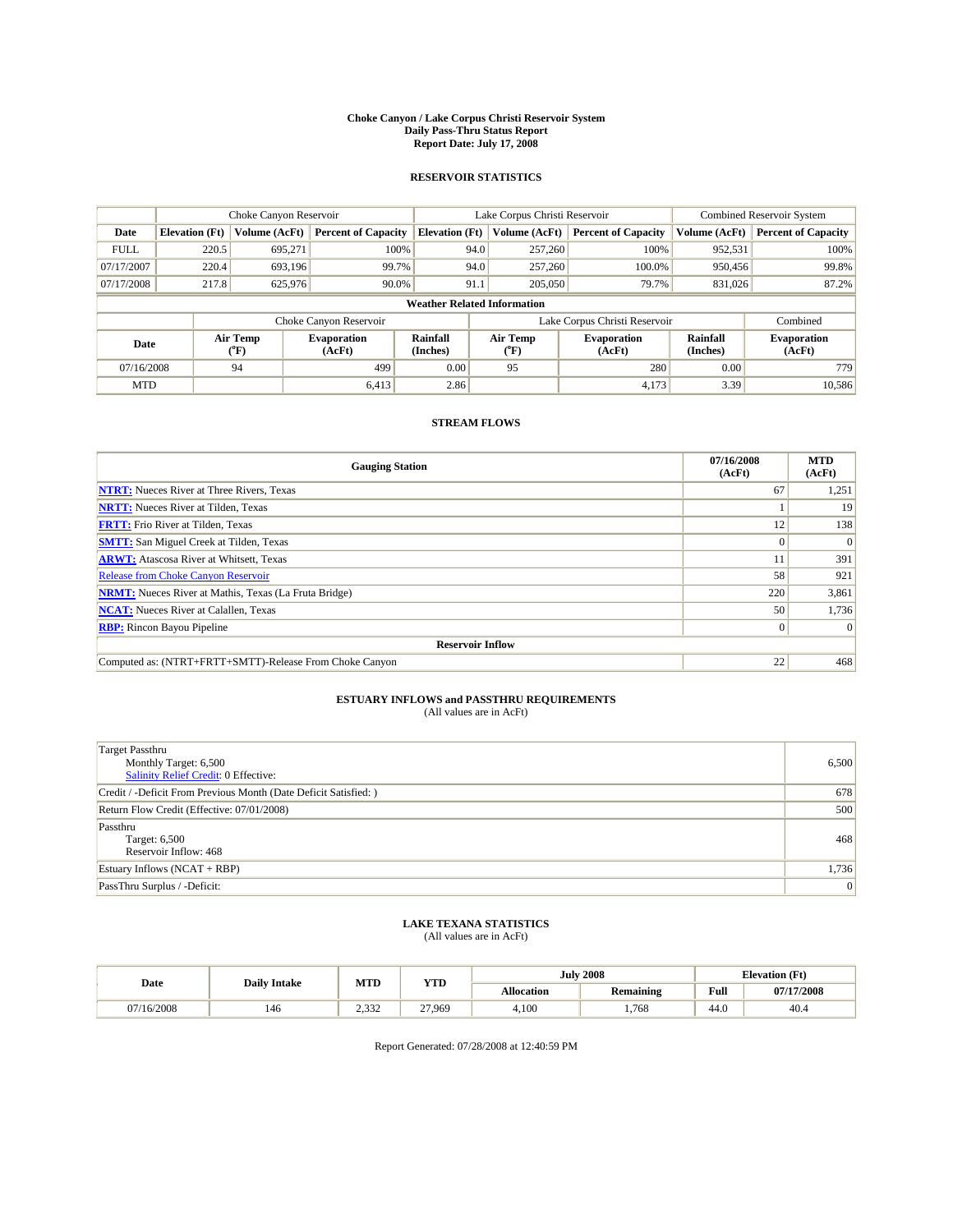#### **Choke Canyon / Lake Corpus Christi Reservoir System Daily Pass-Thru Status Report Report Date: July 18, 2008**

#### **RESERVOIR STATISTICS**

|             | Choke Canyon Reservoir             |                             |                              |                             | Lake Corpus Christi Reservoir |                  |                               |                             | <b>Combined Reservoir System</b> |  |
|-------------|------------------------------------|-----------------------------|------------------------------|-----------------------------|-------------------------------|------------------|-------------------------------|-----------------------------|----------------------------------|--|
| Date        | <b>Elevation</b> (Ft)              | Volume (AcFt)               | <b>Percent of Capacity</b>   | <b>Elevation</b> (Ft)       |                               | Volume (AcFt)    | <b>Percent of Capacity</b>    | Volume (AcFt)               | <b>Percent of Capacity</b>       |  |
| <b>FULL</b> | 220.5                              | 695,271                     | 100%                         |                             | 94.0                          | 257,260          | 100%                          | 952,531                     | 100%                             |  |
| 07/18/2007  | 220.4                              | 693,715                     | 99.8%                        |                             | 94.1                          | 257,260          | 100.0%                        | 950,975                     | 99.8%                            |  |
| 07/18/2008  | 217.7                              | 624,994                     | 89.9%                        |                             | 91.0                          | 204,536          | 79.5%                         | 829,530                     | 87.1%                            |  |
|             | <b>Weather Related Information</b> |                             |                              |                             |                               |                  |                               |                             |                                  |  |
|             |                                    |                             | Choke Canyon Reservoir       |                             |                               |                  | Lake Corpus Christi Reservoir |                             | Combined                         |  |
| Date        |                                    | Air Temp<br>${}^{\circ}$ F) | <b>Evaporation</b><br>(AcFt) | <b>Rainfall</b><br>(Inches) |                               | Air Temp<br>(°F) | <b>Evaporation</b><br>(AcFt)  | <b>Rainfall</b><br>(Inches) | <b>Evaporation</b><br>(AcFt)     |  |
| 07/17/2008  |                                    | 94                          | 499                          | 0.00                        |                               | 93               | 339                           | 0.00                        | 838                              |  |
| <b>MTD</b>  |                                    |                             | 6,912                        | 2.86                        |                               |                  | 4,512                         | 3.39                        | 11,424                           |  |

### **STREAM FLOWS**

| <b>Gauging Station</b>                                       | 07/17/2008<br>(AcFt) | <b>MTD</b><br>(AcFt) |
|--------------------------------------------------------------|----------------------|----------------------|
| <b>NTRT:</b> Nueces River at Three Rivers, Texas             | 64                   | 1,314                |
| <b>NRTT:</b> Nueces River at Tilden, Texas                   |                      | 19                   |
| <b>FRTT:</b> Frio River at Tilden, Texas                     |                      | 150                  |
| <b>SMTT:</b> San Miguel Creek at Tilden, Texas               | $\Omega$             | $\Omega$             |
| <b>ARWT:</b> Atascosa River at Whitsett, Texas               | 9                    | 400                  |
| <b>Release from Choke Canyon Reservoir</b>                   | 58                   | 979                  |
| <b>NRMT:</b> Nueces River at Mathis, Texas (La Fruta Bridge) | 228                  | 4,089                |
| <b>NCAT:</b> Nueces River at Calallen, Texas                 | 36                   | 1,771                |
| <b>RBP:</b> Rincon Bayou Pipeline                            | 14                   | 14                   |
| <b>Reservoir Inflow</b>                                      |                      |                      |
| Computed as: (NTRT+FRTT+SMTT)-Release From Choke Canyon      | 17                   | 485                  |

# **ESTUARY INFLOWS and PASSTHRU REQUIREMENTS**<br>(All values are in AcFt)

| <b>Target Passthru</b><br>Monthly Target: 6,500<br>Salinity Relief Credit: 0 Effective: | 6,500 |
|-----------------------------------------------------------------------------------------|-------|
| Credit / -Deficit From Previous Month (Date Deficit Satisfied: )                        | 678   |
| Return Flow Credit (Effective: 07/01/2008)                                              | 500   |
| Passthru<br>Target: 6,500<br>Reservoir Inflow: 485                                      | 485   |
| Estuary Inflows $(NCAT + RBP)$                                                          | 1,785 |
| PassThru Surplus / -Deficit:                                                            | 0     |

# **LAKE TEXANA STATISTICS** (All values are in AcFt)

|            | <b>Daily Intake</b> | MTD   | <b>YTD</b> |                   | <b>July 2008</b> | <b>Elevation</b> (Ft)                       |            |
|------------|---------------------|-------|------------|-------------------|------------------|---------------------------------------------|------------|
| Date       |                     |       |            | <b>Allocation</b> | <b>Remaining</b> | Full<br>the contract of the contract of the | 07/18/2008 |
| 07/17/2008 | 146                 | 2.478 | 28.115     | 4,100             | .622             | 44.0                                        | 40.4       |

Report Generated: 07/28/2008 at 12:41:36 PM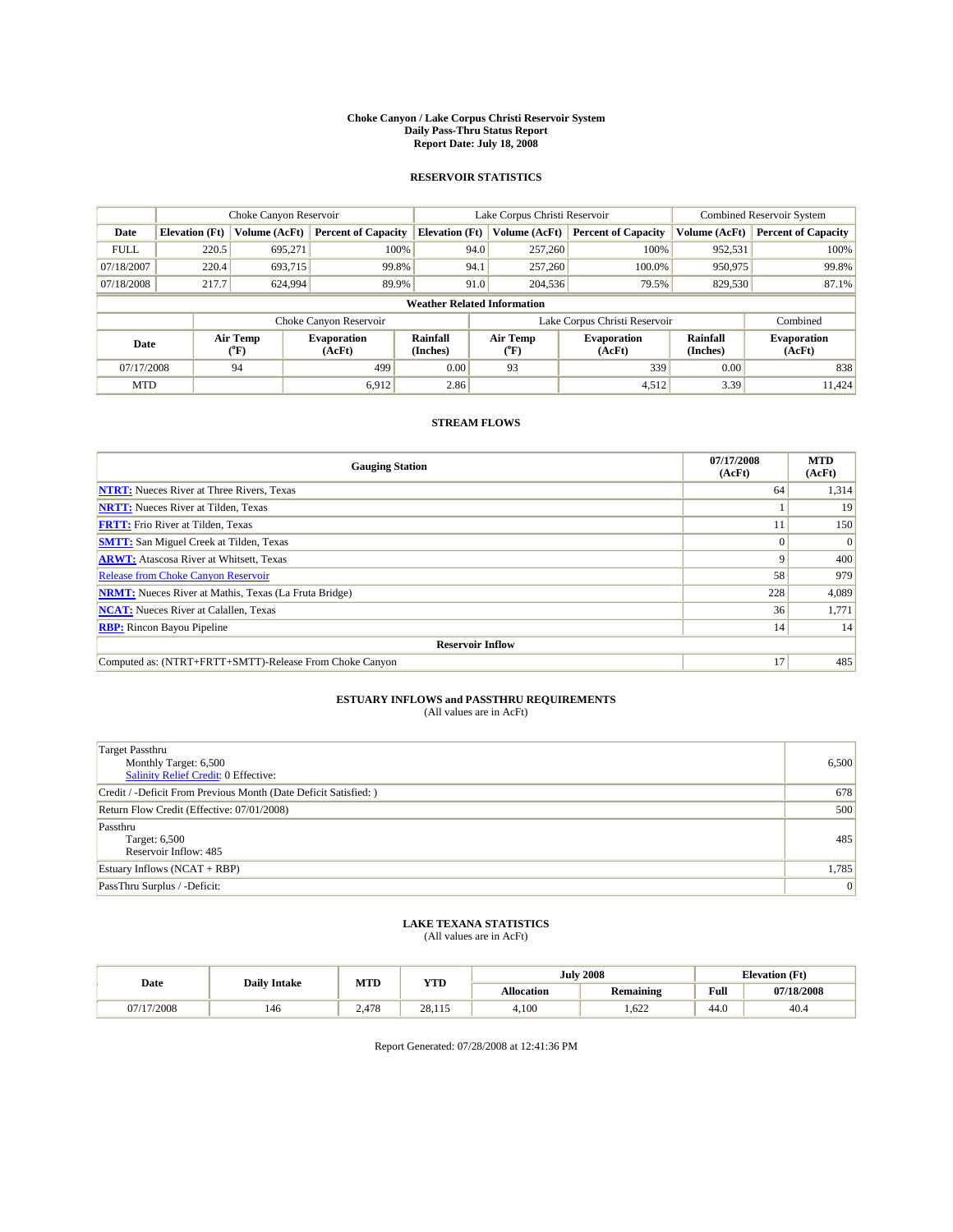#### **Choke Canyon / Lake Corpus Christi Reservoir System Daily Pass-Thru Status Report Report Date: July 19, 2008**

#### **RESERVOIR STATISTICS**

|             | Choke Canyon Reservoir             |                                           |                              |                       | Lake Corpus Christi Reservoir | <b>Combined Reservoir System</b> |                      |                              |  |
|-------------|------------------------------------|-------------------------------------------|------------------------------|-----------------------|-------------------------------|----------------------------------|----------------------|------------------------------|--|
| Date        | <b>Elevation</b> (Ft)              | Volume (AcFt)                             | <b>Percent of Capacity</b>   | <b>Elevation</b> (Ft) | Volume (AcFt)                 | <b>Percent of Capacity</b>       | Volume (AcFt)        | <b>Percent of Capacity</b>   |  |
| <b>FULL</b> | 220.5                              | 695,271                                   | 100%                         | 94.0                  | 257,260                       | 100%                             | 952,531              | 100%                         |  |
| 07/19/2007  | 220.5                              | 694,233                                   | 99.9%                        | 94.2                  | 257,260                       | 100.0%                           | 951.493              | 99.9%                        |  |
| 07/19/2008  | 217.7                              | 624,261                                   | 89.8%                        | 91.0                  | 203,509                       | 79.1%                            | 827,770              | 86.9%                        |  |
|             | <b>Weather Related Information</b> |                                           |                              |                       |                               |                                  |                      |                              |  |
|             |                                    |                                           | Choke Canyon Reservoir       |                       |                               | Lake Corpus Christi Reservoir    |                      | Combined                     |  |
| Date        |                                    | Air Temp<br>$({}^{\mathrm{o}}\mathrm{F})$ | <b>Evaporation</b><br>(AcFt) | Rainfall<br>(Inches)  | Air Temp<br>(°F)              | <b>Evaporation</b><br>(AcFt)     | Rainfall<br>(Inches) | <b>Evaporation</b><br>(AcFt) |  |
| 07/18/2008  |                                    | 95                                        | 570                          | 0.00                  | 95                            | 369                              | 0.00                 | 939                          |  |
| <b>MTD</b>  |                                    |                                           | 7,482                        | 2.86                  |                               | 4,881                            | 3.39                 | 12,363                       |  |

### **STREAM FLOWS**

| <b>Gauging Station</b>                                       | 07/18/2008<br>(AcFt) | <b>MTD</b><br>(AcFt) |  |  |  |  |  |
|--------------------------------------------------------------|----------------------|----------------------|--|--|--|--|--|
| <b>NTRT:</b> Nueces River at Three Rivers, Texas             | 73 <sub>1</sub>      | 1,388                |  |  |  |  |  |
| <b>NRTT:</b> Nueces River at Tilden, Texas                   | $\Omega$             | 20                   |  |  |  |  |  |
| <b>FRTT:</b> Frio River at Tilden, Texas                     |                      | 161                  |  |  |  |  |  |
| <b>SMTT:</b> San Miguel Creek at Tilden, Texas               |                      | $\Omega$             |  |  |  |  |  |
| <b>ARWT:</b> Atascosa River at Whitsett, Texas               |                      | 408                  |  |  |  |  |  |
| <b>Release from Choke Canyon Reservoir</b>                   | 58                   | 1,036                |  |  |  |  |  |
| <b>NRMT:</b> Nueces River at Mathis, Texas (La Fruta Bridge) | 250                  | 4,339                |  |  |  |  |  |
| <b>NCAT:</b> Nueces River at Calallen, Texas                 |                      | 1,775                |  |  |  |  |  |
| <b>RBP:</b> Rincon Bayou Pipeline                            | 16                   | 30                   |  |  |  |  |  |
| <b>Reservoir Inflow</b>                                      |                      |                      |  |  |  |  |  |
| Computed as: (NTRT+FRTT+SMTT)-Release From Choke Canyon      | 27                   | 512                  |  |  |  |  |  |

# **ESTUARY INFLOWS and PASSTHRU REQUIREMENTS**<br>(All values are in AcFt)

| <b>Target Passthru</b><br>Monthly Target: 6,500<br>Salinity Relief Credit: 0 Effective: | 6,500 |
|-----------------------------------------------------------------------------------------|-------|
| Credit / -Deficit From Previous Month (Date Deficit Satisfied: )                        | 678   |
| Return Flow Credit (Effective: 07/01/2008)                                              | 500   |
| Passthru<br>Target: 6,500<br>Reservoir Inflow: 512                                      | 512   |
| Estuary Inflows $(NCAT + RBP)$                                                          | 1,805 |
| PassThru Surplus / -Deficit:                                                            | 0     |

# **LAKE TEXANA STATISTICS** (All values are in AcFt)

|            | <b>Daily Intake</b> | MTD   | <b>YTD</b> |                   | <b>July 2008</b> | <b>Elevation</b> (Ft)                       |            |
|------------|---------------------|-------|------------|-------------------|------------------|---------------------------------------------|------------|
| Date       |                     |       |            | <b>Allocation</b> | <b>Remaining</b> | Full<br>the contract of the contract of the | 07/19/2008 |
| 07/18/2008 | 146                 | 2.624 | 28.261     | 4.100             | .476             | 44.0                                        | 40.4       |

Report Generated: 07/28/2008 at 12:42:20 PM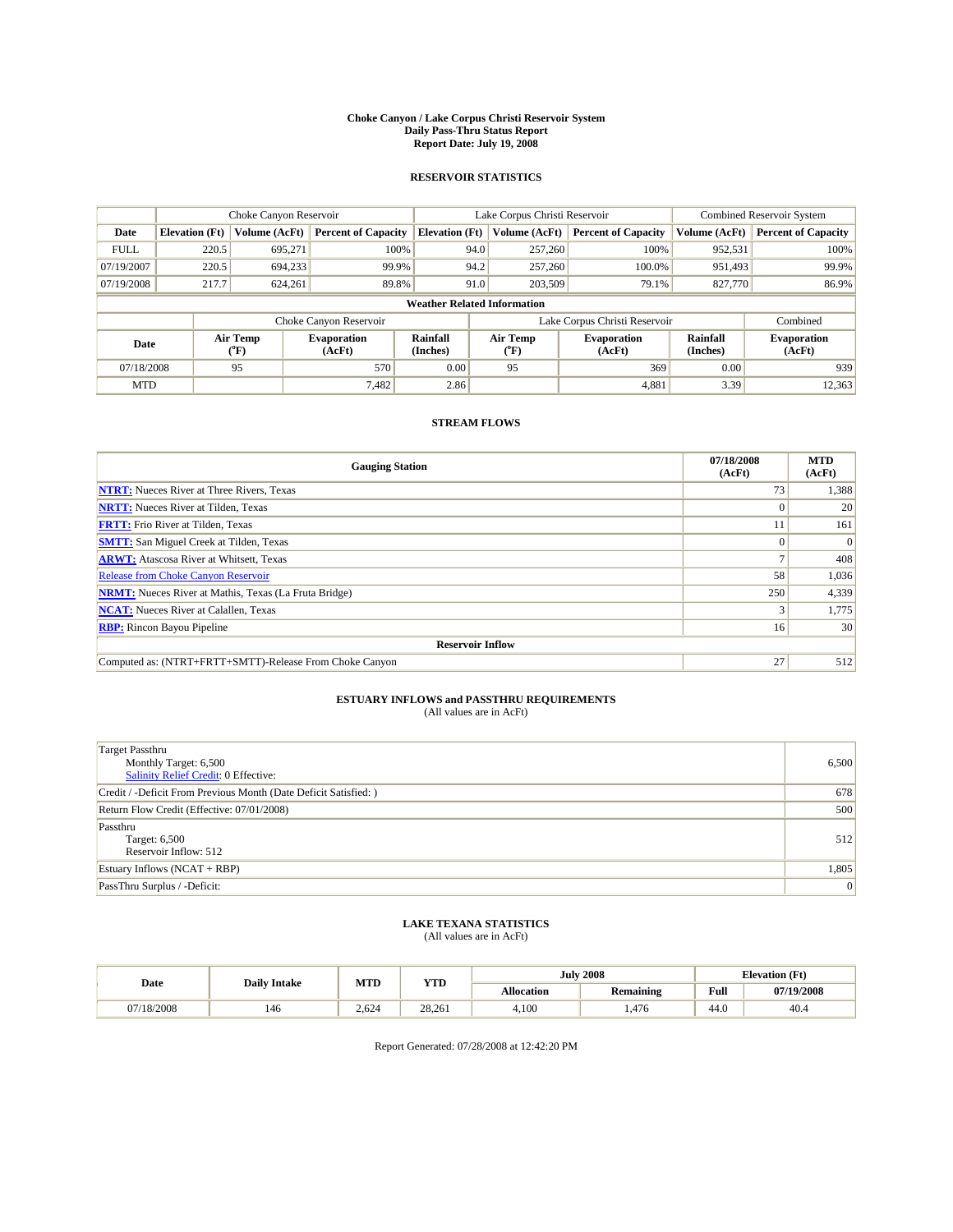#### **Choke Canyon / Lake Corpus Christi Reservoir System Daily Pass-Thru Status Report Report Date: July 20, 2008**

#### **RESERVOIR STATISTICS**

|             | Choke Canyon Reservoir             |                  |                              |                             | Lake Corpus Christi Reservoir | <b>Combined Reservoir System</b> |                             |                              |  |
|-------------|------------------------------------|------------------|------------------------------|-----------------------------|-------------------------------|----------------------------------|-----------------------------|------------------------------|--|
| Date        | <b>Elevation</b> (Ft)              | Volume (AcFt)    | <b>Percent of Capacity</b>   | <b>Elevation</b> (Ft)       | Volume (AcFt)                 | <b>Percent of Capacity</b>       | Volume (AcFt)               | <b>Percent of Capacity</b>   |  |
| <b>FULL</b> | 220.5                              | 695,271          | 100%                         | 94.0                        | 257,260                       | 100%                             | 952,531                     | 100%                         |  |
| 07/20/2007  | 220.5                              | 694,752          | 99.9%                        | 94.2                        | 257,260                       | 100.0%                           | 952,012                     | 99.9%                        |  |
| 07/20/2008  | 217.7                              | 624,261          | 89.8%                        | 91.0                        | 203,338                       | 79.0%                            | 827,599                     | 86.9%                        |  |
|             | <b>Weather Related Information</b> |                  |                              |                             |                               |                                  |                             |                              |  |
|             |                                    |                  | Choke Canyon Reservoir       |                             |                               | Lake Corpus Christi Reservoir    |                             | Combined                     |  |
| Date        |                                    | Air Temp<br>(°F) | <b>Evaporation</b><br>(AcFt) | <b>Rainfall</b><br>(Inches) | Air Temp<br>(°F)              | <b>Evaporation</b><br>(AcFt)     | <b>Rainfall</b><br>(Inches) | <b>Evaporation</b><br>(AcFt) |  |
| 07/19/2008  |                                    | 95               | 499                          | 0.00                        | 94                            | 339                              | 0.00                        | 838                          |  |
| <b>MTD</b>  |                                    |                  | 7.981                        | 2.86                        |                               | 5,220                            | 3.39                        | 13,201                       |  |

### **STREAM FLOWS**

| <b>Gauging Station</b>                                       | 07/19/2008<br>(AcFt) | <b>MTD</b><br>(AcFt) |  |  |  |  |  |
|--------------------------------------------------------------|----------------------|----------------------|--|--|--|--|--|
| <b>NTRT:</b> Nueces River at Three Rivers, Texas             | 73                   | 1,461                |  |  |  |  |  |
| <b>NRTT:</b> Nueces River at Tilden, Texas                   |                      | 20                   |  |  |  |  |  |
| <b>FRTT:</b> Frio River at Tilden, Texas                     | 9                    | 170                  |  |  |  |  |  |
| <b>SMTT:</b> San Miguel Creek at Tilden, Texas               |                      | $\Omega$             |  |  |  |  |  |
| <b>ARWT:</b> Atascosa River at Whitsett, Texas               |                      | 414                  |  |  |  |  |  |
| <b>Release from Choke Canyon Reservoir</b>                   | 58                   | 1,094                |  |  |  |  |  |
| <b>NRMT:</b> Nueces River at Mathis, Texas (La Fruta Bridge) | 250                  | 4,589                |  |  |  |  |  |
| <b>NCAT:</b> Nueces River at Calallen, Texas                 | 22                   | 1,797                |  |  |  |  |  |
| <b>RBP:</b> Rincon Bayou Pipeline                            | $\vert 0 \vert$      | 30                   |  |  |  |  |  |
| <b>Reservoir Inflow</b>                                      |                      |                      |  |  |  |  |  |
| Computed as: (NTRT+FRTT+SMTT)-Release From Choke Canyon      | 25                   | 537                  |  |  |  |  |  |

# **ESTUARY INFLOWS and PASSTHRU REQUIREMENTS**<br>(All values are in AcFt)

| <b>Target Passthru</b><br>Monthly Target: 6,500<br>Salinity Relief Credit: 0 Effective: | 6,500 |
|-----------------------------------------------------------------------------------------|-------|
| Credit / -Deficit From Previous Month (Date Deficit Satisfied: )                        | 678   |
| Return Flow Credit (Effective: 07/01/2008)                                              | 500   |
| Passthru<br>Target: 6,500<br>Reservoir Inflow: 537                                      | 537   |
| Estuary Inflows $(NCAT + RBP)$                                                          | 1,826 |
| PassThru Surplus / -Deficit:                                                            | 0     |

# **LAKE TEXANA STATISTICS** (All values are in AcFt)

|            | <b>Daily Intake</b> | MTD   | <b>YTD</b> |                   | <b>July 2008</b> | <b>Elevation</b> (Ft)                       |            |
|------------|---------------------|-------|------------|-------------------|------------------|---------------------------------------------|------------|
| Date       |                     |       |            | <b>Allocation</b> | <b>Remaining</b> | Full<br>the contract of the contract of the | 07/20/2008 |
| 07/19/2008 | 146                 | 2.769 | 28,406     | 4.100             | 331<br>، دد.     | 44.0                                        | 40.4       |

Report Generated: 07/28/2008 at 12:42:51 PM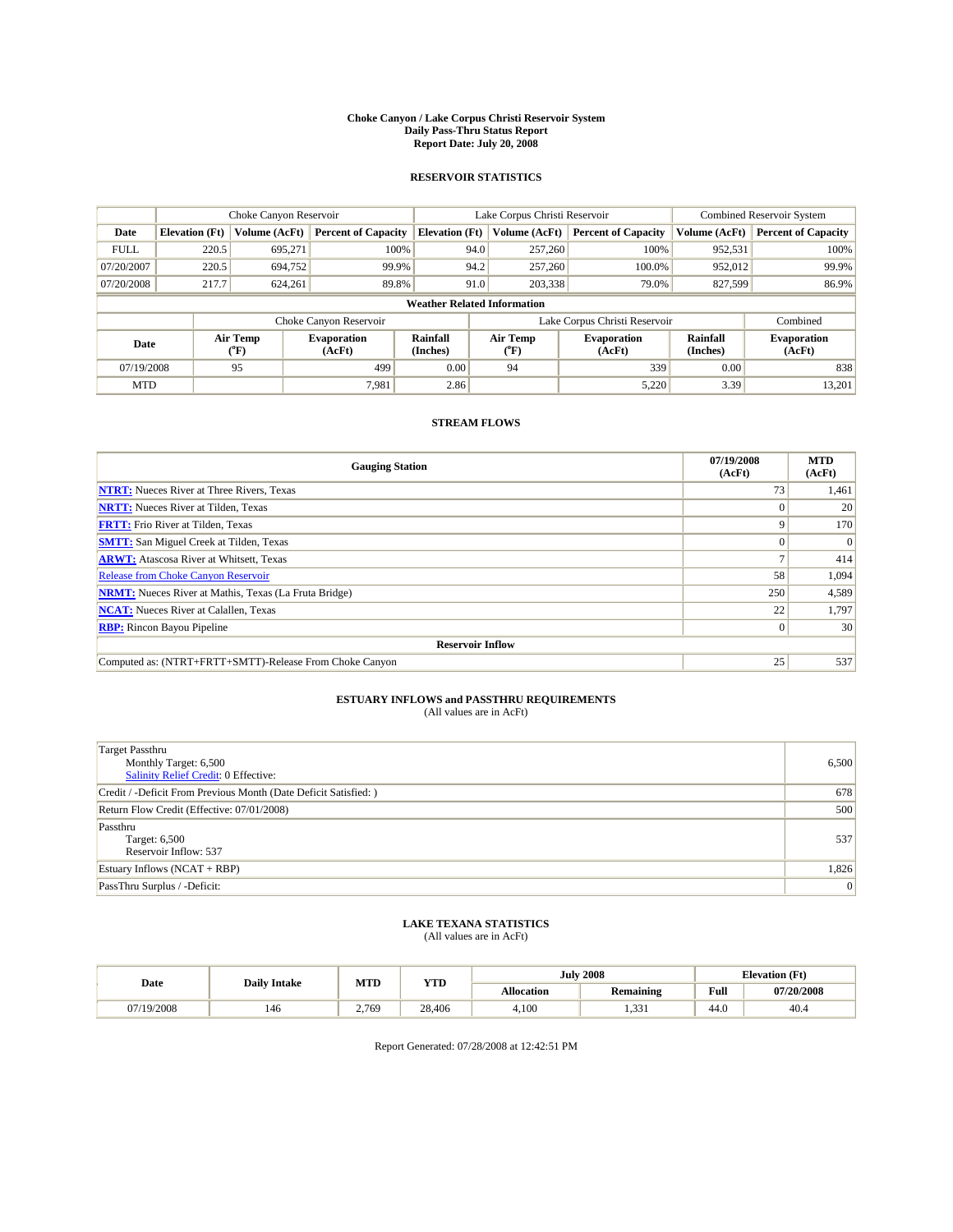#### **Choke Canyon / Lake Corpus Christi Reservoir System Daily Pass-Thru Status Report Report Date: July 21, 2008**

### **RESERVOIR STATISTICS**

|                                    | Choke Canyon Reservoir |                  |                              |                       | Lake Corpus Christi Reservoir |                                  |                               |                      | <b>Combined Reservoir System</b> |  |
|------------------------------------|------------------------|------------------|------------------------------|-----------------------|-------------------------------|----------------------------------|-------------------------------|----------------------|----------------------------------|--|
| Date                               | <b>Elevation</b> (Ft)  | Volume (AcFt)    | <b>Percent of Capacity</b>   | <b>Elevation</b> (Ft) |                               | Volume (AcFt)                    | <b>Percent of Capacity</b>    | Volume (AcFt)        | <b>Percent of Capacity</b>       |  |
| <b>FULL</b>                        | 220.5                  | 695.271          | 100%                         |                       | 94.0                          | 257,260                          | 100%                          | 952,531              | 100%                             |  |
| 07/21/2007                         | 220.5                  | 696,052          | 100.1%                       |                       | 94.1                          | 257,260                          | 100.0%                        | 953,312              | 100.1%                           |  |
| 07/21/2008                         | 217.7                  | 623,531          | 89.7%                        |                       | 90.9                          | 202,655                          | 78.8%                         | 826,186              | 86.7%                            |  |
| <b>Weather Related Information</b> |                        |                  |                              |                       |                               |                                  |                               |                      |                                  |  |
|                                    |                        |                  | Choke Canyon Reservoir       |                       |                               |                                  | Lake Corpus Christi Reservoir |                      | Combined                         |  |
| Date                               |                        | Air Temp<br>(°F) | <b>Evaporation</b><br>(AcFt) | Rainfall<br>(Inches)  |                               | <b>Air Temp</b><br>$(^{\circ}F)$ | <b>Evaporation</b><br>(AcFt)  | Rainfall<br>(Inches) | <b>Evaporation</b><br>(AcFt)     |  |
| 07/20/2008                         |                        | 96               | 555                          | 0.00                  |                               | 94                               | 338                           | 0.00                 | 893                              |  |
| <b>MTD</b>                         |                        |                  | 8,536                        | 2.86                  |                               |                                  | 5,558                         | 3.39                 | 14,094                           |  |

### **STREAM FLOWS**

| <b>Gauging Station</b>                                       | 07/20/2008<br>(AcFt) | <b>MTD</b><br>(AcFt) |  |  |  |  |
|--------------------------------------------------------------|----------------------|----------------------|--|--|--|--|
| <b>NTRT:</b> Nueces River at Three Rivers, Texas             | 71                   | 1,532                |  |  |  |  |
| <b>NRTT:</b> Nueces River at Tilden, Texas                   |                      | 20                   |  |  |  |  |
| <b>FRTT:</b> Frio River at Tilden, Texas                     |                      | 177                  |  |  |  |  |
| <b>SMTT:</b> San Miguel Creek at Tilden, Texas               |                      | $\vert 0 \vert$      |  |  |  |  |
| <b>ARWT:</b> Atascosa River at Whitsett, Texas               | n                    | 420                  |  |  |  |  |
| <b>Release from Choke Canyon Reservoir</b>                   | 58                   | 1,151                |  |  |  |  |
| <b>NRMT:</b> Nueces River at Mathis, Texas (La Fruta Bridge) | 250                  | 4,839                |  |  |  |  |
| <b>NCAT:</b> Nueces River at Calallen, Texas                 | 34                   | 1,830                |  |  |  |  |
| <b>RBP:</b> Rincon Bayou Pipeline                            | $\Omega$             | 30                   |  |  |  |  |
| <b>Reservoir Inflow</b>                                      |                      |                      |  |  |  |  |
| Computed as: (NTRT+FRTT+SMTT)-Release From Choke Canyon      | 21                   | 558                  |  |  |  |  |

## **ESTUARY INFLOWS and PASSTHRU REQUIREMENTS**<br>(All values are in AcFt)

| <b>Target Passthru</b><br>Monthly Target: 6,500<br>Salinity Relief Credit: 0 Effective: | 6,500 |
|-----------------------------------------------------------------------------------------|-------|
| Credit / -Deficit From Previous Month (Date Deficit Satisfied: )                        | 678   |
| Return Flow Credit (Effective: 07/01/2008)                                              | 500   |
| Passthru<br>Target: 6,500<br>Reservoir Inflow: 558                                      | 558   |
| Estuary Inflows $(NCAT + RBP)$                                                          | 1,860 |
| PassThru Surplus / -Deficit:                                                            | 0     |

# **LAKE TEXANA STATISTICS** (All values are in AcFt)

| Date     | <b>Daily Intake</b> | MTD            | YTD    |                   | <b>July 2008</b> | <b>Elevation</b> (Ft) |            |
|----------|---------------------|----------------|--------|-------------------|------------------|-----------------------|------------|
|          |                     |                |        | <b>Allocation</b> | <b>Remaining</b> | Full                  | 07/21/2008 |
| /20/2008 | 146                 | 2015<br>-4.213 | 28.552 | 4.100             | 1,185            | 44.0                  | 40.4       |

Report Generated: 07/28/2008 at 12:43:29 PM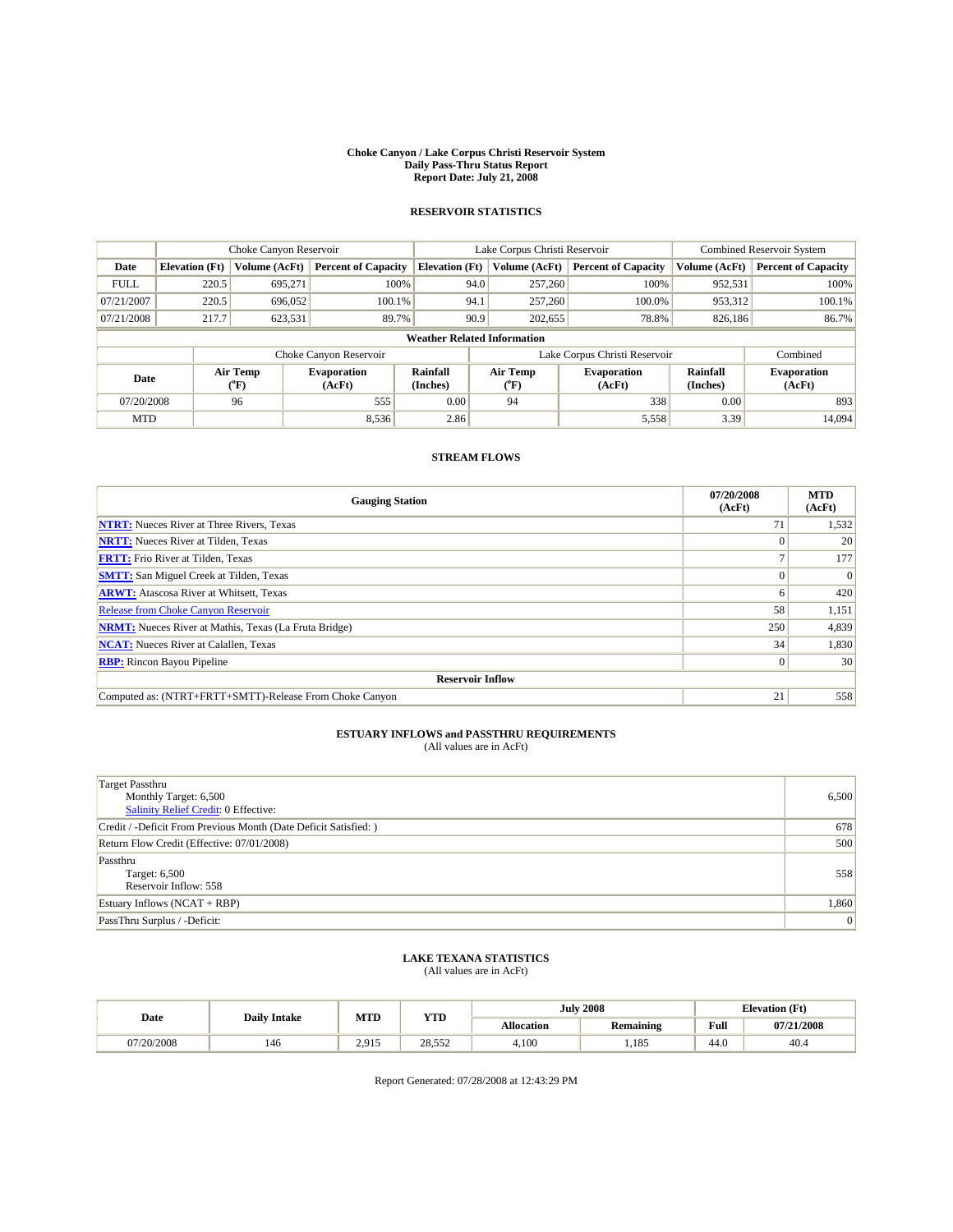#### **Choke Canyon / Lake Corpus Christi Reservoir System Daily Pass-Thru Status Report Report Date: July 22, 2008**

### **RESERVOIR STATISTICS**

|                                    | Choke Canyon Reservoir |                  |                              |                       | Lake Corpus Christi Reservoir |                         |                               |                      | Combined Reservoir System    |  |
|------------------------------------|------------------------|------------------|------------------------------|-----------------------|-------------------------------|-------------------------|-------------------------------|----------------------|------------------------------|--|
| Date                               | <b>Elevation</b> (Ft)  | Volume (AcFt)    | <b>Percent of Capacity</b>   | <b>Elevation</b> (Ft) |                               | Volume (AcFt)           | <b>Percent of Capacity</b>    | Volume (AcFt)        | <b>Percent of Capacity</b>   |  |
| <b>FULL</b>                        | 220.5                  | 695.271          | 100%                         |                       | 94.0                          | 257,260                 | 100%                          | 952,531              | 100%                         |  |
| 07/22/2007                         | 220.5                  | 696,312          | 100.1%                       |                       | 94.1                          | 257,260                 | 100.0%                        | 953,572              | 100.1%                       |  |
| 07/22/2008                         | 217.6                  | 622,801          | 89.6%                        |                       | 90.9                          | 202,142                 | 78.6%                         | 824,943              | 86.6%                        |  |
| <b>Weather Related Information</b> |                        |                  |                              |                       |                               |                         |                               |                      |                              |  |
|                                    |                        |                  | Choke Canyon Reservoir       |                       |                               |                         | Lake Corpus Christi Reservoir |                      | Combined                     |  |
| Date                               |                        | Air Temp<br>(°F) | <b>Evaporation</b><br>(AcFt) | Rainfall<br>(Inches)  |                               | <b>Air Temp</b><br>("F) | <b>Evaporation</b><br>(AcFt)  | Rainfall<br>(Inches) | <b>Evaporation</b><br>(AcFt) |  |
| 07/21/2008                         |                        | 100              | 583                          | 0.00                  |                               | 98                      | 358                           | 0.00                 | 941                          |  |
| <b>MTD</b>                         |                        |                  | 9,119                        | 2.86                  |                               |                         | 5,916                         | 3.39                 | 15,035                       |  |

### **STREAM FLOWS**

| <b>Gauging Station</b>                                       | 07/21/2008<br>(AcFt) | <b>MTD</b><br>(AcFt) |  |  |  |  |
|--------------------------------------------------------------|----------------------|----------------------|--|--|--|--|
| <b>NTRT:</b> Nueces River at Three Rivers, Texas             | 69                   | 1,602                |  |  |  |  |
| <b>NRTT:</b> Nueces River at Tilden, Texas                   |                      | 21                   |  |  |  |  |
| <b>FRTT:</b> Frio River at Tilden, Texas                     |                      | 183                  |  |  |  |  |
| <b>SMTT:</b> San Miguel Creek at Tilden, Texas               |                      | $\Omega$             |  |  |  |  |
| <b>ARWT:</b> Atascosa River at Whitsett, Texas               |                      | 426                  |  |  |  |  |
| <b>Release from Choke Canyon Reservoir</b>                   | 58                   | 1,209                |  |  |  |  |
| <b>NRMT:</b> Nueces River at Mathis, Texas (La Fruta Bridge) | 250                  | 5,090                |  |  |  |  |
| <b>NCAT:</b> Nueces River at Calallen, Texas                 |                      | 1,840                |  |  |  |  |
| <b>RBP:</b> Rincon Bayou Pipeline                            |                      | 30                   |  |  |  |  |
| <b>Reservoir Inflow</b>                                      |                      |                      |  |  |  |  |
| Computed as: (NTRT+FRTT+SMTT)-Release From Choke Canyon      | 18                   | 576                  |  |  |  |  |

## **ESTUARY INFLOWS and PASSTHRU REQUIREMENTS**<br>(All values are in AcFt)

| <b>Target Passthru</b><br>Monthly Target: 6,500<br>Salinity Relief Credit: 0 Effective: | 6,500 |
|-----------------------------------------------------------------------------------------|-------|
| Credit / -Deficit From Previous Month (Date Deficit Satisfied: )                        | 678   |
| Return Flow Credit (Effective: 07/01/2008)                                              | 500   |
| Passthru<br>Target: 6,500<br>Reservoir Inflow: 576                                      | 576   |
| Estuary Inflows $(NCAT + RBP)$                                                          | 1,869 |
| PassThru Surplus / -Deficit:                                                            | 0     |

# **LAKE TEXANA STATISTICS** (All values are in AcFt)

| Date       | <b>Daily Intake</b> | MTD   | <b>YTD</b> | <b>July 2008</b>  |           | <b>Elevation</b> (Ft) |            |
|------------|---------------------|-------|------------|-------------------|-----------|-----------------------|------------|
|            |                     |       |            | <b>Allocation</b> | Remaining | Full                  | 07/22/2008 |
| 07/21/2008 | 146                 | 3,061 | 28,698     | 4,100             | .039      | 44.0                  | 40.2       |

Report Generated: 07/28/2008 at 12:51:47 PM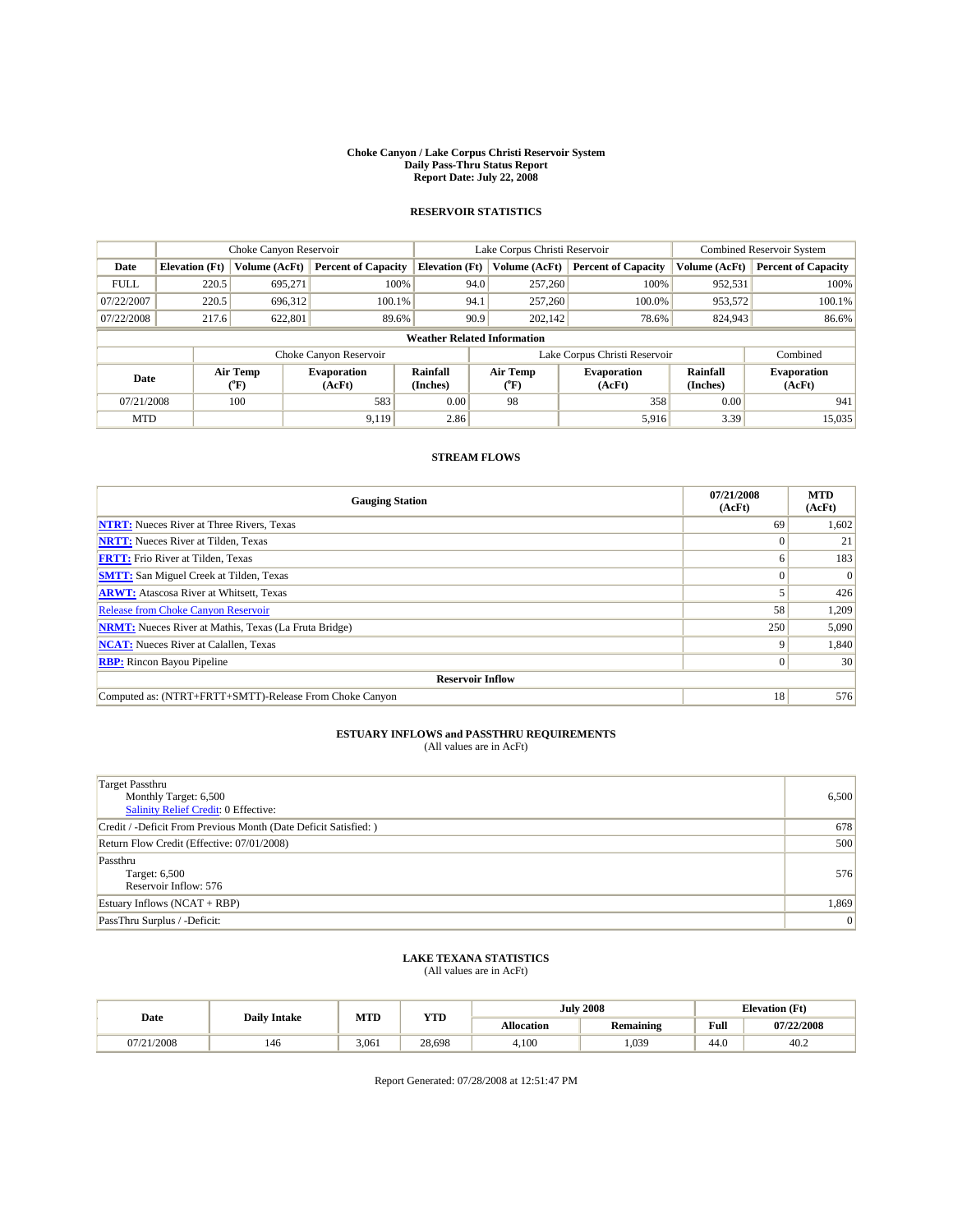#### **Choke Canyon / Lake Corpus Christi Reservoir System Daily Pass-Thru Status Report Report Date: July 23, 2008**

### **RESERVOIR STATISTICS**

|                                    | Choke Canyon Reservoir |                  | Lake Corpus Christi Reservoir |                       |      |                                  | <b>Combined Reservoir System</b> |                      |                              |
|------------------------------------|------------------------|------------------|-------------------------------|-----------------------|------|----------------------------------|----------------------------------|----------------------|------------------------------|
| Date                               | <b>Elevation</b> (Ft)  | Volume (AcFt)    | <b>Percent of Capacity</b>    | <b>Elevation</b> (Ft) |      | Volume (AcFt)                    | <b>Percent of Capacity</b>       | Volume (AcFt)        | <b>Percent of Capacity</b>   |
| <b>FULL</b>                        | 220.5                  | 695.271          | 100%                          |                       | 94.0 | 257,260                          | 100%                             | 952,531              | 100%                         |
| 07/23/2007                         | 220.5                  | 694,493          | 99.9%                         |                       | 94.0 | 256,895                          | 99.9%                            | 951,388              | 99.9%                        |
| 07/23/2008                         | 217.6                  | 621,827          | 89.4%                         |                       | 90.9 | 202,142                          | 78.6%                            | 823,969              | 86.5%                        |
| <b>Weather Related Information</b> |                        |                  |                               |                       |      |                                  |                                  |                      |                              |
|                                    |                        |                  | Choke Canyon Reservoir        |                       |      |                                  | Lake Corpus Christi Reservoir    |                      | Combined                     |
| Date                               |                        | Air Temp<br>(°F) | <b>Evaporation</b><br>(AcFt)  | Rainfall<br>(Inches)  |      | <b>Air Temp</b><br>$(^{\circ}F)$ | <b>Evaporation</b><br>(AcFt)     | Rainfall<br>(Inches) | <b>Evaporation</b><br>(AcFt) |
| 07/22/2008                         |                        | 99               | 583                           | 0.00                  |      | 96                               | 129                              | 0.01                 | 712                          |
| <b>MTD</b>                         |                        |                  | 9,702                         | 2.86                  |      |                                  | 6,045                            | 3.40                 | 15,747                       |

#### **STREAM FLOWS**

| <b>Gauging Station</b>                                       | 07/22/2008<br>(AcFt) | <b>MTD</b><br>(AcFt) |  |  |  |  |  |
|--------------------------------------------------------------|----------------------|----------------------|--|--|--|--|--|
| <b>NTRT:</b> Nueces River at Three Rivers, Texas             | 69                   | 1,671                |  |  |  |  |  |
| <b>NRTT:</b> Nueces River at Tilden, Texas                   |                      | 21                   |  |  |  |  |  |
| <b>FRTT:</b> Frio River at Tilden, Texas                     |                      | 188                  |  |  |  |  |  |
| <b>SMTT:</b> San Miguel Creek at Tilden, Texas               |                      | $\vert 0 \vert$      |  |  |  |  |  |
| <b>ARWT:</b> Atascosa River at Whitsett, Texas               |                      | 430                  |  |  |  |  |  |
| <b>Release from Choke Canyon Reservoir</b>                   | 58                   | 1,266                |  |  |  |  |  |
| <b>NRMT:</b> Nueces River at Mathis, Texas (La Fruta Bridge) | 250                  | 5,340                |  |  |  |  |  |
| <b>NCAT:</b> Nueces River at Calallen, Texas                 | 50                   | 1,889                |  |  |  |  |  |
| <b>RBP:</b> Rincon Bayou Pipeline                            | $\Omega$             | 30                   |  |  |  |  |  |
| <b>Reservoir Inflow</b>                                      |                      |                      |  |  |  |  |  |
| Computed as: (NTRT+FRTT+SMTT)-Release From Choke Canyon      | 17                   | 593                  |  |  |  |  |  |

## **ESTUARY INFLOWS and PASSTHRU REQUIREMENTS**<br>(All values are in AcFt)

| <b>Target Passthru</b><br>Monthly Target: 6,500<br>Salinity Relief Credit: 0 Effective: | 6,500 |
|-----------------------------------------------------------------------------------------|-------|
| Credit / -Deficit From Previous Month (Date Deficit Satisfied: )                        | 678   |
| Return Flow Credit (Effective: 07/01/2008)                                              | 500   |
| Passthru<br>Target: 6,500<br>Reservoir Inflow: 593                                      | 593   |
| Estuary Inflows $(NCAT + RBP)$                                                          | 1,919 |
| PassThru Surplus / -Deficit:                                                            | 0     |

# **LAKE TEXANA STATISTICS** (All values are in AcFt)

| Date     | <b>Daily Intake</b> | MTD   | <b>YTD</b> |                   | <b>July 2008</b> | <b>Elevation</b> (Ft) |            |
|----------|---------------------|-------|------------|-------------------|------------------|-----------------------|------------|
|          |                     |       |            | <b>Allocation</b> | Remaining        | Full                  | 07/23/2008 |
| /22/2008 | 146                 | 3.206 | 28.843     | 4.100             | 894              | 44.0                  | 40.2       |

Report Generated: 07/28/2008 at 12:52:30 PM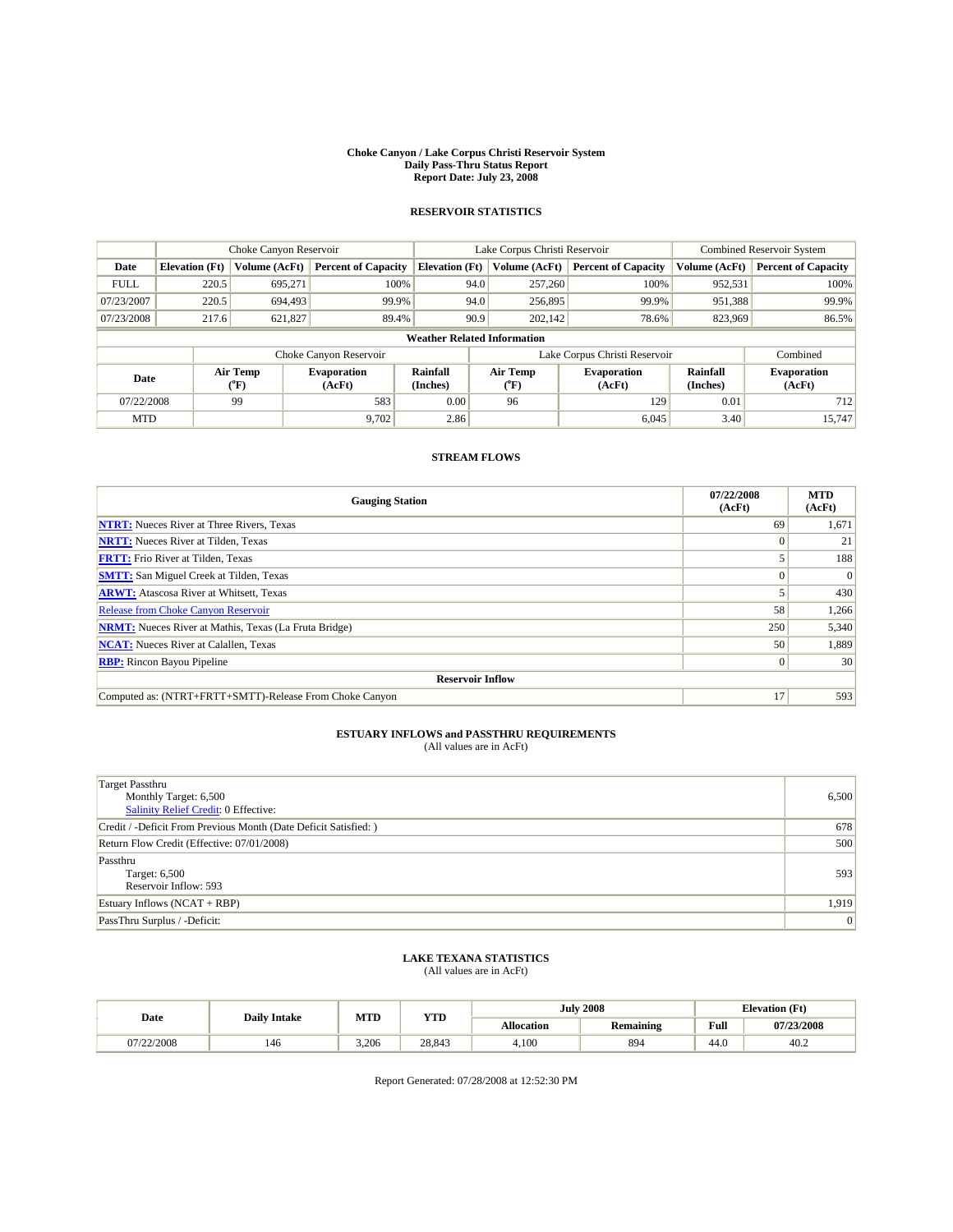#### **Choke Canyon / Lake Corpus Christi Reservoir System Daily Pass-Thru Status Report Report Date: July 24, 2008**

#### **RESERVOIR STATISTICS**

|             | Choke Canyon Reservoir             |                  |                              |                       | Lake Corpus Christi Reservoir             | <b>Combined Reservoir System</b> |                             |                              |  |
|-------------|------------------------------------|------------------|------------------------------|-----------------------|-------------------------------------------|----------------------------------|-----------------------------|------------------------------|--|
| Date        | <b>Elevation</b> (Ft)              | Volume (AcFt)    | <b>Percent of Capacity</b>   | <b>Elevation</b> (Ft) | Volume (AcFt)                             | <b>Percent of Capacity</b>       | Volume (AcFt)               | <b>Percent of Capacity</b>   |  |
| <b>FULL</b> | 220.5                              | 695,271          | 100%                         | 94.0                  | 257,260                                   | 100%                             | 952,531                     | 100%                         |  |
| 07/24/2007  | 220.4                              | 691,380          | 99.4%                        | 94.0                  | 257,260                                   | 100.0%                           | 948,640                     | 99.6%                        |  |
| 07/24/2008  | 217.6                              | 623,288          | 89.6%                        | 90.9                  | 202,142                                   | 78.6%                            | 825,430                     | 86.7%                        |  |
|             | <b>Weather Related Information</b> |                  |                              |                       |                                           |                                  |                             |                              |  |
|             |                                    |                  | Choke Canyon Reservoir       |                       |                                           | Lake Corpus Christi Reservoir    |                             | Combined                     |  |
| Date        |                                    | Air Temp<br>(°F) | <b>Evaporation</b><br>(AcFt) | Rainfall<br>(Inches)  | Air Temp<br>$({}^{\mathrm{o}}\mathrm{F})$ | <b>Evaporation</b><br>(AcFt)     | <b>Rainfall</b><br>(Inches) | <b>Evaporation</b><br>(AcFt) |  |
| 07/23/2008  |                                    | 86               | 427                          | 2.32                  | 80                                        | 567                              | 1.41                        | 994                          |  |
| <b>MTD</b>  |                                    |                  | 10.129                       | 5.18                  |                                           | 6,612                            | 4.81                        | 16.741                       |  |

### **STREAM FLOWS**

| <b>Gauging Station</b>                                       | 07/23/2008<br>(AcFt) | <b>MTD</b><br>(AcFt) |  |  |  |  |
|--------------------------------------------------------------|----------------------|----------------------|--|--|--|--|
| <b>NTRT:</b> Nueces River at Three Rivers, Texas             | 67                   | 1,739                |  |  |  |  |
| <b>NRTT:</b> Nueces River at Tilden, Texas                   |                      | 22                   |  |  |  |  |
| <b>FRTT:</b> Frio River at Tilden, Texas                     |                      | 193                  |  |  |  |  |
| <b>SMTT:</b> San Miguel Creek at Tilden, Texas               |                      | $\Omega$             |  |  |  |  |
| <b>ARWT:</b> Atascosa River at Whitsett, Texas               |                      | 435                  |  |  |  |  |
| Release from Choke Canyon Reservoir                          | 58                   | 1,324                |  |  |  |  |
| <b>NRMT:</b> Nueces River at Mathis, Texas (La Fruta Bridge) | 232                  | 5,572                |  |  |  |  |
| <b>NCAT:</b> Nueces River at Calallen, Texas                 | 147                  | 2,036                |  |  |  |  |
| <b>RBP:</b> Rincon Bayou Pipeline                            | $\Omega$             | 30                   |  |  |  |  |
| <b>Reservoir Inflow</b>                                      |                      |                      |  |  |  |  |
| Computed as: (NTRT+FRTT+SMTT)-Release From Choke Canyon      | 15                   | 608                  |  |  |  |  |

# **ESTUARY INFLOWS and PASSTHRU REQUIREMENTS**<br>(All values are in AcFt)

| Target Passthru                                                  |                 |
|------------------------------------------------------------------|-----------------|
| Monthly Target: 6,500                                            | 6,500           |
| <b>Salinity Relief Credit: 0 Effective:</b>                      |                 |
| Credit / -Deficit From Previous Month (Date Deficit Satisfied: ) | 678             |
| Return Flow Credit (Effective: 07/01/2008)                       | 500             |
| Passthru                                                         |                 |
| Target: 6,500                                                    | 608             |
| Reservoir Inflow: 608                                            |                 |
| Estuary Inflows (NCAT + RBP)                                     | 2,066           |
| PassThru Surplus / -Deficit:                                     | $\vert 0 \vert$ |

# **LAKE TEXANA STATISTICS** (All values are in AcFt)

| Date       | <b>Daily Intake</b> | MTD            | <b>YTD</b> |                   | <b>July 2008</b> | <b>Elevation</b> (Ft) |            |
|------------|---------------------|----------------|------------|-------------------|------------------|-----------------------|------------|
|            |                     |                |            | <b>Allocation</b> | <b>Remaining</b> | Full                  | 07/24/2008 |
| 07/23/2008 | 146                 | 350<br>ے رہے و | 28,989     | 4,100             | 748              | 44.0                  | 40.2       |

Report Generated: 07/28/2008 at 12:53:09 PM

**Choke Canyon / Lake Corpus Christi Reservoir System Daily Pass-Thru Status Report Report Date: July 25, 2008**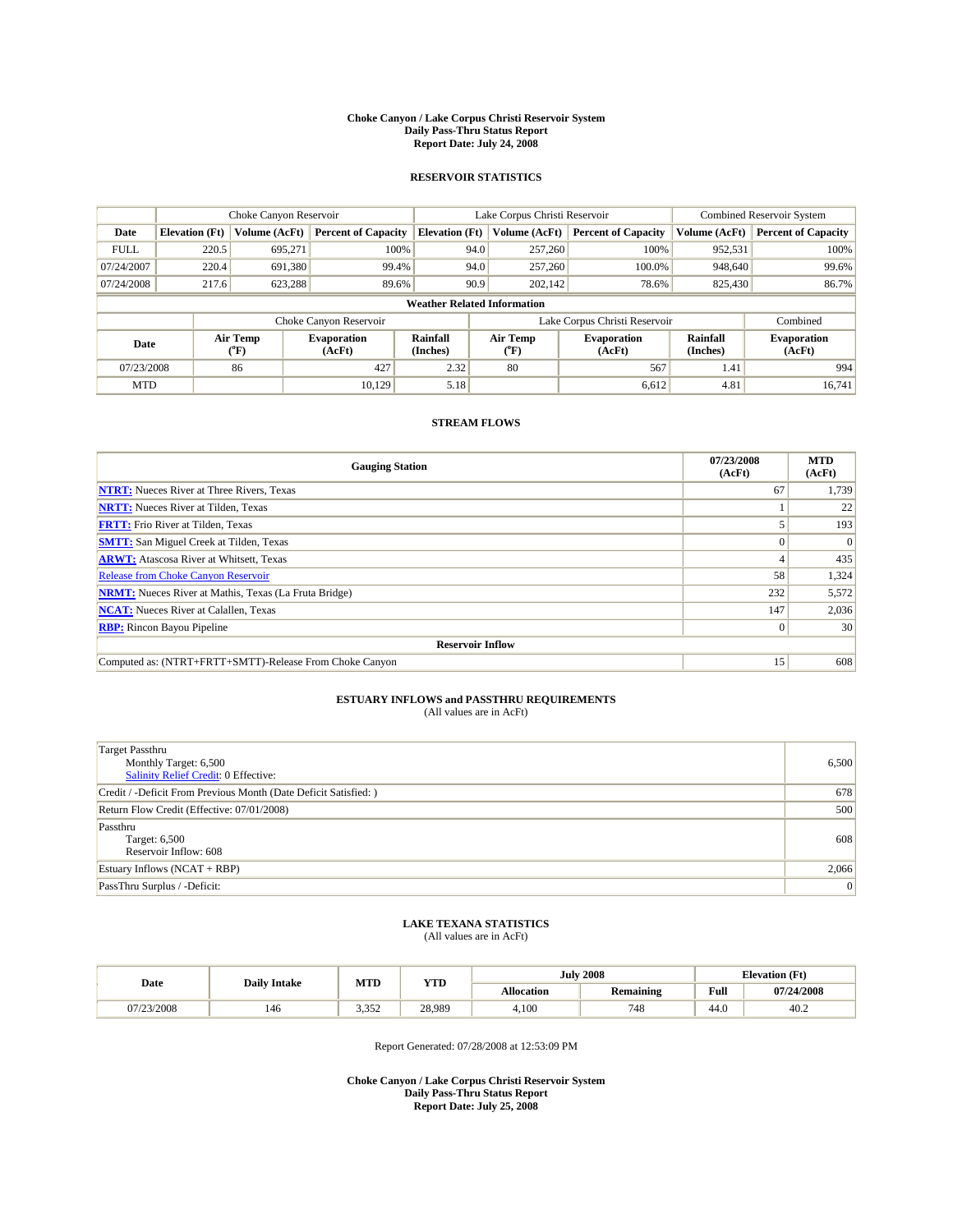#### **RESERVOIR STATISTICS**

|                                    | Choke Canyon Reservoir |                  | Lake Corpus Christi Reservoir |                       |                               |                                         | Combined Reservoir System    |                      |                              |
|------------------------------------|------------------------|------------------|-------------------------------|-----------------------|-------------------------------|-----------------------------------------|------------------------------|----------------------|------------------------------|
| Date                               | <b>Elevation</b> (Ft)  | Volume (AcFt)    | <b>Percent of Capacity</b>    | <b>Elevation</b> (Ft) |                               | Volume (AcFt)                           | <b>Percent of Capacity</b>   | Volume (AcFt)        | <b>Percent of Capacity</b>   |
| <b>FULL</b>                        | 220.5                  | 695.271          | 100%                          |                       | 94.0                          | 257,260                                 | 100%                         | 952,531              | 100%                         |
| 07/25/2007                         | 220.0                  | 683,374          | 98.3%                         |                       | 94.0                          | 257,260                                 | 100.0%                       | 940,634              | 98.8%                        |
| 07/25/2008                         | 217.7                  | 625,239          | 89.9%                         |                       | 91.1                          | 206,251                                 | 80.2%                        | 831,490              | 87.3%                        |
| <b>Weather Related Information</b> |                        |                  |                               |                       |                               |                                         |                              |                      |                              |
|                                    |                        |                  | Choke Canyon Reservoir        |                       | Lake Corpus Christi Reservoir |                                         |                              | Combined             |                              |
| Date                               |                        | Air Temp<br>(°F) | <b>Evaporation</b><br>(AcFt)  | Rainfall<br>(Inches)  |                               | <b>Air Temp</b><br>$(^{\circ}\text{F})$ | <b>Evaporation</b><br>(AcFt) | Rainfall<br>(Inches) | <b>Evaporation</b><br>(AcFt) |
| 07/24/2008                         |                        | 80               | 124                           | 0.54                  |                               | 84                                      | Pan overflow                 | 1.62                 | 124                          |
| <b>MTD</b>                         |                        |                  | 10,253                        | 5.72                  |                               |                                         | 6,612                        | 6.43                 | 16,865                       |

### **STREAM FLOWS**

| <b>Gauging Station</b>                                       | 07/24/2008<br>(AcFt) | <b>MTD</b><br>(AcFt) |  |  |  |  |  |
|--------------------------------------------------------------|----------------------|----------------------|--|--|--|--|--|
| <b>NTRT:</b> Nueces River at Three Rivers, Texas             | 200                  | 1,939                |  |  |  |  |  |
| <b>NRTT:</b> Nueces River at Tilden, Texas                   |                      | 23                   |  |  |  |  |  |
| <b>FRTT:</b> Frio River at Tilden, Texas                     |                      | 201                  |  |  |  |  |  |
| <b>SMTT:</b> San Miguel Creek at Tilden, Texas               |                      |                      |  |  |  |  |  |
| <b>ARWT:</b> Atascosa River at Whitsett, Texas               | 343                  | 778                  |  |  |  |  |  |
| <b>Release from Choke Canyon Reservoir</b>                   | 58                   | 1,382                |  |  |  |  |  |
| <b>NRMT:</b> Nueces River at Mathis, Texas (La Fruta Bridge) | 224                  | 5,796                |  |  |  |  |  |
| <b>NCAT:</b> Nueces River at Calallen, Texas                 | 256                  | 2,292                |  |  |  |  |  |
| <b>RBP:</b> Rincon Bayou Pipeline                            |                      | 30                   |  |  |  |  |  |
| <b>Reservoir Inflow</b>                                      |                      |                      |  |  |  |  |  |
| Computed as: (NTRT+FRTT+SMTT)-Release From Choke Canyon      | 156                  | 764                  |  |  |  |  |  |

#### **ESTUARY INFLOWS and PASSTHRU REQUIREMENTS**

(All values are in AcFt)

| <b>Target Passthru</b><br>Monthly Target: 6,500<br><b>Salinity Relief Credit: 0 Effective:</b> | 6,500 |
|------------------------------------------------------------------------------------------------|-------|
| Credit / -Deficit From Previous Month (Date Deficit Satisfied: )                               | 678   |
| Return Flow Credit (Effective: 07/01/2008)                                                     | 500   |
| Passthru<br>Target: 6,500<br>Reservoir Inflow: 764                                             | 764   |
| Estuary Inflows (NCAT + RBP)                                                                   | 2,322 |
| PassThru Surplus / -Deficit:                                                                   | 0     |

### **LAKE TEXANA STATISTICS**

(All values are in AcFt)

| Date       | <b>Daily Intake</b> | MTD   | <b>YTD</b> |                   | <b>July 2008</b> | <b>Elevation</b> (Ft) |            |
|------------|---------------------|-------|------------|-------------------|------------------|-----------------------|------------|
|            |                     |       |            | <b>Allocation</b> | Remaining        | <b>Full</b>           | 07/25/2008 |
| 07/24/2008 | 145                 | 3,497 | 29,134     | 4.100             | 603              | 44.0                  | 40.2       |

Report Generated: 07/28/2008 at 12:54:01 PM

**Choke Canyon / Lake Corpus Christi Reservoir System Daily Pass-Thru Status Report Report Date: July 26, 2008**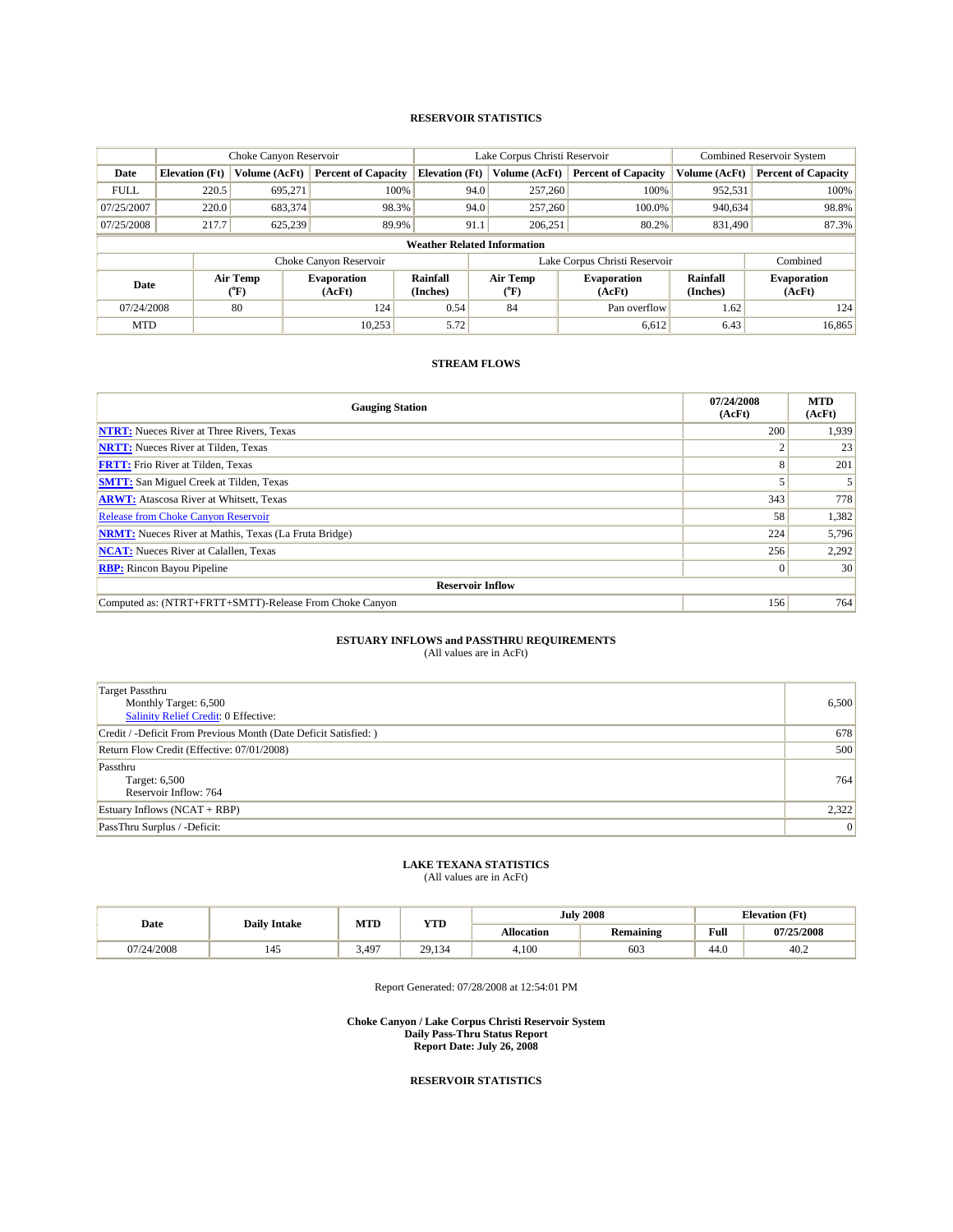|             | Choke Canyon Reservoir             |                              |                              | Lake Corpus Christi Reservoir | <b>Combined Reservoir System</b> |                       |                              |                      |                              |  |
|-------------|------------------------------------|------------------------------|------------------------------|-------------------------------|----------------------------------|-----------------------|------------------------------|----------------------|------------------------------|--|
| Date        | <b>Elevation</b> (Ft)              | Volume (AcFt)                | <b>Percent of Capacity</b>   | <b>Elevation</b> (Ft)         |                                  | Volume (AcFt)         | <b>Percent of Capacity</b>   | Volume (AcFt)        | <b>Percent of Capacity</b>   |  |
| <b>FULL</b> | 220.5                              | 695.271                      | 100%                         |                               | 94.0                             | 257,260               | 100%                         | 952,531              | 100%                         |  |
| 07/26/2007  | 219.7                              | 675,443                      | 97.1%                        |                               | 93.9                             | 255,983               | 99.5%                        | 931.426              | 97.8%                        |  |
| 07/26/2008  | 217.7                              | 624,748                      | 89.9%                        |                               | 91.2                             | 207,625               | 80.7%                        | 832,373              | 87.4%                        |  |
|             | <b>Weather Related Information</b> |                              |                              |                               |                                  |                       |                              |                      |                              |  |
|             |                                    |                              | Choke Canyon Reservoir       |                               | Lake Corpus Christi Reservoir    |                       |                              |                      | Combined                     |  |
| Date        |                                    | Air Temp<br>$(^{o}\text{F})$ | <b>Evaporation</b><br>(AcFt) | Rainfall<br>(Inches)          |                                  | Air Temp<br>$(^{o}F)$ | <b>Evaporation</b><br>(AcFt) | Rainfall<br>(Inches) | <b>Evaporation</b><br>(AcFt) |  |
| 07/25/2008  |                                    | 91                           | 427                          | 0.00                          |                                  | 89                    | 220                          | 0.00                 | 647                          |  |
| <b>MTD</b>  |                                    |                              | 10.680                       | 5.72                          |                                  |                       | 6,832                        | 6.43                 | 17,512                       |  |

| <b>Gauging Station</b>                                       | 07/25/2008<br>(AcFt) | <b>MTD</b><br>(AcFt) |
|--------------------------------------------------------------|----------------------|----------------------|
| <b>NTRT:</b> Nueces River at Three Rivers, Texas             | 1,646                | 3,585                |
| <b>NRTT:</b> Nueces River at Tilden, Texas                   |                      | 25                   |
| <b>FRTT:</b> Frio River at Tilden, Texas                     |                      | 208                  |
| <b>SMTT:</b> San Miguel Creek at Tilden, Texas               |                      | 12                   |
| <b>ARWT:</b> Atascosa River at Whitsett, Texas               | 1,401                | 2,179                |
| Release from Choke Canyon Reservoir                          | 58                   | 1,439                |
| <b>NRMT:</b> Nueces River at Mathis, Texas (La Fruta Bridge) | 220                  | 6,017                |
| <b>NCAT:</b> Nueces River at Calallen, Texas                 | 131                  | 2,423                |
| <b>RBP:</b> Rincon Bayou Pipeline                            | $\overline{0}$       | 30                   |
| <b>Reservoir Inflow</b>                                      |                      |                      |
| Computed as: (NTRT+FRTT+SMTT)-Release From Choke Canyon      | 1,601                | 2,365                |

### **ESTUARY INFLOWS and PASSTHRU REQUIREMENTS**

(All values are in AcFt)

| <b>Target Passthru</b><br>Monthly Target: 6,500<br><b>Salinity Relief Credit: 0 Effective:</b> | 6,500 |
|------------------------------------------------------------------------------------------------|-------|
| Credit / -Deficit From Previous Month (Date Deficit Satisfied: )                               | 678   |
| Return Flow Credit (Effective: 07/01/2008)                                                     | 500   |
| Passthru<br>Target: 6,500<br>Reservoir Inflow: 2,365                                           | 2,365 |
| Estuary Inflows $(NCAT + RBP)$                                                                 | 2,453 |
| PassThru Surplus / -Deficit:                                                                   | 1,266 |

#### **LAKE TEXANA STATISTICS** (All values are in AcFt)

| Date       | <b>Daily Intake</b> | MTD   | VTT    |                   | <b>July 2008</b> |                                             | <b>Elevation (Ft)</b> |
|------------|---------------------|-------|--------|-------------------|------------------|---------------------------------------------|-----------------------|
|            |                     |       | 1 I D  | <b>Allocation</b> | <b>Remaining</b> | Full<br>the contract of the contract of the | 07/26/2008            |
| 07/25/2008 | 143                 | 3,642 | 29,280 | 4,100             | 458              | 44.0                                        | 40.2                  |

Report Generated: 07/28/2008 at 12:58:05 PM

#### **Choke Canyon / Lake Corpus Christi Reservoir System Daily Pass-Thru Status Report Report Date: July 27, 2008**

|      | Choke Canvon Reservoir |  |  | Lake Corpus Christi Reservoir | <b>Combined Reservoir System</b>                                                                                                                  |  |  |
|------|------------------------|--|--|-------------------------------|---------------------------------------------------------------------------------------------------------------------------------------------------|--|--|
| Date |                        |  |  |                               | Elevation (Ft)   Volume (AcFt)   Percent of Capacity   Elevation (Ft)   Volume (AcFt)   Percent of Capacity   Volume (AcFt)   Percent of Capacity |  |  |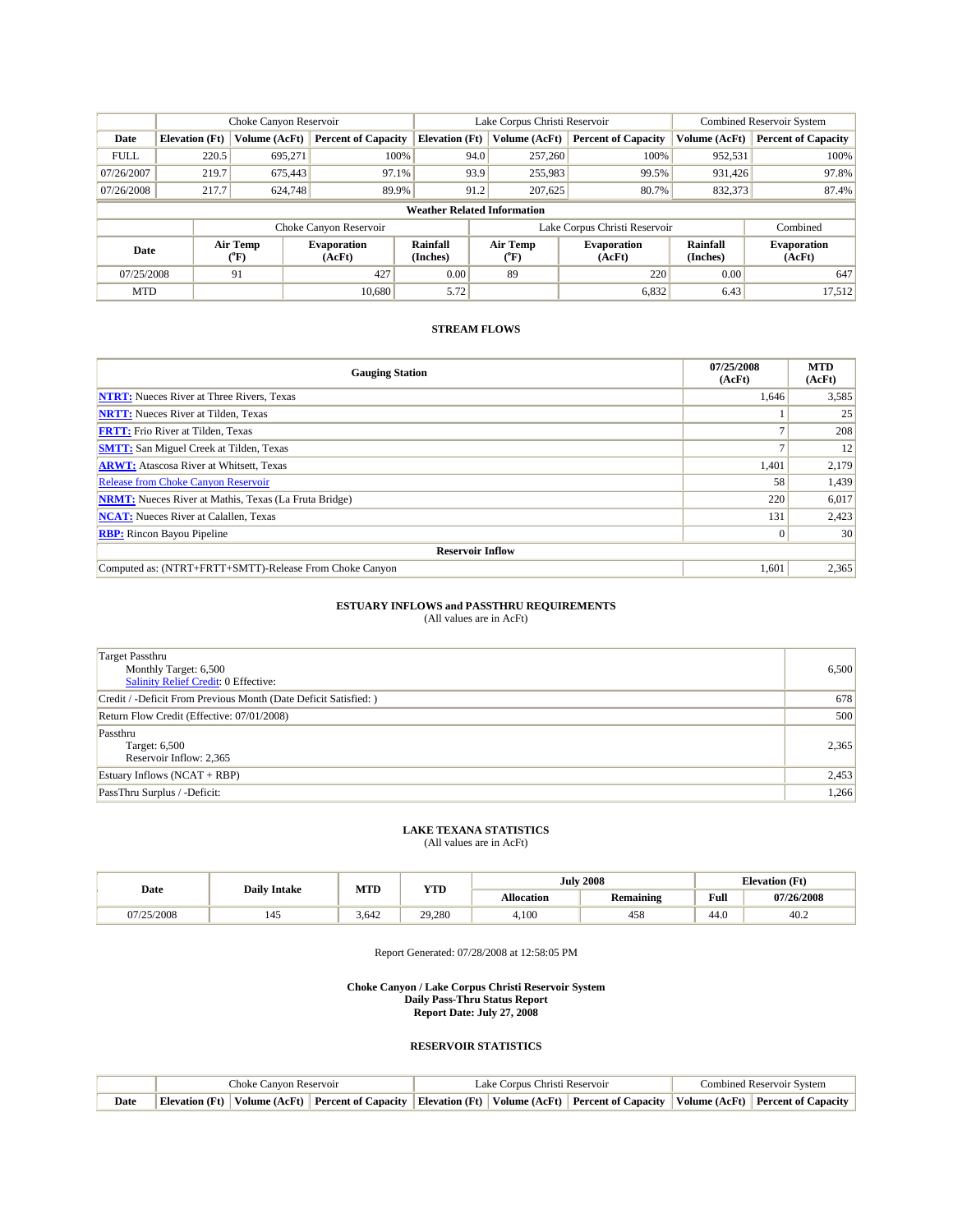| <b>FULL</b>                        | 220.5                  | 695.271          |                       | 100%                 | 94.0 | 257,260                       | 100%                         | 952,531              | 100%                         |
|------------------------------------|------------------------|------------------|-----------------------|----------------------|------|-------------------------------|------------------------------|----------------------|------------------------------|
| 07/27/2007                         | 219.7                  | 674,169          | 97.0%                 |                      | 93.9 | 255,619                       | 99.4%                        | 929,788              | 97.6%                        |
| 07/27/2008                         | 217.7                  | 624,505          | 89.8%                 |                      | 91.2 | 208,313                       | 81.0%                        | 832,818              | 87.4%                        |
| <b>Weather Related Information</b> |                        |                  |                       |                      |      |                               |                              |                      |                              |
|                                    | Choke Canyon Reservoir |                  |                       |                      |      | Lake Corpus Christi Reservoir | Combined                     |                      |                              |
| Date                               |                        | Air Temp<br>(°F) | Evaporation<br>(AcFt) | Rainfall<br>(Inches) |      | Air Temp<br>$(^{\circ}F)$     | <b>Evaporation</b><br>(AcFt) | Rainfall<br>(Inches) | <b>Evaporation</b><br>(AcFt) |
| 07/26/2008                         |                        | 94               | 499                   | 0.00                 |      | 93                            | 321                          | 0.00                 | 820                          |
| <b>MTD</b>                         |                        |                  | 11.179                | 5.72                 |      |                               | 7,153                        | 6.43                 | 18,332                       |

| <b>Gauging Station</b>                                       | 07/26/2008<br>(AcFt) | <b>MTD</b><br>(AcFt) |
|--------------------------------------------------------------|----------------------|----------------------|
| <b>NTRT:</b> Nueces River at Three Rivers, Texas             | 1,602                | 5,187                |
| <b>NRTT:</b> Nueces River at Tilden, Texas                   |                      | 26                   |
| <b>FRTT:</b> Frio River at Tilden, Texas                     |                      | 214                  |
| <b>SMTT:</b> San Miguel Creek at Tilden, Texas               |                      | 12                   |
| <b>ARWT:</b> Atascosa River at Whitsett, Texas               | 985                  | 3,164                |
| <b>Release from Choke Canyon Reservoir</b>                   | 58                   | 1,497                |
| <b>NRMT:</b> Nueces River at Mathis, Texas (La Fruta Bridge) | 218                  | 6,235                |
| <b>NCAT:</b> Nueces River at Calallen, Texas                 | 111                  | 2,534                |
| <b>RBP:</b> Rincon Bayou Pipeline                            |                      | 30                   |
| <b>Reservoir Inflow</b>                                      |                      |                      |
| Computed as: (NTRT+FRTT+SMTT)-Release From Choke Canyon      | 1,551                | 3,916                |

# **ESTUARY INFLOWS and PASSTHRU REQUIREMENTS**<br>(All values are in AcFt)

| <b>Target Passthru</b><br>Monthly Target: 6,500<br>Salinity Relief Credit: 0 Effective: | 6,500  |
|-----------------------------------------------------------------------------------------|--------|
| Credit / -Deficit From Previous Month (Date Deficit Satisfied: )                        | 678    |
| Return Flow Credit (Effective: 07/01/2008)                                              | 500    |
| Passthru<br>Target: 6,500<br>Reservoir Inflow: 3,916                                    | 3,916  |
| Estuary Inflows $(NCAT + RBP)$                                                          | 2,564  |
| PassThru Surplus / -Deficit:                                                            | $-174$ |

# **LAKE TEXANA STATISTICS** (All values are in AcFt)

| Date     | <b>Daily Intake</b> | MTD   | <b>YTD</b> |                                       | <b>July 2008</b>       |      | <b>Elevation</b> (Ft) |
|----------|---------------------|-------|------------|---------------------------------------|------------------------|------|-----------------------|
|          |                     |       |            | <b>Allocation</b><br><b>Remaining</b> |                        | Full | 07/27/2008            |
| /26/2008 | 145                 | 3.788 | 29.425     | 4.100                                 | 21 <sup>o</sup><br>ے د | 44.0 | 40.2                  |

Report Generated: 07/28/2008 at 12:59:02 PM

#### **Choke Canyon / Lake Corpus Christi Reservoir System Daily Pass-Thru Status Report Report Date: July 28, 2008**

|             | Choke Canvon Reservoir |               |                            |                | Lake Corpus Christi Reservoir | <b>Combined Reservoir System</b>  |               |                            |
|-------------|------------------------|---------------|----------------------------|----------------|-------------------------------|-----------------------------------|---------------|----------------------------|
| Date        | <b>Elevation</b> (Ft)  | Volume (AcFt) | <b>Percent of Capacity</b> | Elevation (Ft) |                               | Volume (AcFt) Percent of Capacity | Volume (AcFt) | <b>Percent of Capacity</b> |
| <b>FULL</b> | 220.5                  | 695.271       | 100%                       | 94.0           | 257,260                       | 100%                              | 952.531       | 100%                       |
| 07/28/2007  | 220.0                  | 681.582       | 98.0%                      | 93.9           | 255.983                       | 99.5%                             | 937.565       | 98.4%                      |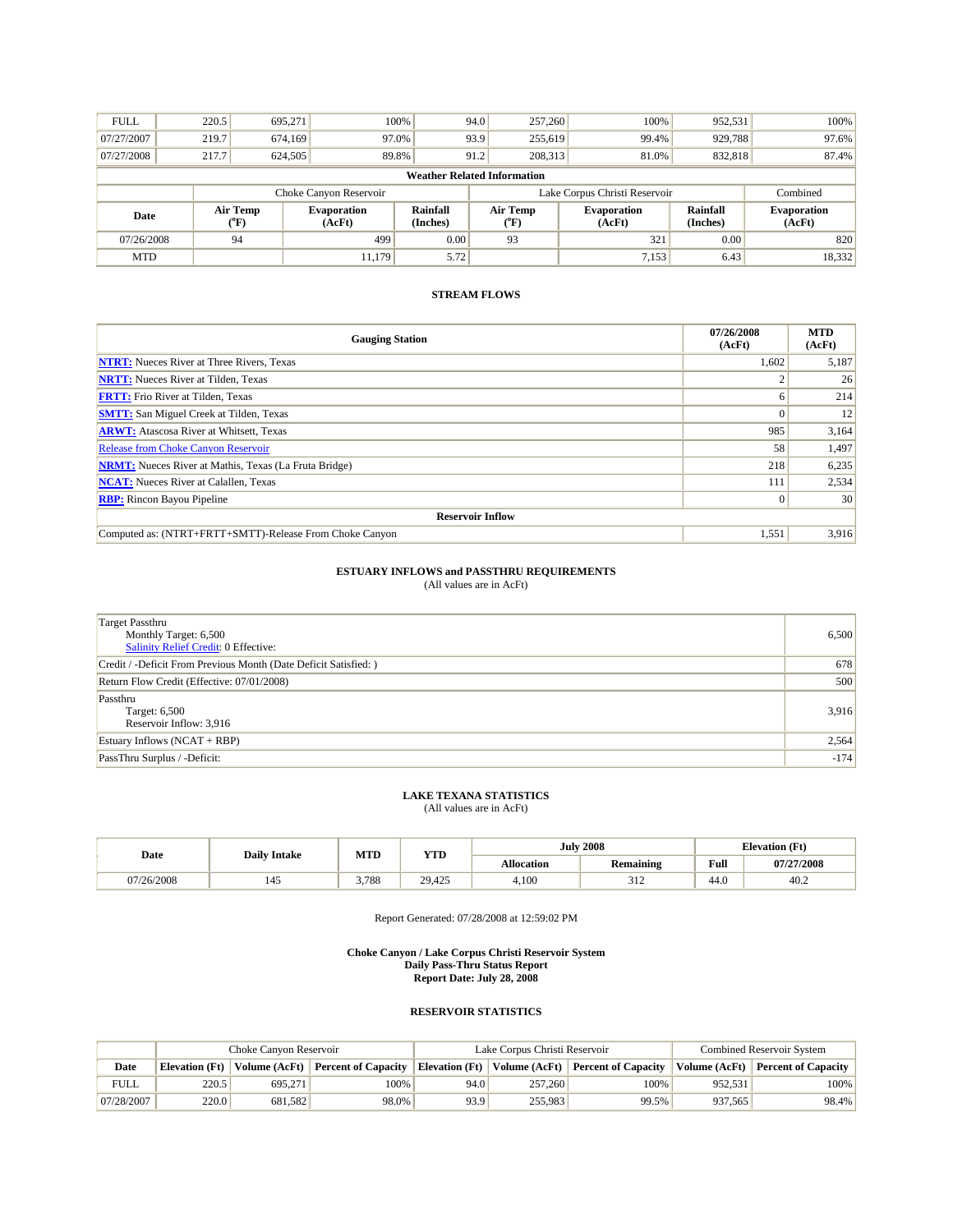| 07/28/2008             | 217.7                              | 624.261 | 89.8%                        |                      | 208,658<br>91.3                           | 81.1%                        | 832.919              | 87.4%                        |  |  |
|------------------------|------------------------------------|---------|------------------------------|----------------------|-------------------------------------------|------------------------------|----------------------|------------------------------|--|--|
|                        | <b>Weather Related Information</b> |         |                              |                      |                                           |                              |                      |                              |  |  |
| Choke Canyon Reservoir |                                    |         |                              |                      | Lake Corpus Christi Reservoir<br>Combined |                              |                      |                              |  |  |
| Date                   | Air Temp<br>("F)                   |         | <b>Evaporation</b><br>(AcFt) | Rainfall<br>(Inches) | Air Temp<br>("F)                          | <b>Evaporation</b><br>(AcFt) | Rainfall<br>(Inches) | <b>Evaporation</b><br>(AcFt) |  |  |
| 07/27/2008             | 94                                 |         | 484                          | 0.00                 | 95                                        | 431                          | 0.00                 | 915                          |  |  |
| <b>MTD</b>             |                                    |         | 11.663                       | 5.72                 |                                           | 7.584                        | 6.43                 | 19,247                       |  |  |

| <b>Gauging Station</b>                                       | 07/27/2008<br>(AcFt) | <b>MTD</b><br>(AcFt) |
|--------------------------------------------------------------|----------------------|----------------------|
| <b>NTRT:</b> Nueces River at Three Rivers, Texas             | 721                  | 5,907                |
| <b>NRTT:</b> Nueces River at Tilden, Texas                   | $\overline{4}$       | 31                   |
| <b>FRTT:</b> Frio River at Tilden, Texas                     | 8                    | 222                  |
| <b>SMTT:</b> San Miguel Creek at Tilden, Texas               | $\Omega$             | 12                   |
| <b>ARWT:</b> Atascosa River at Whitsett, Texas               | 248                  | 3,412                |
| <b>Release from Choke Canyon Reservoir</b>                   | 58                   | 1,554                |
| <b>NRMT:</b> Nueces River at Mathis, Texas (La Fruta Bridge) | 218                  | 6,453                |
| <b>NCAT:</b> Nueces River at Calallen, Texas                 | 95                   | 2,630                |
| <b>RBP:</b> Rincon Bayou Pipeline                            | $\Omega$             | 30 <sup>1</sup>      |
| <b>Reservoir Inflow</b>                                      |                      |                      |
| Computed as: (NTRT+FRTT+SMTT)-Release From Choke Canyon      | 671                  | 4,587                |

# **ESTUARY INFLOWS and PASSTHRU REQUIREMENTS**<br>(All values are in AcFt)

| Target Passthru<br>Monthly Target: 6,500<br>Salinity Relief Credit: 0 Effective: | 6,500  |
|----------------------------------------------------------------------------------|--------|
| Credit / -Deficit From Previous Month (Date Deficit Satisfied: )                 | 678    |
| Return Flow Credit (Effective: 07/01/2008)                                       | 500    |
| Passthru<br>Target: 6,500<br>Reservoir Inflow: 4,587                             | 4,587  |
| Estuary Inflows $(NCAT + RBP)$                                                   | 2,660  |
| PassThru Surplus / -Deficit:                                                     | $-749$ |

## **LAKE TEXANA STATISTICS** (All values are in AcFt)

| Date                         | <b>Daily Intake</b> | MTD              | <b>YTD</b> |                                       | <b>July 2008</b> |      | <b>Elevation</b> (Ft) |
|------------------------------|---------------------|------------------|------------|---------------------------------------|------------------|------|-----------------------|
|                              |                     |                  |            | <b>Allocation</b><br><b>Remaining</b> |                  | Full | 07/28/2008            |
| '27/2008<br>0 <i>1 1 2 1</i> | 145                 | 3 9 3 3<br>J.JJ. | 29,570     | 4.100                                 | 167              | 44.0 | 40.2                  |

Report Generated: 07/28/2008 at 2:35:38 PM

**Choke Canyon / Lake Corpus Christi Reservoir System Daily Pass-Thru Status Report Report Date: July 29, 2008** 

|             | Choke Canvon Reservoir |                        |                            |                       | Lake Corpus Christi Reservoir | <b>Combined Reservoir System</b>  |               |                            |
|-------------|------------------------|------------------------|----------------------------|-----------------------|-------------------------------|-----------------------------------|---------------|----------------------------|
| Date        | Elevation (Ft)         | $\forall$ olume (AcFt) | <b>Percent of Capacity</b> | <b>Elevation</b> (Ft) |                               | Volume (AcFt) Percent of Capacity | Volume (AcFt) | <b>Percent of Capacity</b> |
| <b>FULL</b> | 220.5                  | 695.271                | 100%                       | 94.0                  | 257,260                       | 100%                              | 952.531       | 100%                       |
| 07/29/2007  | 220.5                  | 695.271                | 100.0%                     | 94.0                  | 256,895                       | 99.9%                             | 952.166       | $100.0\%$                  |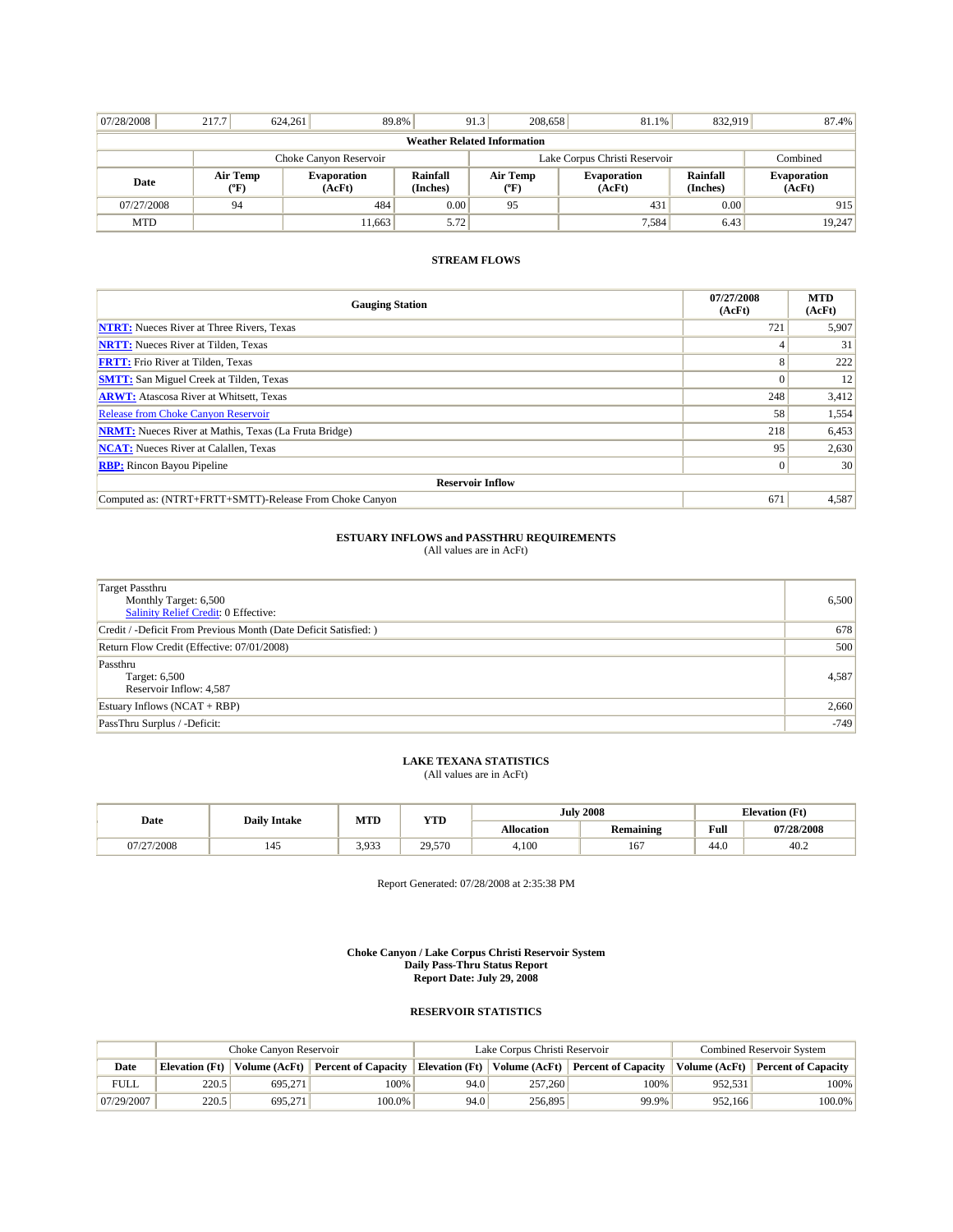| 07/29/2008                         | 217.7            | 623.531 | 89.7%                        |                      | 91.3                          | 208,485 | 81.0%                        | 832.016              | 87.3%                        |
|------------------------------------|------------------|---------|------------------------------|----------------------|-------------------------------|---------|------------------------------|----------------------|------------------------------|
| <b>Weather Related Information</b> |                  |         |                              |                      |                               |         |                              |                      |                              |
| Choke Canyon Reservoir             |                  |         |                              |                      | Lake Corpus Christi Reservoir |         |                              |                      | Combined                     |
| Date                               | Air Temp<br>(°F) |         | <b>Evaporation</b><br>(AcFt) | Rainfall<br>(Inches) | Air Temp<br>("F)              |         | <b>Evaporation</b><br>(AcFt) | Rainfall<br>(Inches) | <b>Evaporation</b><br>(AcFt) |
| 07/28/2008                         | 95               |         | 498                          | 0.00                 | 94                            |         | 351                          | 0.00                 | 849                          |
| <b>MTD</b>                         |                  |         | 12.161                       | 5.72                 |                               |         | 7.935                        | 6.43                 | 20,096                       |

| <b>Gauging Station</b>                                       | 07/28/2008<br>(AcFt) | <b>MTD</b><br>(AcFt) |
|--------------------------------------------------------------|----------------------|----------------------|
| <b>NTRT:</b> Nueces River at Three Rivers, Texas             | 228                  | 6,136                |
| <b>NRTT:</b> Nueces River at Tilden, Texas                   |                      | 34                   |
| <b>FRTT:</b> Frio River at Tilden, Texas                     | 9                    | 231                  |
| <b>SMTT:</b> San Miguel Creek at Tilden, Texas               | $\Omega$             | 12                   |
| <b>ARWT:</b> Atascosa River at Whitsett, Texas               | 101                  | 3,513                |
| <b>Release from Choke Canyon Reservoir</b>                   | 58                   | 1,612                |
| <b>NRMT:</b> Nueces River at Mathis, Texas (La Fruta Bridge) | 218                  | 6,672                |
| <b>NCAT:</b> Nueces River at Calallen, Texas                 | 46                   | 2,675                |
| <b>RBP:</b> Rincon Bayou Pipeline                            | $\Omega$             | 30 <sup>1</sup>      |
| <b>Reservoir Inflow</b>                                      |                      |                      |
| Computed as: (NTRT+FRTT+SMTT)-Release From Choke Canyon      | 180                  | 4,767                |

# **ESTUARY INFLOWS and PASSTHRU REQUIREMENTS**<br>(All values are in AcFt)

| Target Passthru<br>Monthly Target: 6,500<br>Salinity Relief Credit: 0 Effective: | 6,500  |
|----------------------------------------------------------------------------------|--------|
| Credit / -Deficit From Previous Month (Date Deficit Satisfied: )                 | 678    |
| Return Flow Credit (Effective: 07/01/2008)                                       | 500    |
| Passthru<br>Target: 6,500<br>Reservoir Inflow: 4,767                             | 4,767  |
| Estuary Inflows $(NCAT + RBP)$                                                   | 2,705  |
| PassThru Surplus / -Deficit:                                                     | $-883$ |

## **LAKE TEXANA STATISTICS** (All values are in AcFt)

| Date       | <b>Daily Intake</b> | MTD   | <b>YTD</b> |                                       | <b>July 2008</b> |      | <b>Elevation</b> (Ft) |
|------------|---------------------|-------|------------|---------------------------------------|------------------|------|-----------------------|
|            |                     |       |            | <b>Allocation</b><br><b>Remaining</b> |                  | Full | 07/29/2008            |
| 07/28/2008 | 145                 | 4.078 | 29,715     | 4,100                                 | $\sim$<br>ے ت    | 44.0 | 40.2                  |

Report Generated: 07/29/2008 at 8:50:10 AM

**Choke Canyon / Lake Corpus Christi Reservoir System Daily Pass-Thru Status Report Report Date: July 30, 2008** 

|             | Choke Canvon Reservoir |                        |                            |                       | Lake Corpus Christi Reservoir | <b>Combined Reservoir System</b>  |                        |                            |
|-------------|------------------------|------------------------|----------------------------|-----------------------|-------------------------------|-----------------------------------|------------------------|----------------------------|
| Date        | Elevation (Ft)         | $\forall$ olume (AcFt) | <b>Percent of Capacity</b> | <b>Elevation</b> (Ft) |                               | Volume (AcFt) Percent of Capacity | $\forall$ olume (AcFt) | <b>Percent of Capacity</b> |
| <b>FULL</b> | 220.5                  | 695.271                | 100%                       | 94.0                  | 257,260                       | 100%                              | 952.531                | 100%                       |
| 07/30/2007  | 220.9                  | 706.244                | 101.6%                     | 94.0                  | 257,260                       | 100.0%                            | 963.504                | $101.2\%$                  |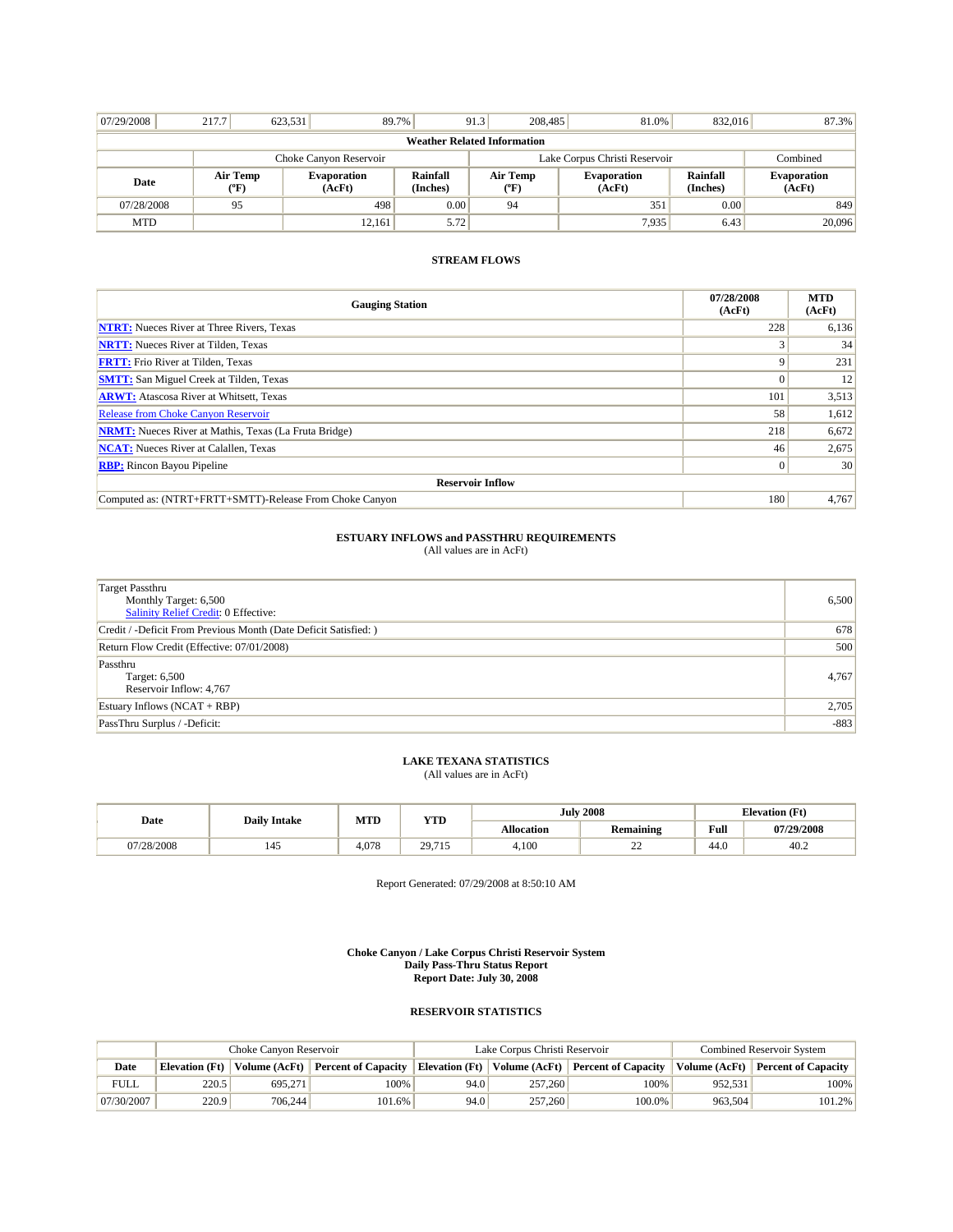| 07/30/2008                         | 217.6                  | 623,044 | 89.6%                        |                      | 207,969<br>91.2               | 80.8%                        | 831,013              | 87.2%                        |  |
|------------------------------------|------------------------|---------|------------------------------|----------------------|-------------------------------|------------------------------|----------------------|------------------------------|--|
| <b>Weather Related Information</b> |                        |         |                              |                      |                               |                              |                      |                              |  |
|                                    | Choke Canyon Reservoir |         |                              |                      | Lake Corpus Christi Reservoir | Combined                     |                      |                              |  |
| Date                               | Air Temp<br>("F)       |         | <b>Evaporation</b><br>(AcFt) | Rainfall<br>(Inches) | Air Temp<br>("F)              | <b>Evaporation</b><br>(AcFt) | Rainfall<br>(Inches) | <b>Evaporation</b><br>(AcFt) |  |
| 07/29/2008                         | 93                     |         | 541                          | 0.00                 | 92                            | 351                          | 0.00                 | 892                          |  |
| <b>MTD</b>                         |                        |         | 12.702                       | 5.72                 |                               | 8,286                        | 6.43                 | 20,988                       |  |

| <b>Gauging Station</b>                                       | 07/29/2008<br>(AcFt) | <b>MTD</b><br>(AcFt) |  |  |  |
|--------------------------------------------------------------|----------------------|----------------------|--|--|--|
| <b>NTRT:</b> Nueces River at Three Rivers, Texas             | 147                  | 6,283                |  |  |  |
| <b>NRTT:</b> Nueces River at Tilden, Texas                   | $\Omega$             | 34                   |  |  |  |
| <b>FRTT:</b> Frio River at Tilden, Texas                     | 11                   | 242                  |  |  |  |
| <b>SMTT:</b> San Miguel Creek at Tilden, Texas               | $\Omega$             | 12                   |  |  |  |
| <b>ARWT:</b> Atascosa River at Whitsett, Texas               | 64                   | 3,577                |  |  |  |
| <b>Release from Choke Canyon Reservoir</b>                   | 58                   | 1,669                |  |  |  |
| <b>NRMT:</b> Nueces River at Mathis, Texas (La Fruta Bridge) | 242                  | 6,914                |  |  |  |
| <b>NCAT:</b> Nueces River at Calallen, Texas                 | 50                   | 2,725                |  |  |  |
| <b>RBP:</b> Rincon Bayou Pipeline                            | $\Omega$             | 30 <sup>1</sup>      |  |  |  |
| <b>Reservoir Inflow</b>                                      |                      |                      |  |  |  |
| Computed as: (NTRT+FRTT+SMTT)-Release From Choke Canyon      | 100                  | 4,867                |  |  |  |

# **ESTUARY INFLOWS and PASSTHRU REQUIREMENTS**<br>(All values are in AcFt)

| Target Passthru<br>Monthly Target: 6,500<br>Salinity Relief Credit: 0 Effective: | 6,500  |
|----------------------------------------------------------------------------------|--------|
| Credit / -Deficit From Previous Month (Date Deficit Satisfied: )                 | 678    |
| Return Flow Credit (Effective: 07/01/2008)                                       | 500    |
| Passthru<br>Target: 6,500<br>Reservoir Inflow: 4,867                             | 4,867  |
| Estuary Inflows $(NCAT + RBP)$                                                   | 2,755  |
| PassThru Surplus / -Deficit:                                                     | $-934$ |

## **LAKE TEXANA STATISTICS** (All values are in AcFt)

| Date       | <b>Daily Intake</b> | MTD      | <b>YTD</b> |                   | <b>July 2008</b>        | <b>Elevation</b> (Ft) |            |
|------------|---------------------|----------|------------|-------------------|-------------------------|-----------------------|------------|
|            |                     |          |            | <b>Allocation</b> | <b>Remaining</b>        | Full                  | 07/30/2008 |
| 07/29/2008 | 145                 | ാറാ<br>. | 29,860     | 4,100             | 10 <sup>1</sup><br>-143 | 44.0                  | 40.1       |

Report Generated: 07/30/2008 at 9:46:49 AM

**Choke Canyon / Lake Corpus Christi Reservoir System Daily Pass-Thru Status Report Report Date: July 31, 2008** 

|      | Choke Canvon Reservoir |  |  | Lake Corpus Christi Reservoir | <b>Combined Reservoir System</b> |  |                                                                                                                                                   |
|------|------------------------|--|--|-------------------------------|----------------------------------|--|---------------------------------------------------------------------------------------------------------------------------------------------------|
| Date |                        |  |  |                               |                                  |  | Elevation (Ft)   Volume (AcFt)   Percent of Capacity   Elevation (Ft)   Volume (AcFt)   Percent of Capacity   Volume (AcFt)   Percent of Capacity |